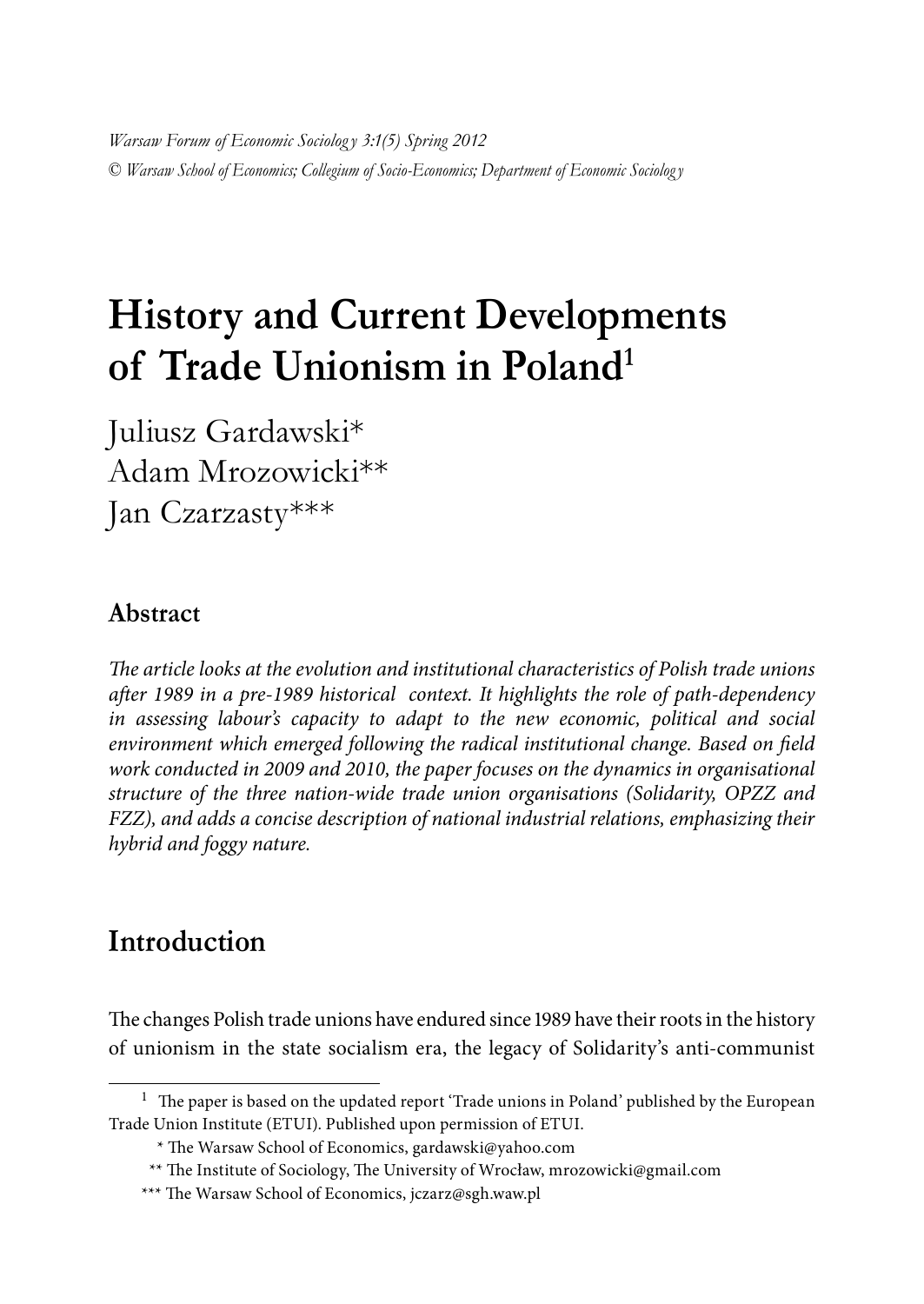struggle and, finally, an incremental, but evident metamorphosis of unions in the environment of a market economy. However, the traditions of Polish unionism stem from a deeper past. Trade unions in the Polish territories first emerged in regions controlled by Germany and Austria in the 1880s. In the part occupied by Russia, unions remained illegal until 1905, but a labour movement had been growing since at least the 1890s. Since Poles were deprived of a national state of their own for 123 years, the tendency to combine the struggle for national independence with socio-economic demands became a common feature of Polish unionism in the late nineteenth century. Notably, this legacy was reproduced much later, during workers' protests against the state socialist regime, and culminated in the political programme of Solidarity in 1980 that linked the ideas of national liberation, democratisation and economic improvements. Yet, another aspect of this long lasting cultural legacy is the chronic fragmentation of the Polish trade unions which have never been able to form a unified movement.

This article explores to what extent the legacies of the past have shaped the evolution of the Polish trade unionism in the two decades of transformation. The central feature of this article, which sets it apart from earlier studies, includes the most recent (2011–2012) primary data on trade union membership ounions in the Polish by Solidarity, OPZZ and FZZ. The internal trade union statistics confronted with the existing survey data by the Public Opinion Research Centre (CBOS) make it possible to evaluate the situation of the Polish trade unions in a more systematic way than the previous studies. The article is structured as follows: In the first section, we present a short historical outlook on the developments of the Polish trade unions; focusing in particular on the historical, institutional and political sources of trade union pluralism. Next, we elaborate on organisational structures and membership developments of three main trade unions organizations (Solidarity, the All-Poland Alliance of Trade Unions, OPZZ, and the Trade Unions Forum, FZZ). Finally, we move into the discuss of the developments of trade union density and trade union constituency over the last 20 years.

### **Trade Unions in the Socialist Era (1945–1989)**

Following a short period of union pluralism after the end of the war, in 1949, along with the top-down creation of Zrzeszenie Związków Zawodowych (ZZZ, Association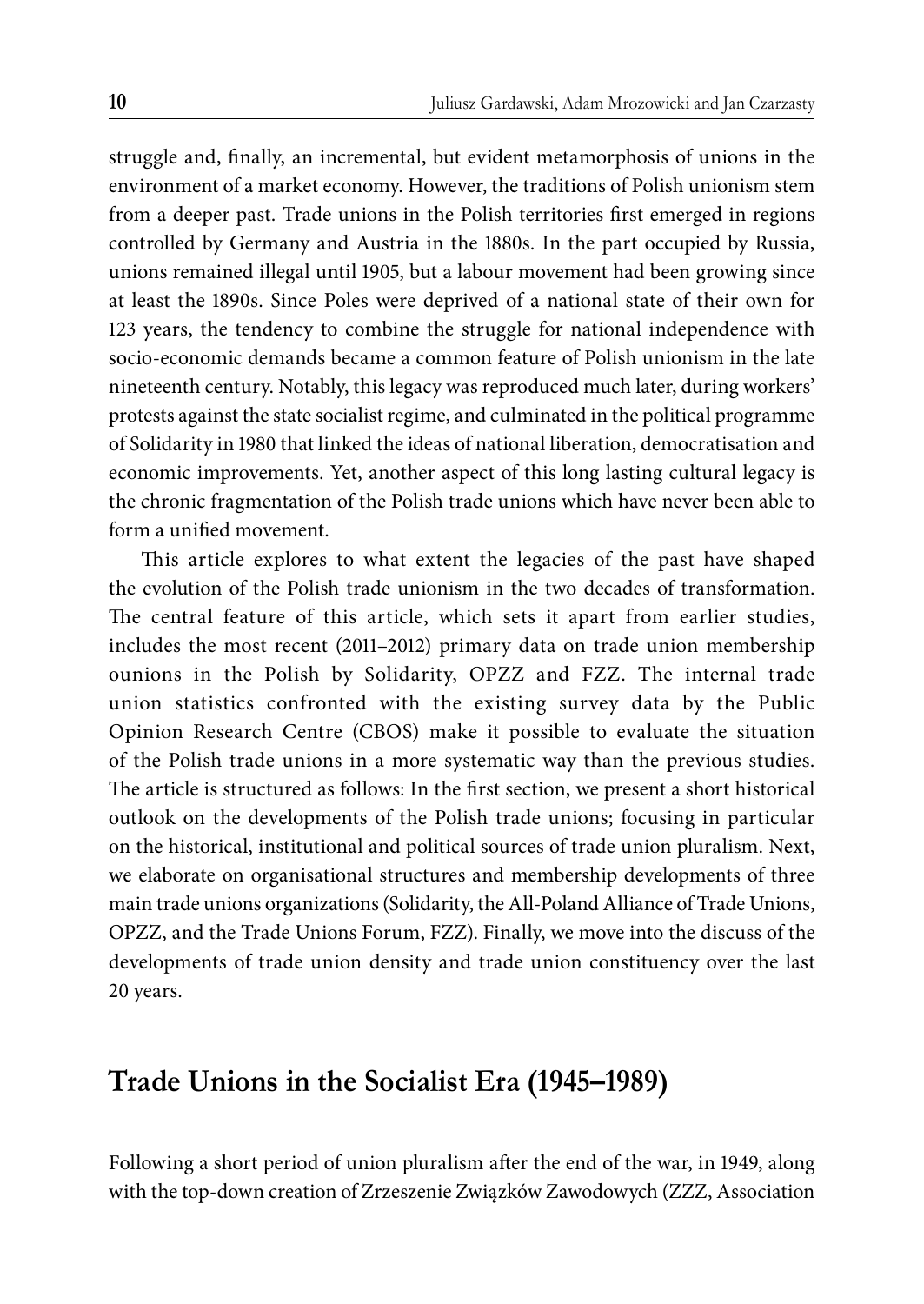of Trade Unions) supervised by Centralna Rada Związków Zawodowych (CRZZ, Central Trade Union Council) Soviet-type centralisation of trade unions took place in Poland. Despite temporarily gaining a wider margin of autonomy during the short period of liberalisation in 1956, CRZZ was legally and practically subordinated to Polska Zjednoczona Partia Robotnicza (PZPR, Polish United Workers' Party). In state-owned enterprises, the Basic Party Organisation of PZPR exercised a 'leading role' over all social organisations, including trade unions (Pravda 1986: 133). Likewise, Rady Robotnicze (Workers' Councils) that emerged after the working-class revolt in 1956 were centralised in 1958 into Konferencja Samorządu Robotniczego (the Conference of Workers' Self-Management), which was also fully dependent on PZPR. Since pay differentials were standardised at the central level, the space for collective bargaining between unions and the state was very limited and collective agreements introduced after 1956 'proved [to be], in a sense, dead' (Kulpińska et al. 1994: 110). Even though Poland ratified the Right to Organise and Collective Bargaining Convention of ILO in 1957, strikes were not seen as 'a legitimate and normal part of the union armoury' (Pravda 1986: 129). Likewise, a constitutionally guaranteed influence on policy-making for trade unions was not enforced. It was common for state socialist countries that trade unions were supposed to play a dual role (Pravda 1986: 30). In their 'production' role they were expected to participate in enterprise planning, educating members and maintaining labour discipline; while in their role as interest representing organisations, they were supposed to administer welfare benefits and defend the rights of their members vis-à-vis management. However, the main focus of union officials was welfare administration (allotting flats at the disposal of stateowned companies, distributing package holiday for employees, granting loans from the company social fund etc.).

In successive working-class rebellions in the state-socialist Poland (in 1956, 1970, 1976 and 1980), the desire to democratise the trade unions was repeatedly advanced. In state socialist Poland demands for industrial democracy and economic improvements were more and more often supplemented by the idea of national independence. However, it was not until the wave of strikes in the shipyards in Gdańsk and Szczecin in June and August 1980 when the first independent trade union could be created. In its origins, Solidarity (Niezależny Samorządny Związek Zawodowy "Solidarność" – Independent Self-governing Trade Union 'Solidarity') had a twofold character (Touraine et al. 1983). On the one hand, it was a civil movement inspired by strong Catholic values, patriotic discourse and demands for civil rights. On the other hand, it was also a trade union movement, which voiced clear socio-economic demands and left a legacy of employee voice and control at the workplace.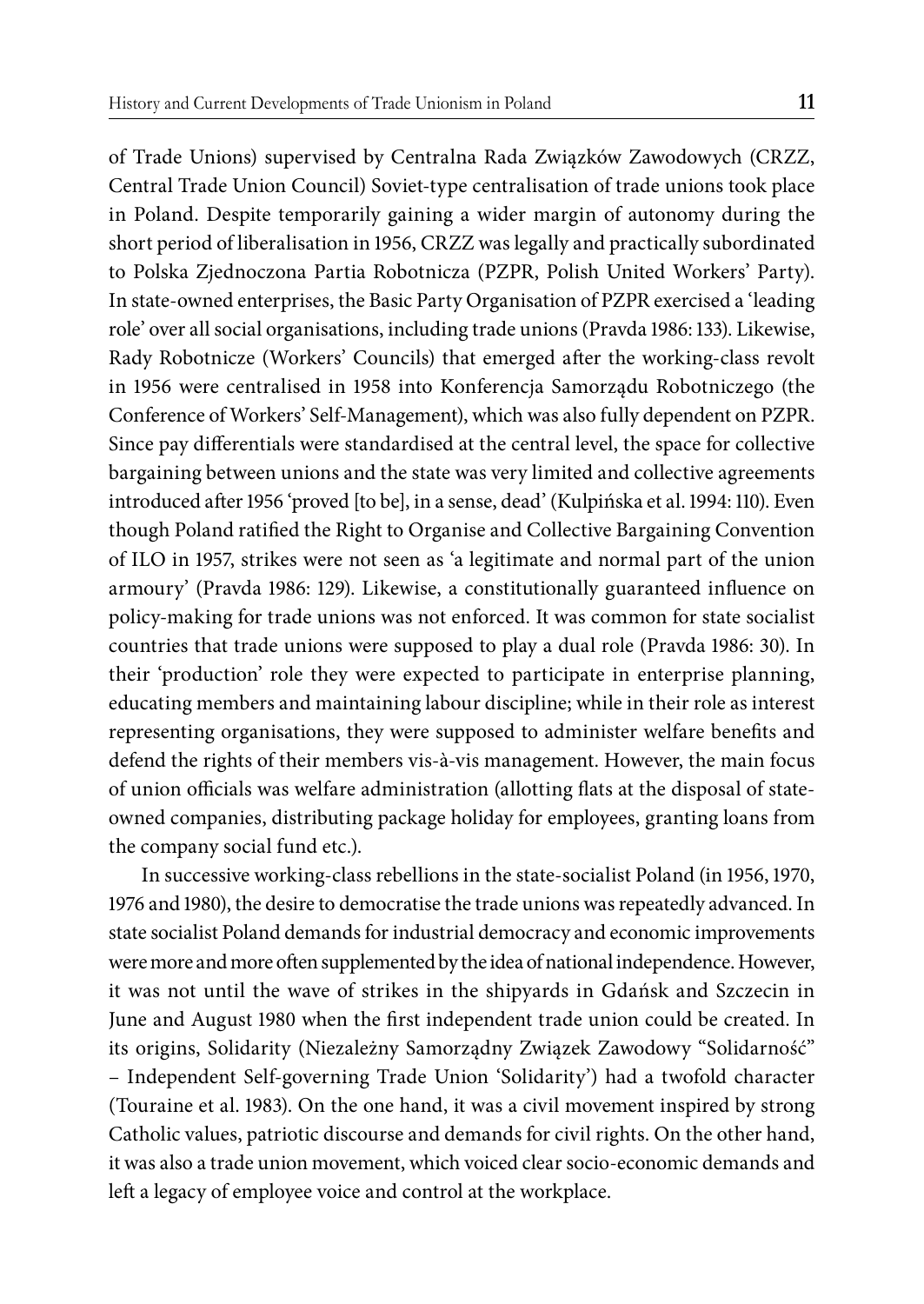The union was officially registered in September 1980, following the August Agreement with the government. In April 1981, Rural Solidarity(Niezależny Samorządny Związek Zawodowy Rolników Indywidualnych "Solidarność" – Independent Self-governing Trade Union of Individual Farmers 'Solidarity'), the first independent union organisation associating individual farmers, was registered. In 1980–1981, the success of independent unionism in terms of membership growth was clear. In contrast to the official trade unions, whose organisational structure was based on industrial and occupational divisions within the labour force, the structure of Solidarity was territorial.

Solidarity struggle led to the creation of a self-managed institution on the enterprise level, Rady Pracownicze (Workers' Councils), which were elected by the whole workforce. Their main prerogatives included the rights to appoint the general manager of the enterprise, to object managerial decisions, to monitor business operations and to participate in decisions on restructuring. Solidarity envisaged a political order built on self-managed institutions extending from enterprise to national level (Morawski 1997).

The Solidarity mobilisation – also called the 'carnival of Solidarity' due to the unprecedented mobilisation of civil society - was brutally suppressed after only 16 months by the military coup d'état and the imposition of martial law on 13 December 1981. The activity of all trade unions was suspended, their property confiscated by the state and workers' strikes crushed by military and police forces. The company-level members of Solidarity either withdrew or became engaged in underground activities.

The Trade Unions Act of 1982 annulled all prior registrations of trade unions, which de facto translated into a permanent ban on Solidarity. However, the same Act also provided the legal foundations for the creation of 'reformed' trade unions and established a timeframe for the unionisation of enterprises. Enterprise-level trade unions were to be established by the end of 1982, national unions by the end of 1983 and the union confederation by the end of 1984. In December 1983, about 20,000 local unions had already been created, mainly on the basis of former member organisations of Zrzeszenie Związków Zawodowych (ZZZ). In November 1984, the founding congress of a new trade union confederation, Ogólnopolskie Porozumienie Związków Zawodowych (OPZZ, All-Poland Alliance of Trade Unions), took place in Bytom. OPZZ united 108 national union federations that grouped both craft unions and white-collar occupational unions. The Trade Unions Act also created the basis for the transfer of material assets of the trade unions dissolved after 13 December 1981 to the newly established trade unions. The 'Reformed' trade unions had to recognise the leading role of the communist party. An amendment to the Trade Unions Act,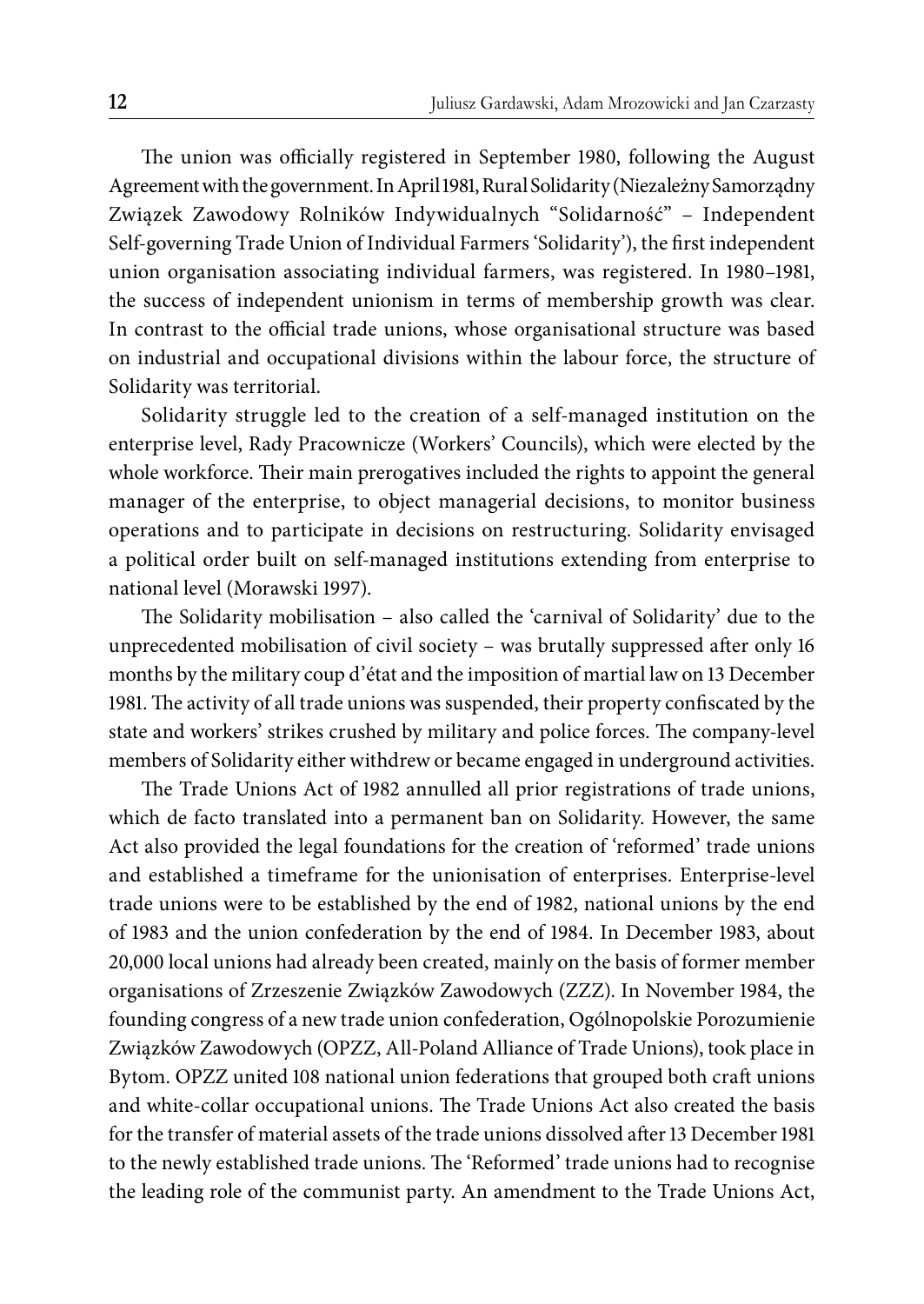passed by parliament in July 1985, confirmed the monopoly of OPZZ in enterprises by prohibiting the establishment of more than one trade union in a company.

At the shop floor level, the 'new' unions continued the role of their predecessors. They attempted to represent workers vis-à-vis management and oversaw workplace health and safety issues. In the first place, however, they were occupied with welfare administration and dealt with the allocation of holiday funds, loans and social benefits. At the same time, OPZZ differed from ZZZ in its active attempts to act more autonomously at the national level. Kozek (2003: 385) has labelled OPZZ an 'opposition within the system' compared to Solidarity, which she called an 'opposition from outside the system'. At the second congress in 1986 OPZZ called for the introduction of an effective system of consultation between the unions and the government and opposed an idea to constitute OPZZ as the sole representative of unionised workers (Upham 1992: 380–381).

Similarly to trade unions, Workers' Councils were suspended in December 1981. However, the authorities governing Poland during the martial law decided to reactivate them in 1983. Ethical code of the underground Solidarnosc allowed its members to participate in Workers' Councils. According to Paweł Ruszkowski research (1986) from the mid 1980s, the leaders of the underground Solidarnosc led Workers' Councils in 5 per cent of the large Polish enterprises. The development of worker participation in co-managing enterprises became one of the central demands of Solidarnosc during the Polish Round Table talks in 1989.

# **Trade Unions After 1989: the Emergence of Competitive Pluralism**

The political breakthrough in 1989, which followed the Round Table talks between opposition and government and the strike wave of 1988, contributed to decisive changes in the Polish labour movement. First, overall union density started to decline rapidly. In 1991–2010 (1991 being the first year for which comparative membership data is available), Solidarity and OPZZ membership declined threefold, from some 4,368,000 members to 1,460,003 members. Second, while the historical division between OPZZ and Solidarity persisted as the main cleavage within the union movement, new union organisations emerged and functioned outside the two major confederations. By the end of the 1990s, the estimated number of registered trade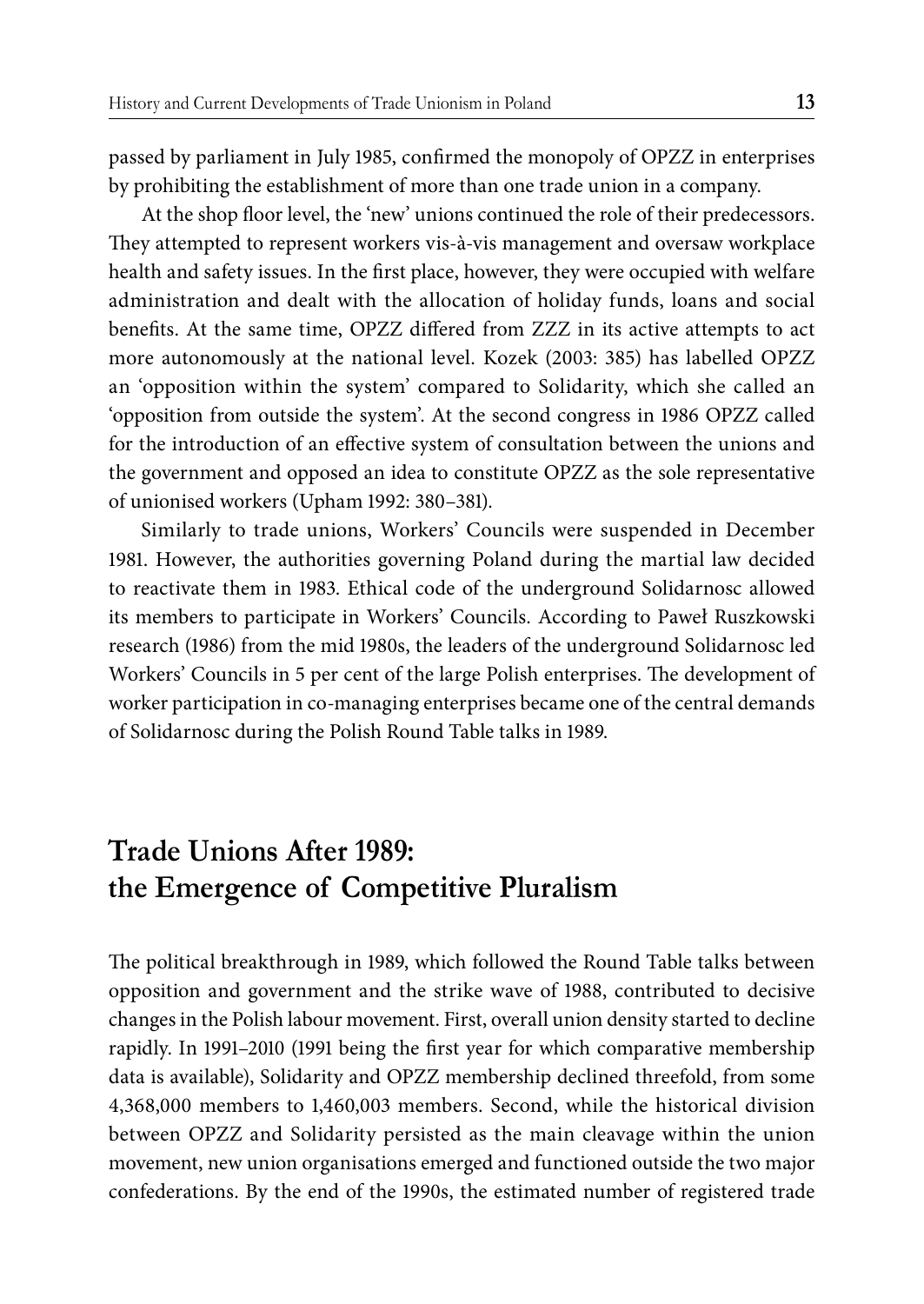unions in Poland was 23,995 (Sroka 2000: 169). According to table 2, the majority of them were affiliated to OPZZ. The proliferation of trade unions outside the two main trade unions triggered attempts on their part to establish a new nationwide confederation<sup>2</sup>. This led to the third major development within the union movement, which happened with the establishment of Forum Związków Zawodowych (FZZ, Trade Unions Forum) in 2002.

The legal status of contemporary Polish trade unions is regulated by the Trade Unions Act of May 1991. Despite the presence of Workers' Councils in state-owned enterprises and the introduction of Works Councils in 2006 (as a result of the transposition of the European Union legislation), the trade unions have remained a major form of employee interest representation in Poland. According to the Trade Unions Act, unions can operate at the individual enterprise, multiple enterprises (inter-company union organisation) and state level (federations and their associations, defined as confederations). In general, the right to establish trade unions is granted to employees. In particular, the categories of citizens allowed to establish trade unions include hired (paid) employees, members of agricultural cooperatives and persons working on the basis of an agency contract, which is a type of freelance agreement, unless they are employers. The self-employed or employed on the basis of civil law contracts are effectively excluded from trade union membership; the unemployed and pensioners cannot form trade unions, but they can join the existing unions. The discriminatory employment status remains one of the core challenges for the Polish trade unions development, taking into account that 23 per cent of the employed in Poland are self-employed (in 2008) and some 800,000 people (around 6 per cent of the employed) worked permanently under civil-law contracts (in 2011)<sup>3</sup>. In addition, the threshold for the establishment of a basic trade union organisation (company-level union) is determined by the Trade Unions Act which says about at least 10 eligible employees within one enterprise (legal business

It may be noted that trade unionism in agriculture appeared to undergo much less fragmentation. In 2009/2010 there were nine trade unions active in this sector, the largest of which are Rural Solidarity, Krajowy Związek Rolników, Kółek i Organizacji Rolniczych (KZRKiOR, the National Union of Farmers, Farmers Associations and Organisations), Federacja Branżowych Związków Producentów Rolnych (FZBPR, the Federation of Branch Unions of Agricultural Producers), and Związek Zawodowy Rolnictwa 'Samoobrona' (ZZR 'Samoobrona', the Trade Union of Agriculture Self-Defence). Given their separate legal status and the specific situation of their members, who are predominantly individual farmers and rural entrepreneurs and not hired employees, the following analysis will not focus on them.

<sup>&</sup>lt;sup>3</sup> In 2012, Solidarity denounced the Polish legal restrictions on union organising to the ILO, and the Expert Committee accepted our case.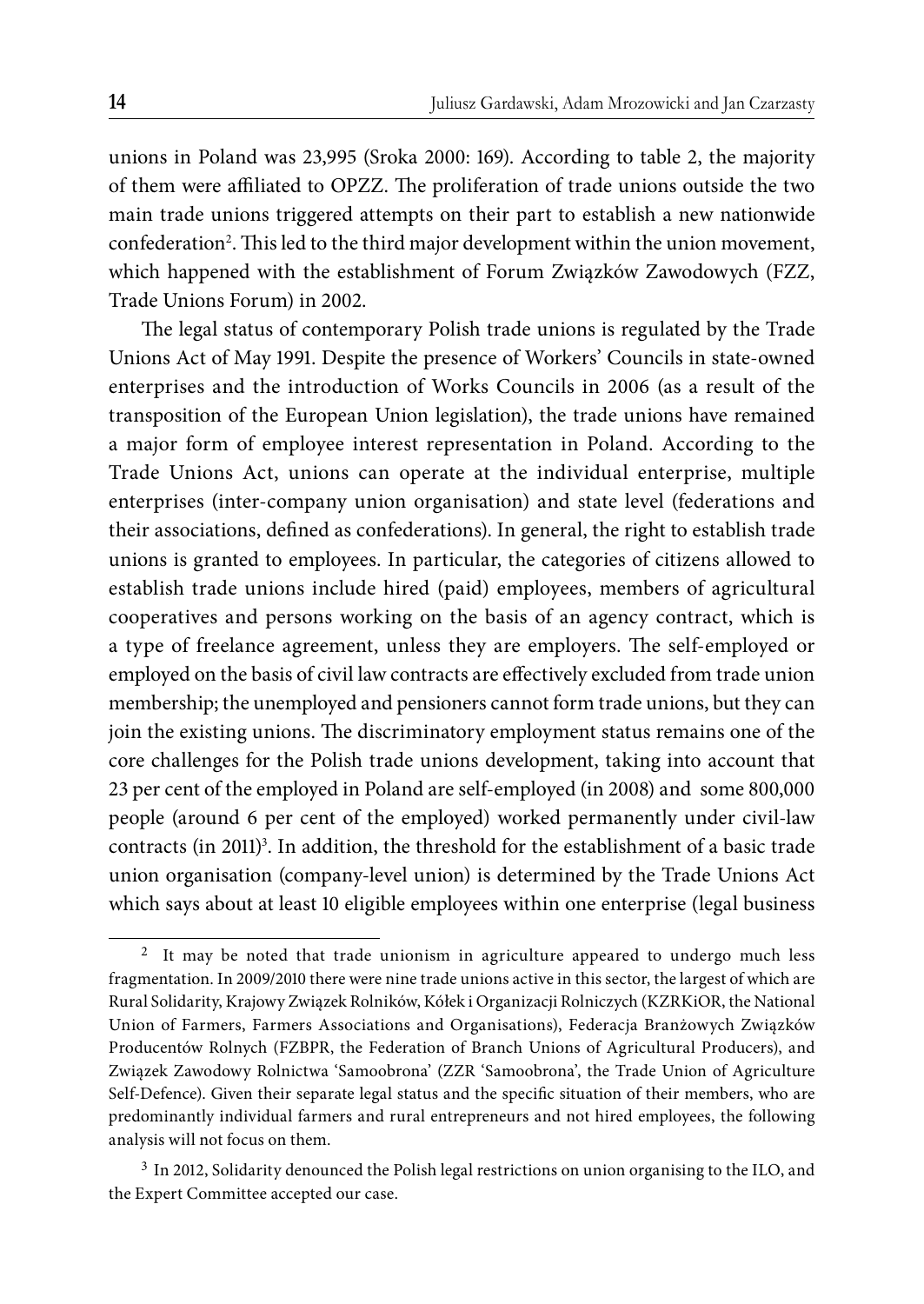entity). This presents another challenge for unionisation given the fact that workers in micro-enterprises (employing less than 10 people) make up about 40 per cent of the employed. In practice, they are hardly accessible for trade unions (*Raport o stanie sektora małych i średnich przedsiębiorstw* 2010: 40).

Trade union rights at the workplace level and nationwide are different depending on their representativeness status. The issue of union representativeness is regulated by two separate pieces of legislation: the Labour Code and the Act on the Tripartite Commission on Socio-Economic Affairs. Each regulation deals with the issue at a different level: the former is concerned with representativeness at company level, while the latter concerns the national level. According to the Labour Code, a company union is considered representative if it assembles more than 10 per cent of employees in an enterprise. However, trade union organisation at the company level may also become representative through affiliation to one of the trade union confederations present in the Tripartite Commission, provided it brings together more than 7 per cent of the employees in an enterprise. Representative union organisations at the enterprise level have a right to be provided with a room and technical facilities for their activities by the employer (on the company's premises), and their representatives are protected against dismissal during their term of office and for one year afterwards. Also a non-representative organisation has right to individual protection (Article 32 of Law 6 on Trade Unions) and the employer is obliged to provide them a space (Article 33).

Yet, regardless of their status, all trade unions in an enterprise are entitled to negotiate collective agreements. The results of the legal framework for trade union structures are mixed. Since the number of employees necessary to establish a new union is low, there is a strong incentive for the decentralisation of trade union structures.

Defined as one of the criteria of union representativeness at the national level, participation in the Tripartite Commission is determined by a membership threshold, currently set at 300,000. Two further representativeness criteria must be met by unions at the national level: (1) trade union confederations should be active in the entities of national economy, whose main form of economic activity combined covers more than 50 per cent of the sectors specified in the Polish Classification of Activities; (2) in determining the membership of representative union organisations, no more than 100,000 members can be taken into account per section of the Polish Classification of Activities. Both conditions are designed to ensure that trade unions have sufficient representation across sectors and branches in the Polish economy. Taking into account all the criteria, three national-level confederations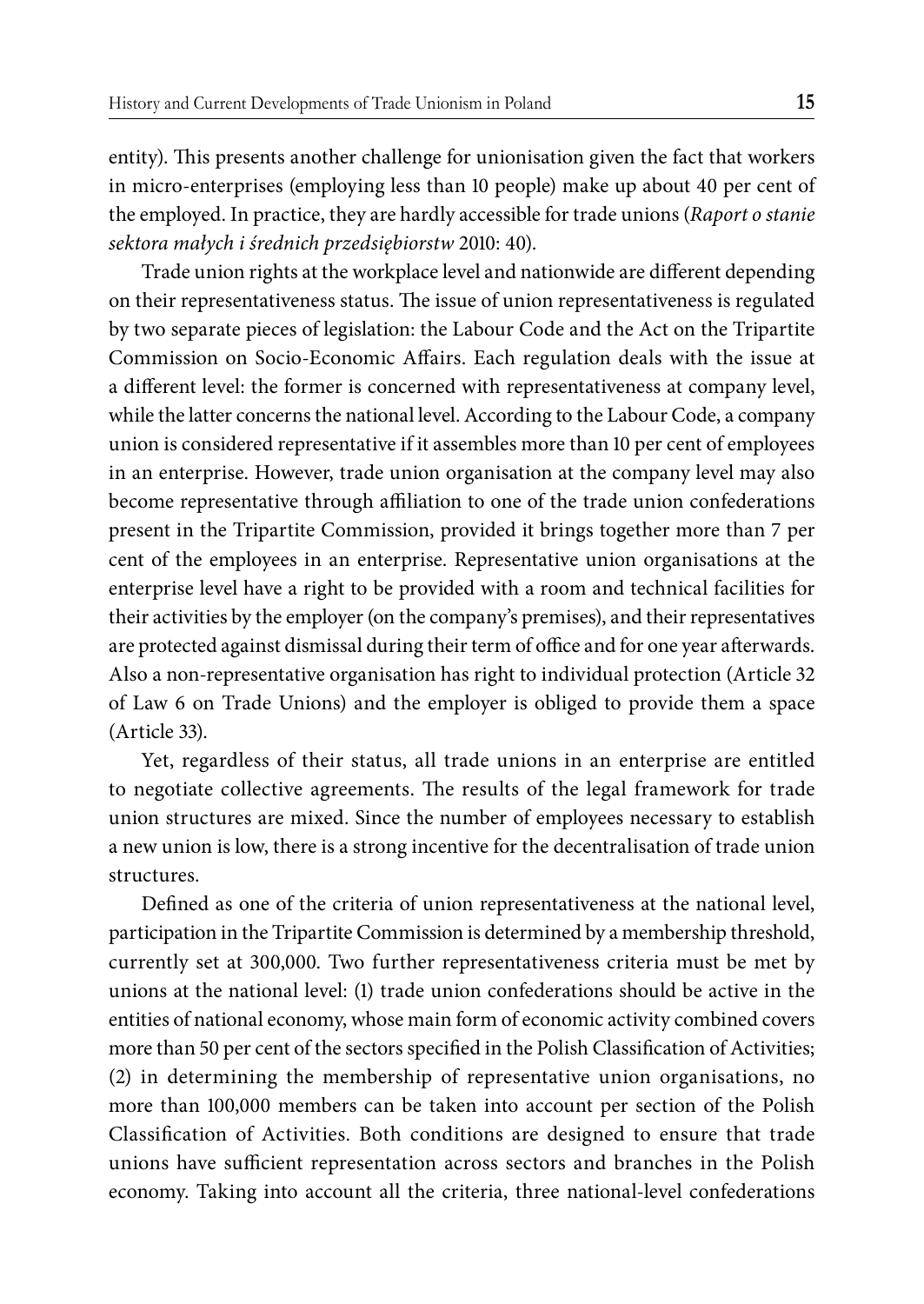have been recognised as nationally representative and as of 2010 hold seats in the Tripartite Commission: Solidarity, OPZZ and Forum Związków Zawodowych (FZZ, the Trade Unions Forum). Whereas the former two participated in the Tripartite Commission in the early period of its operations (1994–2001), and subsequently obtained representativity in 2001 in line with the Act on Tripartite Commission, the latter was admitted by a legal judgment confirming its representativeness at the national level in 2003.

Nationally representative trade unions have the right to give their opinion on legislative acts (at the national and at the European Union level) and to put forward legislative proposals related to their areas of activities. In addition, as the members of the Tripartite Commission, they take part in the preparatory work on the state budget and the formulation of proposals on indicators of revenue increases in private companies and in the public sector. They can also play an advisory role in decisionmaking on pension and benefit rises included in the Social Insurance Fund, the minimum wage, the income criteria for social policy intervention and the level of family allowances.

Despite the multitude of trade union organisations in Poland, the main organisational pillars of the contemporary union movement are three nationwide representative trade unions, including two confederations, OPZZ and FZZ, and one national-level unitary trade union, Solidarity. The number of union members in organisations outside OPZZ, Solidarity and FZZ can be estimated at around 15–20 per cent of the unionised labour force (in 2012). For comparison, in 1990 only 5 per cent of union members did not belong either to Solidarity or OPZZ, and in 1991, the share of members of non-affiliated unions reached 16 per cent<sup>4</sup>. The figures, regardless of how crude they are, show the continuous fragmentation of the Polish trade union movement, and the creation of FZZ did not help to resolve. The sources of this fragmentation are related to the history and political orientations of OPZZ, Solidarity and FZZ as well as the break-away processes facilitated by the legal context which makes it relatively easy to form a new trade union.

<sup>4</sup> Membership data for independent trade unions are authors' calculations based on the representative survey data of the Public Opinion Research Centre (CBOS) and Wenzel (2009).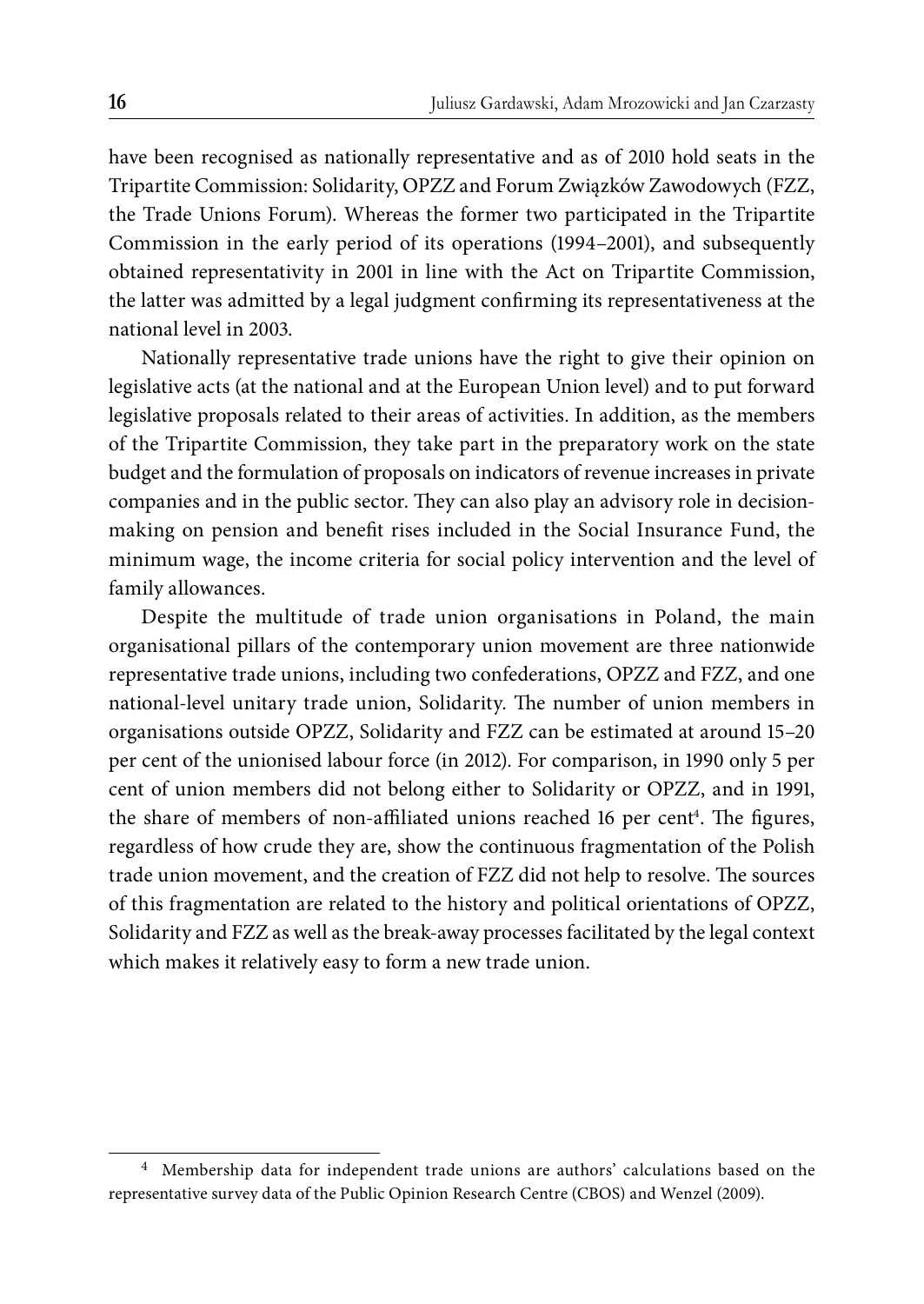| Union<br>organisation | Type          | Orientation                       | Political party                             | Recognition<br>at national level         |
|-----------------------|---------------|-----------------------------------|---------------------------------------------|------------------------------------------|
| <b>OPZZ</b> (1984)    | Confederation | Left-leaning all<br>encompassing  | SLD (1993-1997)<br>No formal<br>affiliation | Tripartite<br>Commission<br>(since 1994) |
| Solidarity (1980)     | Unitary union | Right-leaning all<br>encompassing | AWS (1997-2001)<br>No formal<br>affiliation | Tripartite<br>Commission<br>(since 1994) |
| FZZ (2002)            | Confederation | All encompassing                  | No formal<br>affiliation                    | Tripartite<br>Commission<br>(since 2003) |

#### **Table 1. Cleavages in Polish unionism and union recognition at national level: main confederations**

The principal political division within the Polish union movement during the 1990s reflected the historical roots of Solidarity and OPZZ. Solidarity was re-registered in April 1989. It entered a new phase of its development with a dual identity: as a political mainstay of democratic and market reforms and as a trade union movement. Until his election as president of Poland (in 1990), Lech Wałęsa headed both Komitety Obywatelskie ('Civic committees') under the political patronage of Solidarity, which proposed their candidates during the first 'semi-free'<sup>5</sup> elections in June 1989, and Solidarity (Wenzel 1998: 147). From 1989 till January 1992 Solidarity continued to hold a protective umbrella over the market reforms imposed by governments backed by political forces stemming from the former democratic opposition, and did not actively take a stand against the painful social consequences of economic liberalisation (Ost 2005).

Once the government by Tadeusz Mazowiecki was created in 1989, Solidarity undertook two strategic directions for its actions. In the political dimension, the National Commission of the union supported Mazowiecki's government and the market reforms programme. In the trade union dimension, Solidarity decisively changed its earlier approach which was based on the support for the employee selfmanagement and opted for the path close to the pure unionism model (*Trzydzieści lat ustawy...* 2012: 43, 49–50). The rule was made that trade unions in market economy

<sup>5</sup> As a result of round table talks from 6 February to 5 April 1989, the leaders of Solidarity and PZPR agreed that in the 1989 elections to the Sejm (the lower chamber of the Polish parliament) 65 per cent of the seats would be guaranteed to PZPR (and allied parties), with the remaining 35 per cent of the seats subject to free elections. The elections to the Senat (the upper chamber of the parliament) were free.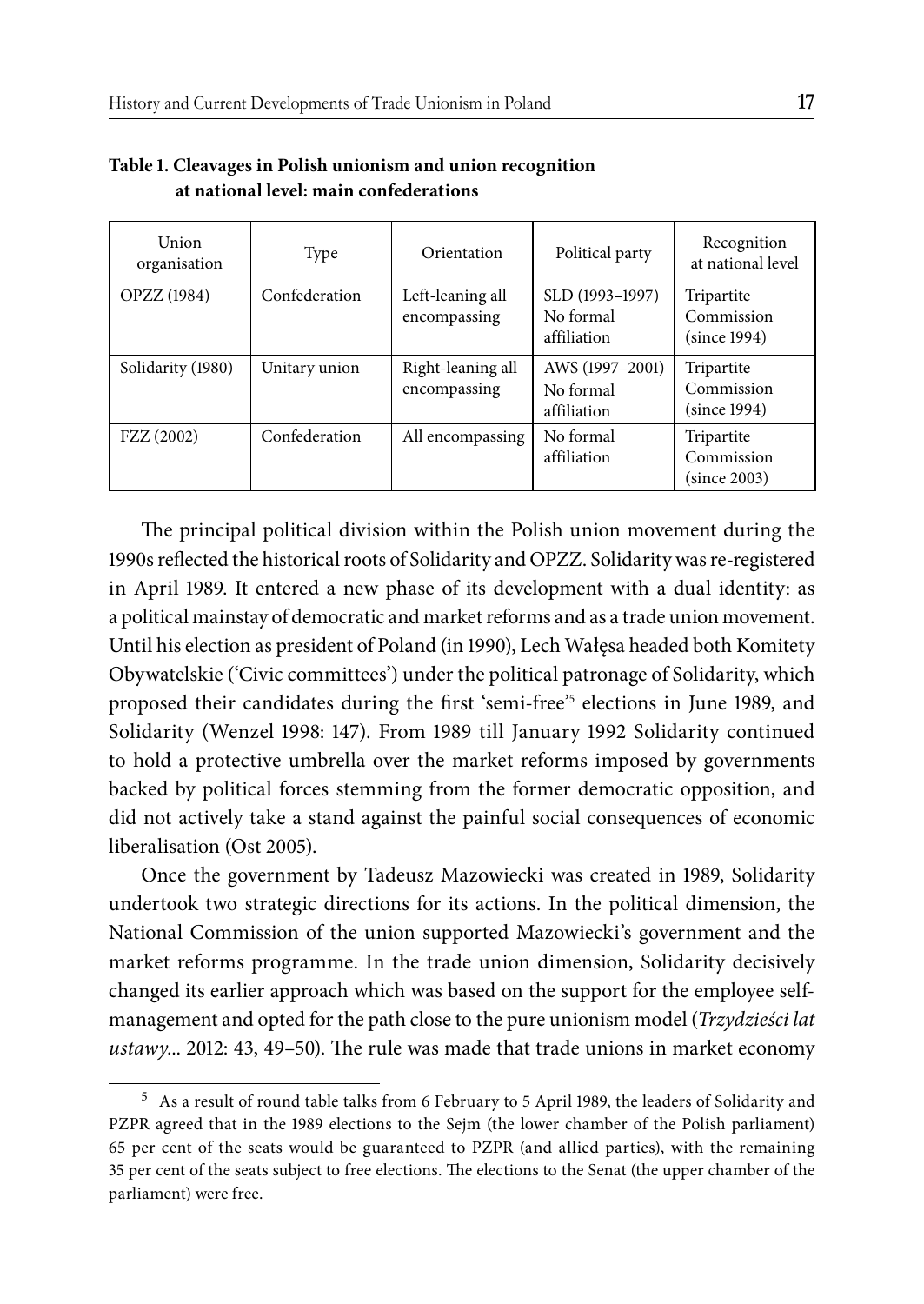should not participate in the co-management of companies nor take part in the administration of social funds. Trade union leadership agreed to abolish Workers' Councils along with the privatisation of state-owned enterprises. It should be added that during our talks with the regional leaders of Solidarity in 2000s we encountered opinions that the abandonment of the self-management institutions was a mistake of trade unions (Gardawski 2009a: 482).

The assumption behind the union's reluctance to oppose economic restructuring and privatisation was that both were necessary to rationalise employment and production and, last but not least, to restore 'normality' after the decade of economic crisis in the 1980s. Within the ideology of self-regulating markets, which dominated the thinking of a part of post-Solidarity economic and political elites, strong trade unions were considered a barrier to successful economic change. A similar approach was represented by Lech Wałęsa, who asserted that 'we cannot have a strong trade union until we have a strong economy' (*Tygodnik Solidarność*, quoted in Ost 2005: 53). We can speak of a kind of gentlemen's agreement between Solidarity and the new political elites originating from the trade union. The union considered that free-market reforms were necessary but would be accompanied by reformers' social responsibility. This standpoint was certainly naïve and marked by personal relations. But already in February 1991 the union warned about the potential catastrophe deriving from the reform methods and called for a new social pact with the government (e.g. motion 7 at the 3<sup>rd</sup> National Congress). The first national protest took place in May 1991. It is true however that Solidarity did not decide for tougher action against the reforms, until the wave of strikes in 1992.

The honey moon of the relationship between Solidarity and the government ended in January 1992. The right-wing government of Porozumienie Centrum (PC, the Centre Agreement) decided to increase energy prices without consultation with the union. In response, Solidarity declared one hour, nationwide general strike. However, the strike was not supported by the majority of trade unionists. Trade unions proved to be incapable of mobilising labour, which used to be its strength in 1980–1981. Solidarity lost its 'power of veto' in labour relations, even if it kept its capacities to act as a political actor.

The growing disappointment of workers with the negative effects of economic restructuring triggered the wave of strikes in 1992, mostly provoked by the grassroots pressure of rank-and-file members. Even though Solidarity attempted to re-establish its identity as a trade union, its activities continued to follow a political logic. It was marked by strong opposition to OPZZ and the post-communist government of SLD (Sojusz Lewicy Demokratycznej, Democratic Left Alliance), even though the latter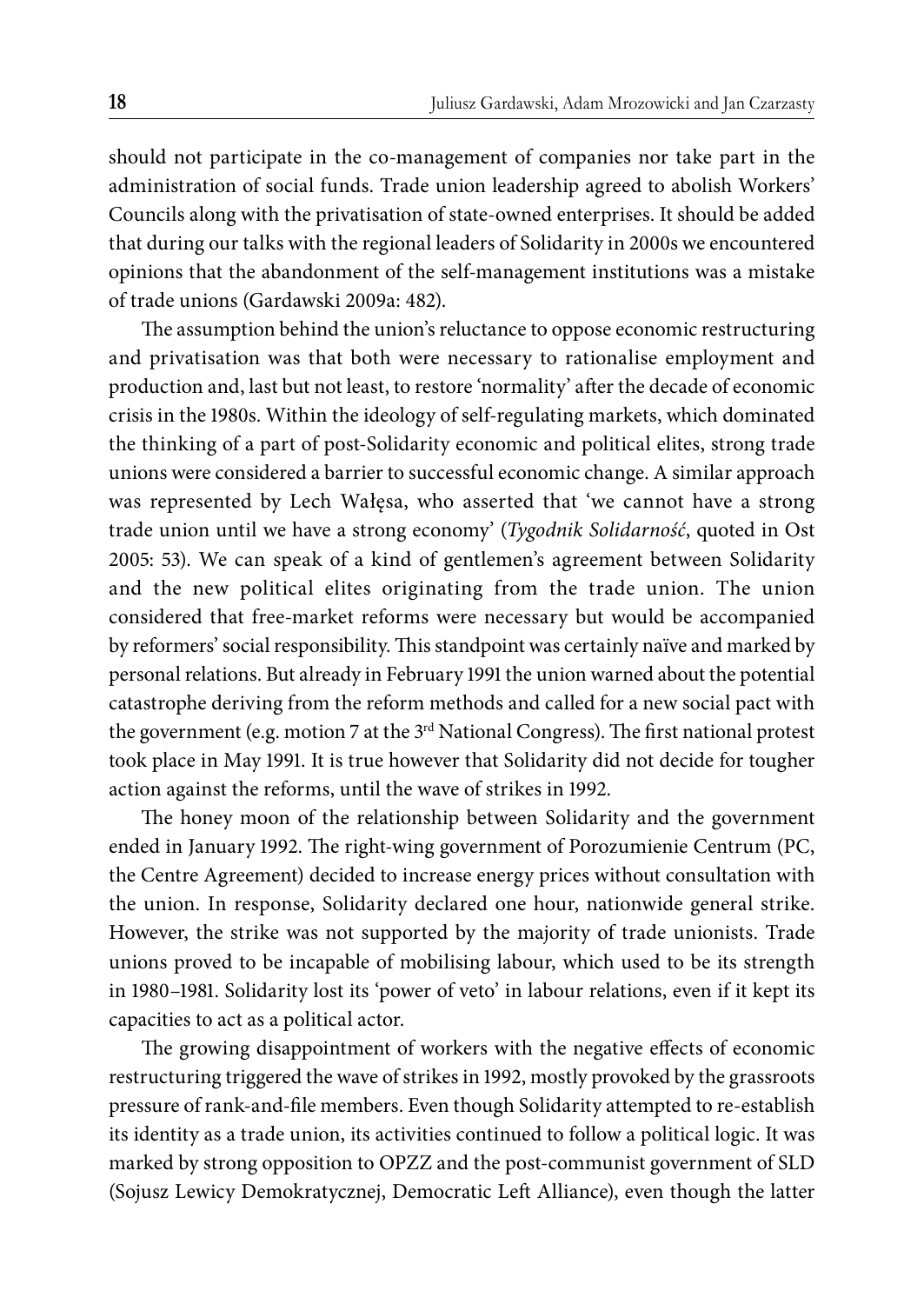actually slowed down the harsh economic reforms to alleviate social discontent in 1993–1997. An important aspect of the confl ict between Solidarity and OPZZ was the unsolved problem of union property confiscated by authorities after the martial law and granted to the formerly 'official' confederation (Gardawski 2009a: 486).

In 1997, the broad political coalition called Akcja Wyborcza Solidarność (AWS, Solidarity Election Action), centred around Solidarity and led by Marian Krzaklewski, the union's president, won the parliamentary elections. This success allowed the coalition to form the government, which remained in power until 2001. It was only in 2001, shortly before the next parliamentary elections, that the National Congress of Solidarity officially declared that the union would abandon direct involvement in parliamentary politics in order to focus on defending employees' rights. The decision could be attributed to the growing disappointment among rank-and-file workers with the outcomes of structural and market reforms introduced by AWS, in particular those in health care and pensions. The primary reason was certainly the extremely low public support for AWS by the end of its period of government in 2001, severely damaging the image of Solidarity in the eyes of the working class. However, the support for a right-wing PiS (Prawo i Sprawiedliwość, Law and Justice) candidate in the presidential elections, Lech Kaczyński, given by the National Congress in 2005, cast doubt on this new, apolitical union identity. Notably, in April 2010 the National Commission of Solidarity again supported the PiS candidate, Jarosław Kaczyński (the brother of deceased president, Lech Kaczyński) in early presidential elections. Nevertheless, with a new president of Solidarity, Piotr Duda (elected in October 2010), the confederation seems to be determined to avoid forming close ties with particular political parties, against the tendency that often prevailed in the past (Czarzasty 2011).

OPZZ also continued to be directly involved in national-level politics during the course of the transformation, albeit on the opposite side of the political scene. In 1989 OPZZ has already created its political representation called RLP (Ruch Ludzi Pracy, Working People Movement). RLP together with OPZZ belonged to 30 organisations which founded the coalition of the SLD (Sojusz Lewicy Demokratycznej, Democratic Left Alliance) in 1991. OPZZ openly re-entered the political scene in 1993, when the SLD coalition came to power. Zespół Posłów i Senatorów Związkowych (Group of Trade Union Members of Parliament and the Senate), connected with SLD and assembling deputies nominated by OPZZ, had 54 members in 1993–1997, and 44 in the next parliament (1997–2001). The transformation of SLD into a political party in 1999 resulted in the termination of formal ties between OPZZ and the postcommunist political milieu. However, the confederation continued to cooperate with SLD. Followind SLD defeat in the 2005 elections and poor results in the 2007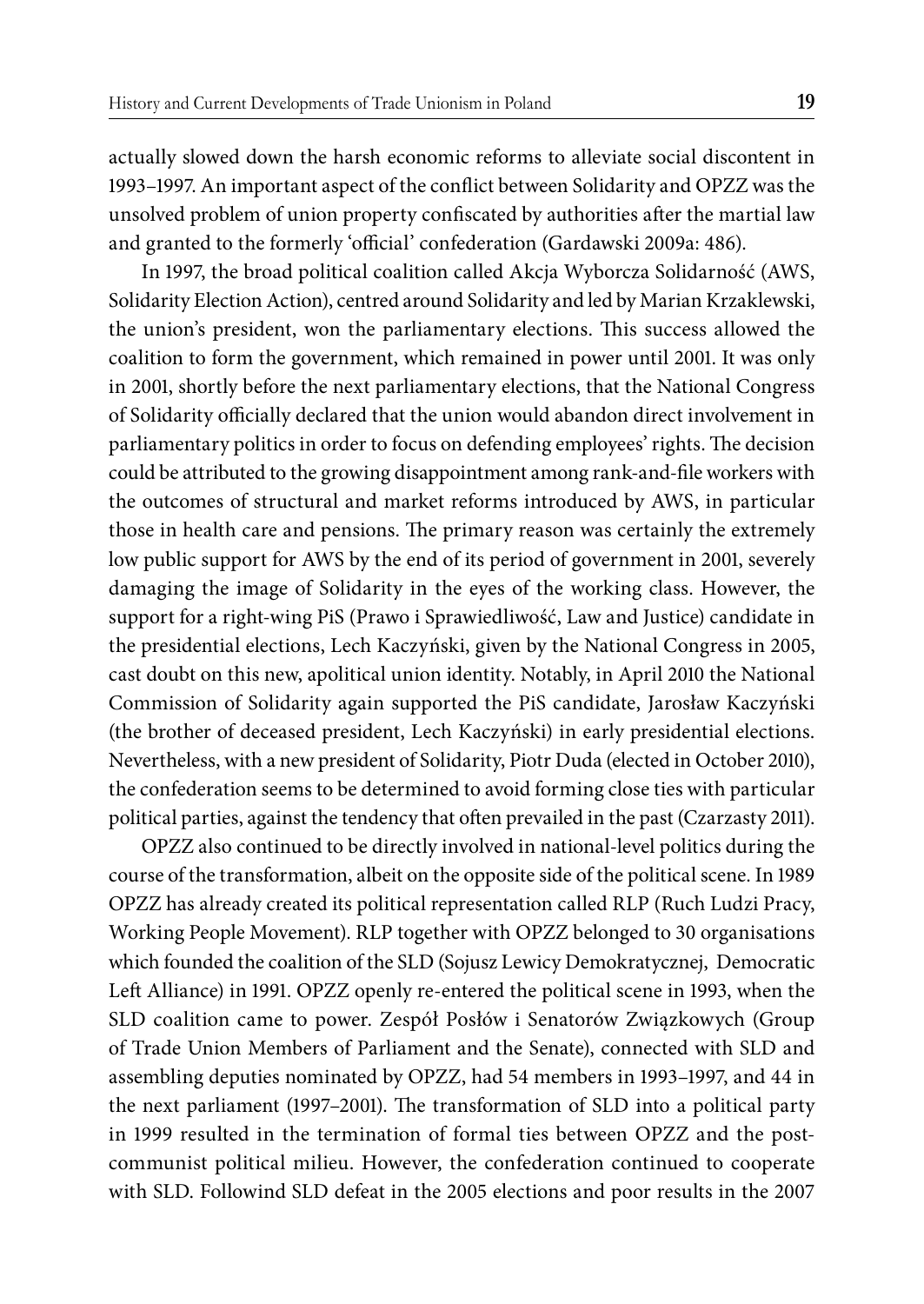elections, the ties between OPZZ and SLD have loosened and continue to exist mainly informally within social networks encompassing unionists and politicians. In the latest (2007–2011) parliament, only 10 MPs belonged to OPZZ. Taking into account the most recent defeat of SLD in the elections in October 2011 (the party won only 27 seats), cooperation between SLD and OPZZ seems to be even less likely in the near future. The confederation's ideological stance is left-wing and, with the links between OPZZ and SLD severed, recent trade union congresses criticised the market-liberal policies promoted by post-communist party in 2001– –2005. It also cautiously began to build closer links with new social movements, such as the feminist movement. An example of the latter tendency was the participation of around 400 members of OPZZ affiliates in demonstrations for women's rights, marking International Women's Day in 2010, organised by Porozumienie Kobiet 8 Marca (the 8 March Women's Alliance).

Among the three main trade unions, FZZ is the least politically involved. One of the main reasons for creating FZZ was to overcome the political polarisation between OPZZ and Solidarity and to establish a platform through which 'apolitical' trade unions could participate in national-level social dialogue. FZZ has never had its own MPs. It should be noted that, while ideological conflicts were common at the national level between the three main confederations, inter-union cooperation has always been more typical for union practices at the shop-floor level (Gaciarz 1999: 221). Moreover, the shift in the balance of power in the presidential elections in 2010, confirmed by the parliamentary elections in 2011, resulted in the dominance of one political party, the right-wing liberal PO (Platforma Obywatelska, Civic Platform). The PO government has so far not been interested in taking into account the trade unions' voice in formulating its policies. The government's anti-union stance seems to be bringing the three trade unions together.

The political divisions among closer Solidarity, OPZZ and FZZ have been to some extent decreased by their growing involvement in the international labour movement. Solidarity was admitted as an observer by the ETUC (European Trade Union Confederation) and the ITUC (International Trade Union Confederation) in 1991 and became a full member of both in 1996. OPZZ, having resigned from its membership in the World Federation of Trade Unions in 1997, applied for ETUC membership in 1998. Its application remained pending for years, due to the counteraction of Solidarity. The main reason was the unsolved problem (mentioned above) of the division of property inherited by OPZZ from CRZZ and the issue of compensation for the property of Solidarity confiscated by the communist authorities in 1981. Having resolved these problems, OPZZ became a member of the ETUC and the ITUC in 2006. FZZ used to be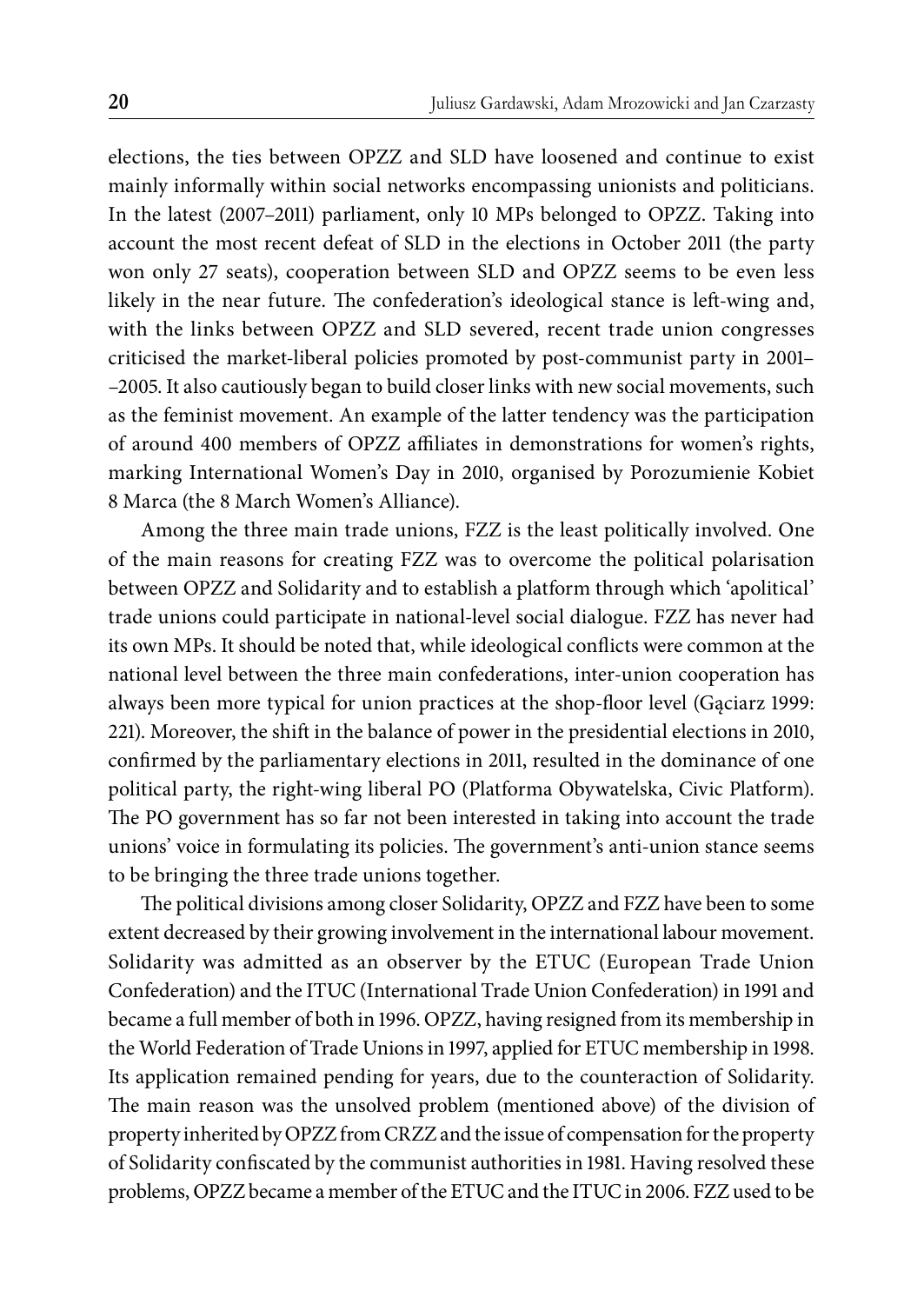the member of the Confédération Européenne des Syndicats Indépendants (European Confederation of Independent Trade Unions, CESI). However, in March 2012, the FZZ also joined the ETUC. The representatives of the three trade unions participate in the work of the EU European Economic and Social Committee.

The three largest nationally representative trade unions are under continuous pressure of the smaller break-away unions which challenge their positions and stances at the national and company levels. According to the survey data from 2008, there are up to 600,000 members of trade unions that are not affiliated with OPZZ, Solidarity or FZZ. These include both company-level trade unions and some nationallevel federations. The largest include all-grades multi-sector unions, such as WZZ Sierpień '80 (Wolny Związek Zawodowy Sierpień '80 , Free Trade Union August '80), single branch all-grade unions (such as Związek Zawodowy Pracowników Rolnictwa w RP, ZZPR RP Trade Union of Agricultural Employees), staff associations (such as the trade unions of employees in the state administration) and professional associations (such as Ogólnopolski Związek Zawodowy Lekarzy OZZL, Doctors' Trade Union of Poland). In some larger companies, especially in the public sector, the existence of more than a dozen trade unions is common. If the authors data is correct, the 'record' of the number of unions in one company was achieved in one of the coal mining holdings, in which 74 trade unions were present. 'Competitive pluralism' within the Polish union movement is often mentioned as an impediment to the development of sectoral and national social dialogue in Poland (Gardawski 2003). Although open conflicts between trade unions are currently rare, their divisions make it impossible to agree upon one, balanced programme. It happens that trade unions try to outdo each other in their demands. When some of them sign an agreement with the management, other organise protests against this agreement. Examples include the strike in Tesco organised in 2008 by WZZ Sierpień '80 against the agreement negotiated by Solidarity or the strike at the Polish Post led by Solidarity against the agreement achieved by OPZZ also organised in 2008.

Occasional political alliances among the autonomous trade unions are not uncommon but tend to be fairly short-lived. Trade unions that appear to be cultivating the social movement unionism model are Wolny Związek Zawodowy Sierpień '80 (WZZ Sierpień'80, Free Trade Union August '80), launched by radical dissidents from Solidarity, and, the much smaller Ogólnopolski Związek Zawodowy Inicjatywa Pracownicza (OZZ IP, All-Poland Trade Union Workers' Initiative), both of which are seeking links with new left-wing social movements. WZZ Sierpień '80 registered its own political party, the Polish Labour Party (PPP, Polska Partia Pracy). During parliamentary elections in 2011, it put forward its candidates in all electoral districts.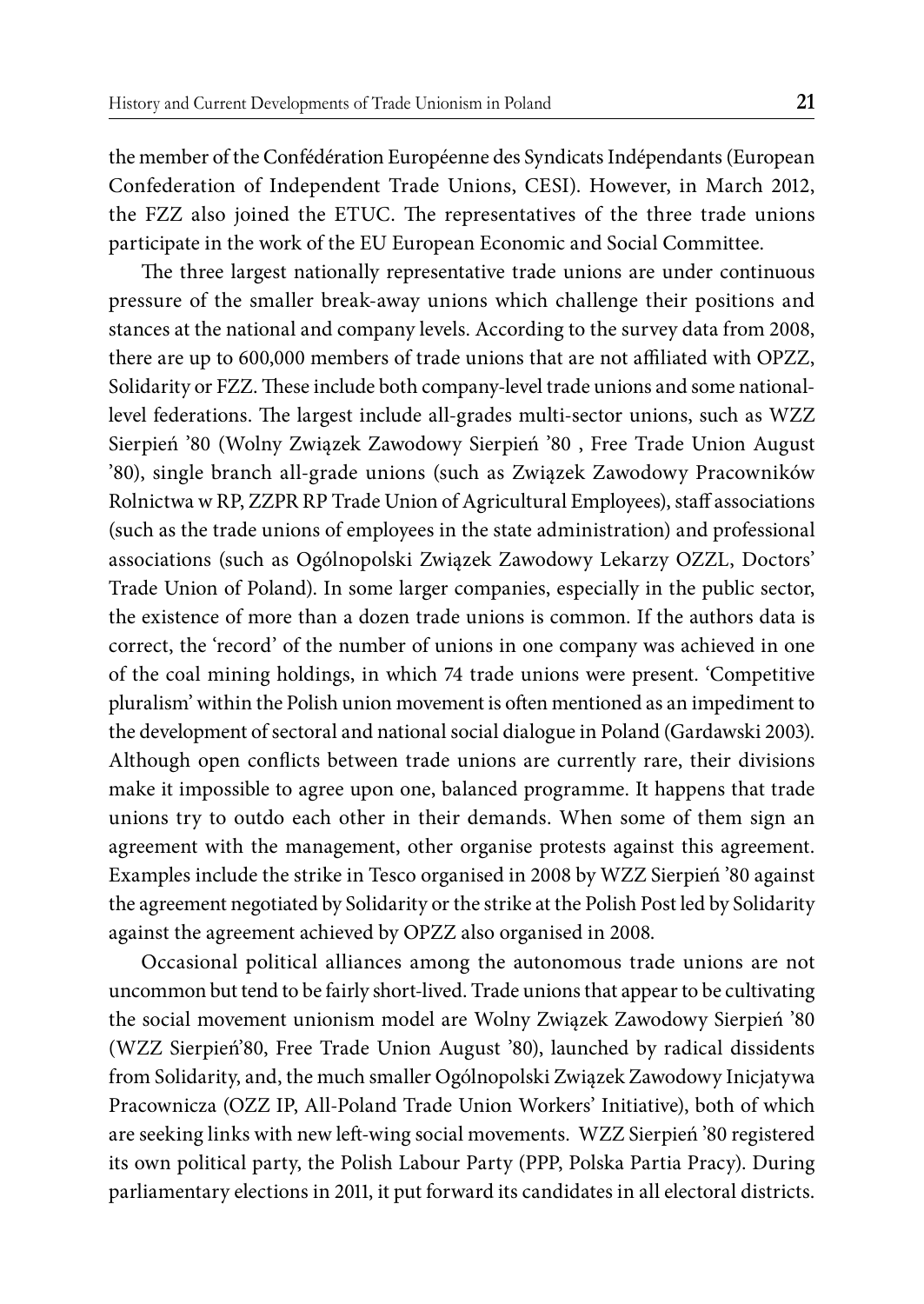However, it gained very limited support (0.55 per cent). The leader of WZZ Sierpień '80 is at the same time the leader of PPP and he was one of the candidates in the recent presidential elections (support 0.18 per cent).

### **Trade Union Structures: Genesis and Development**

The trade union capacities to cope with new economic and political changes after 1989 were not only dependent on 'external' factors, such as the features of institutional and economic contexts, but also on their internal structures which reflect the legacy of their historical developments (see Czarzasty, Gajewska, Mrozowicki 2012). The current internal structure and organisation of the Polish union movement was predominantly shaped after the Second World War. The 'official' Union of Trade Unions, ZZZ, supervised by CRZZ, was founded in 1949 on the basis of branch union federations, which to a large extent emulated the interwar organisation of the 'class' type of trade union. Most of the 23 unions associated in ZZZ had – at least nominally – pre-war traditions. The 'oldest' roots were those of unions established as craft unions and blue-collar occupational unions, such as Związek Zawodowy Pracowników Poligrafi i (ZZPP, Printing Workers' Trade Union) or Związek Zawodowy Górników (ZZG, Miners' Trade Union).

Trade unions affiliated to ZZZ functioned as all-grade single branch unions, which associated both white-collar and blue-collar occupations in one of 23 branches. Besides its branch-based structure, ZZZ also had regional councils in 14 (until the administrative reform in 1975) and – since 1975 – 49 regions (voivodeships). Formally, the structure of unions organised in ZZZ included democratic mechanisms for election and workers' participation<sup>6</sup>. In practice, democratic procedures were limited and ZZZ suffered ongoing problems of over-centralisation, poor internal communication and a lack of responsiveness within the union hierarchy (Pravda 1986: 140). In January 1981, in the wake of Solidarity's popularity, ZZZ was formally dissolved and its member organisations either ceased to exist or voted to transform themselves into autonomous and independent trade unions.

<sup>6</sup> Workers' union branches, as the basic members of union federations, were suppose to elect a shop council and send their delegates to national congresses, which, in turn, elected the officers of the CRZZ.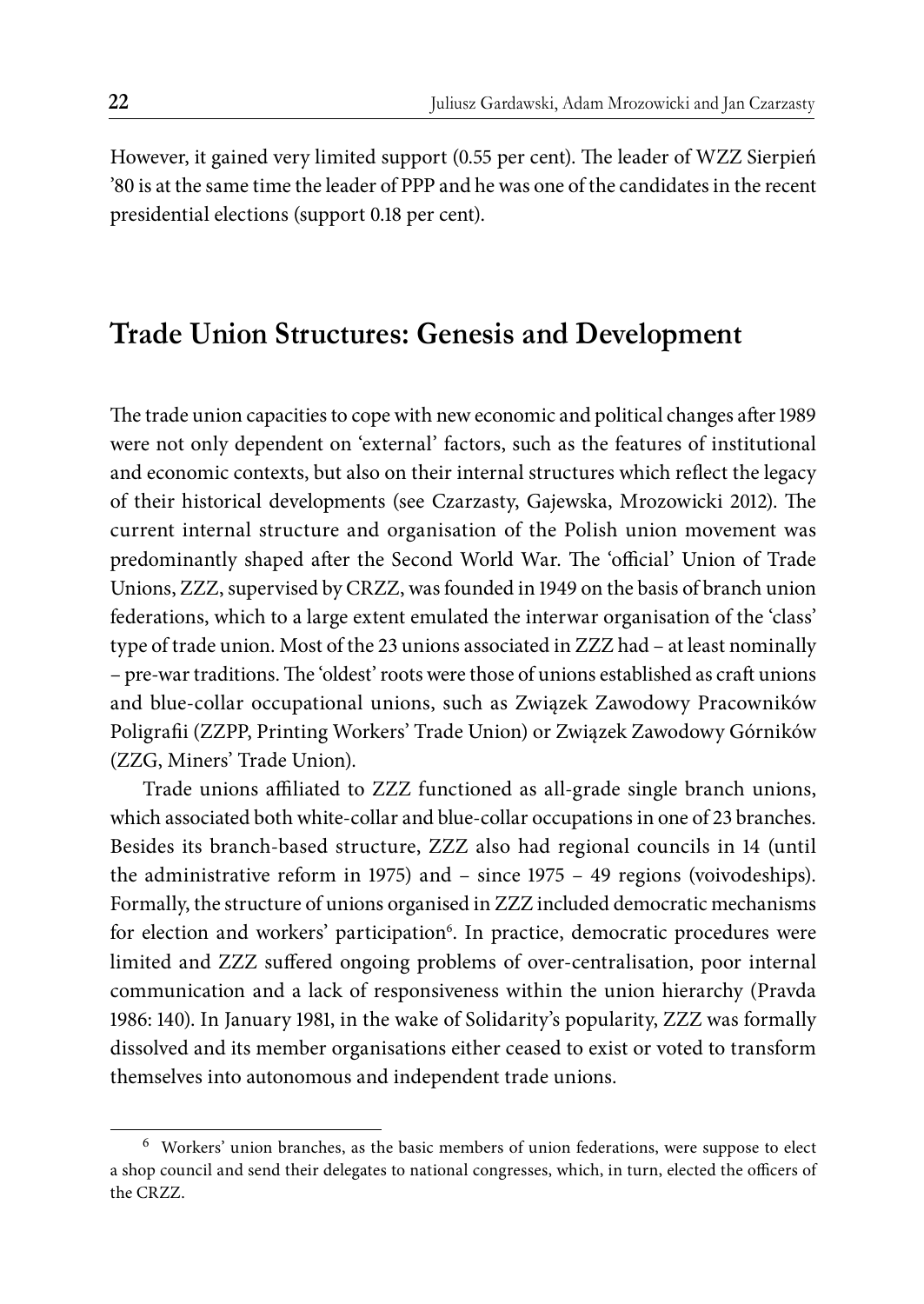#### **The All-Poland Alliance of Trade Unions (OPZZ)**

The structure of OPZZ was designed to be different from that of ZZZ. The confederation claims to be the result of grassroots needs to re-consolidate the fragmented left -wing union movement in the 1980s. The new union confederation was recreated mostly on the basis of material assets and membership of ZZZ. In 1985, part of the funds of the outlawed Solidarity were also transferred to it (Upham 1992: 380). The organisational structure of OPZZ differed from its predecessor and reflected the mechanism of establishing 'new' trade unions provided for by the 1982 Trade Unions Act. Company union organisations, which had separate legal statutes, were federated into nationallevel organisations (108 in 1984). The latter were, in turn, confederated into nationallevel confederation OPZZ in 1984. Besides federations, there were also some unions established as unitary craft unions and white-collar occupational unions. In order to distinguish itself from ZZZ, OPZZ emphasised the decision-making autonomy of member unions vis-à-vis the confederation (Upham 1992: 380). Nevertheless, it was still considered by some workers as an 'official' confederation, membership of which had political connotations (Gardawski 2009a: 473). In the first years of its existence, OPZZ managed to partially overcome the initial 'ostracism' of workers by performing traditional social functions, including providing loans and other forms of social assistance at workplaces (Gardawski 2009a).

As OPZZ had been created in a bottom-up manner due to arising tendencies towards union decentralisation. Those tendencies kept growing stronger as the communist party position was becoming weaker. Even before 1989, ZNP had tried to leave OPZZ, but the attempted breakaway eventually failed. In 1989 and afterwards tendencies towards union decentralisation increased even further. Some unions, which did not want to be identified with the 'official' and 'communist' federation, left OPZZ right after the political change, while other withdrew at the beginning of the 1990s. In some cases, company unions quit their federation in favour of joining the relevant OPZZ territorial structure (thus ceasing to be subordinated to the original federation and becoming a member of the district OPZZ council). There were also incidents of entire federations departing OPZZ, with which decision not all company-level organisations would comply, opting to maintain their association with the confederation via district structures (Gardawski 2002). In the 1980s, there was a substantial number of 'autonomous' unions: approximately 4,000 local-level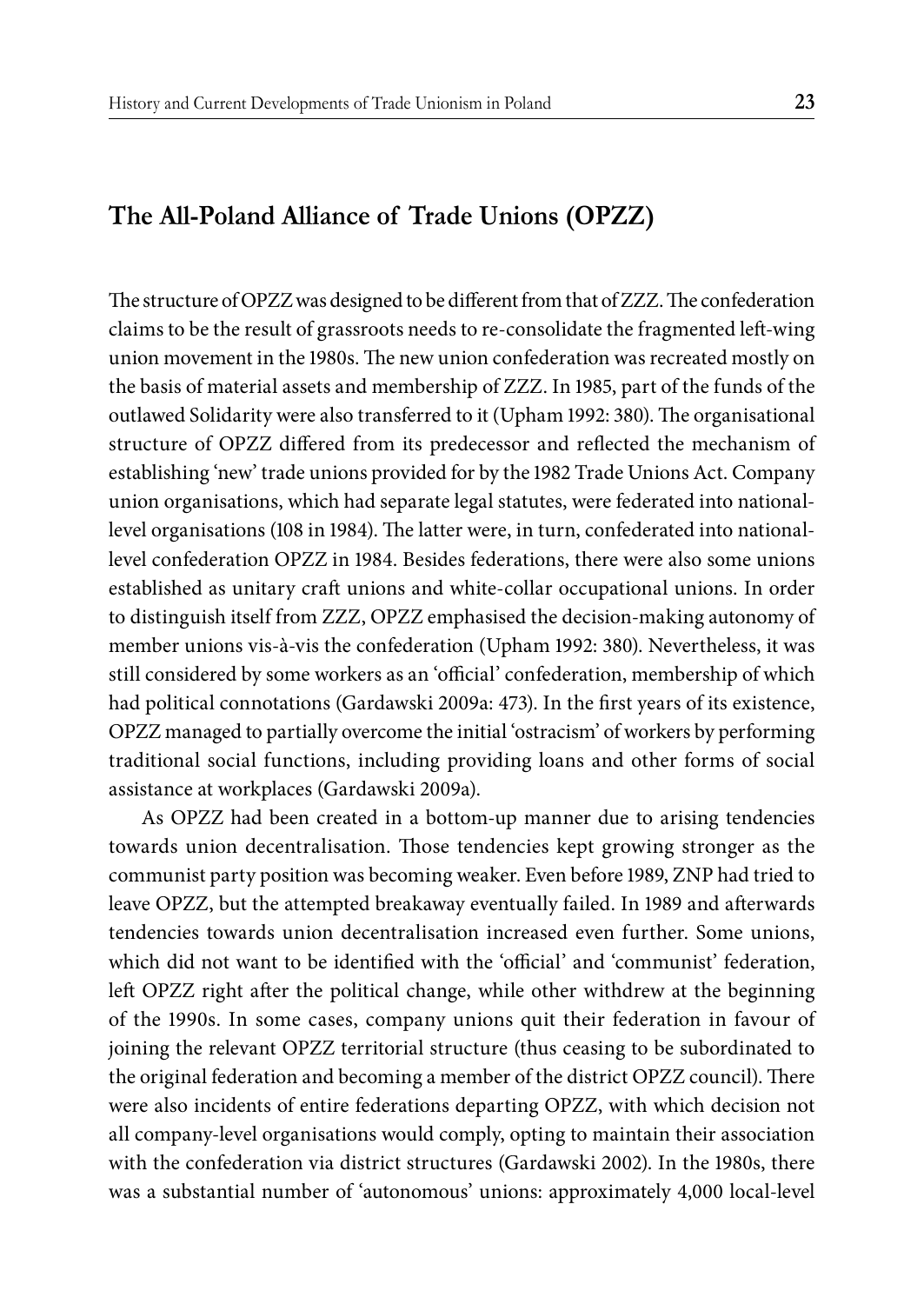trade unions (mostly operating in single enterprises) that were not affiliated with OPZZ (Upham 1992: 380).

For the sake of this article, the Organisational Department of OPZZ prepared the first aggregated information about the membership in the confederation (table 2). According to the full data, OPZZ lost about 3,000,000 in the 1990s and further 700,000 in 2000s. All in all, membership in OPZZ declined by almost 7.4 times between 1987, when it peaked at the level of 5,843,321, and 2011, when the confederation had 792,503 members (table 2). In 2011, there were 79 affiliates (including all types of supra-company trade unions). OPZZ affiliates represented about 9,074 companylevel union organisations, which meant a significant decrease as compared with 87 founding members of OPZZ and 20,540 union organisations represented by the confederation in 1988. In 1989–2011, the average number of members per enterpriselevel trade union declined three times, from 268 in 1989 to 87 in 2011. In a letter attached to the statistical data, Janusz Gołąb, who is responsible for organisational issues in OPZZ, wrote: 'I am convinced that the data presented (which are the first aggregated information about the number of members) will help ... scholars who deal with the problems of trade unions to verify their previous convictions about the OPZZ membership.' The data included in table 2 is individually gathered by the Organisational Department of OPZZ based on various sources, mostly on presentations during annual congresses of federations. They were not verified on the basis of additional documents as the latter were not provided by the federations. Thus, the data collection method was not safeguarded against overestimation. Recently, a method of systematic data collection on actual membership to federations was developed. However, the provision of this data is not obligatory for the federations and at least a part of them still avoids delivering any statistical data.

| Year | <b>OPZZ</b><br>membership | The number of entreprise-level<br>unions affiliated to the OPZZ<br>federations | The average number of members<br>per enterprise-level trade union |
|------|---------------------------|--------------------------------------------------------------------------------|-------------------------------------------------------------------|
| 1984 | 3,948,189                 |                                                                                |                                                                   |
| 1985 | 5,274,491                 | 23,624                                                                         | 223                                                               |
| 1986 | 5,624,427                 | 20,561                                                                         | 273                                                               |
| 1987 | 5,843,321                 | 21,582                                                                         | 271                                                               |
| 1988 | 5,589,732                 | 20,540                                                                         | 272                                                               |
| 1989 | 5,236,072                 | 19,537                                                                         | 268                                                               |
| 1990 | 4,538,276                 | 18,448                                                                         | 246                                                               |
| 1991 | 3,576,110                 | 17,792                                                                         | 201                                                               |
| 1992 | 3,043,021                 | 17,513                                                                         | 174                                                               |

**Table 2. Organisational development of the OPZZ (1984–2011)**<sup>a</sup>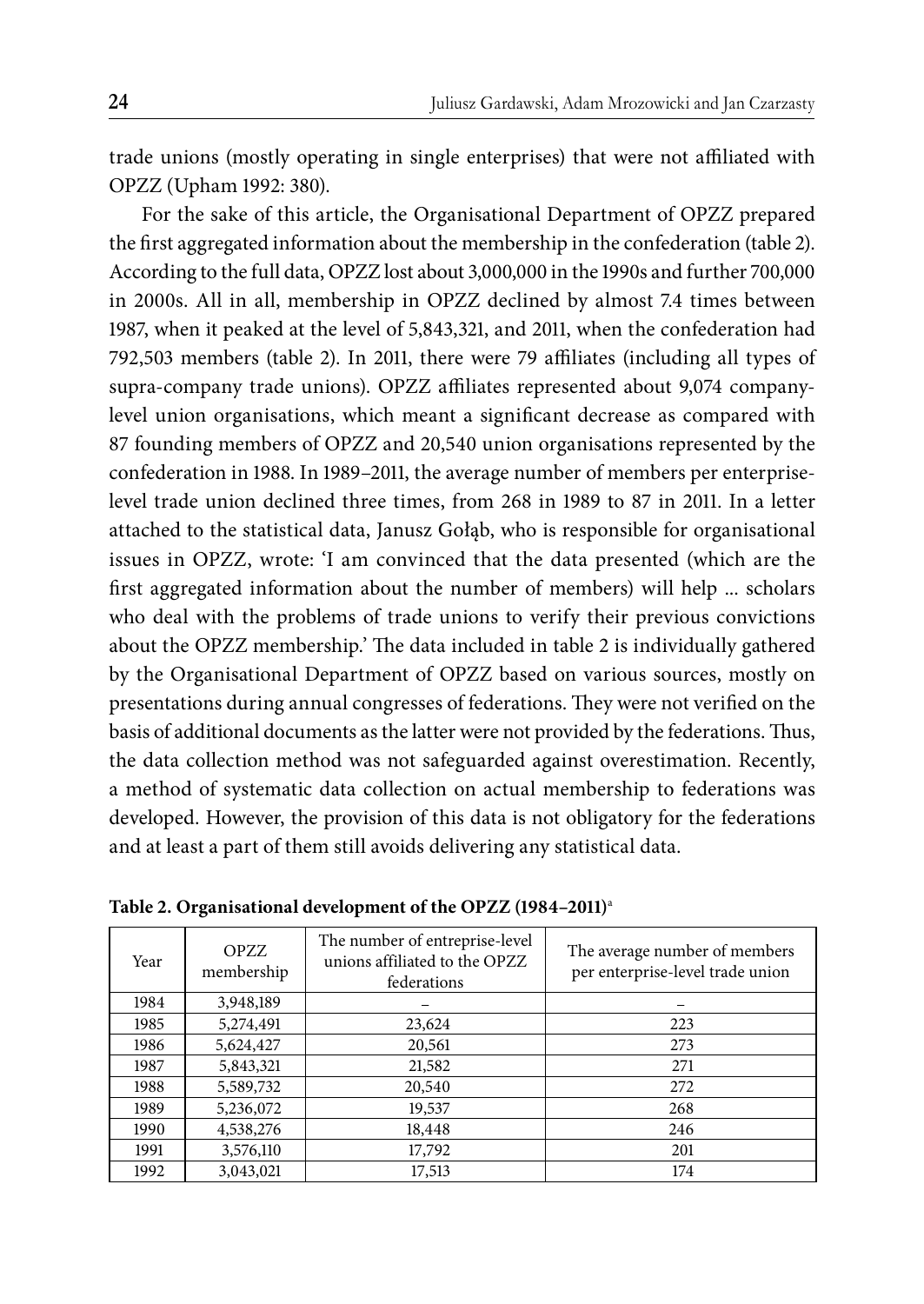| Year              | <b>OPZZ</b><br>membership | The number of entreprise-level<br>unions affiliated to the OPZZ<br>federations | The average number of members<br>per enterprise-level trade union |
|-------------------|---------------------------|--------------------------------------------------------------------------------|-------------------------------------------------------------------|
| 1993              | 2,667,032                 | 17,212                                                                         | 155                                                               |
| 1994              | 2,457,873                 | 17,001                                                                         | 145                                                               |
| 1995              | 2,300,687                 | 16,890                                                                         | 136                                                               |
| 1996              | 2,153,444                 | 16,543                                                                         | 130                                                               |
| 1997              | 2,001,050                 | 16,247                                                                         | 123                                                               |
| 1998              | 1,803,468                 | 16,021                                                                         | 112                                                               |
| 1999              | 1,603,837                 | 15,942                                                                         | 101                                                               |
| 2000              | 1,461,685                 | 15,888                                                                         | 92                                                                |
| 2001 <sup>b</sup> | 1,067,873                 | 11,999                                                                         | 89                                                                |
| 2002              | 961,565                   | 10,804                                                                         | 89                                                                |
| 2003              | 902,853                   | 10,260                                                                         | 88                                                                |
| 2004              | 881,888                   | 10,136                                                                         | 87                                                                |
| 2005              | 874,086                   | 10,047                                                                         | 87                                                                |
| 2006              | 859,661                   | 9,659                                                                          | 89                                                                |
| 2007              | 846,872                   | 9,515                                                                          | 89                                                                |
| 2008              | 833,633                   | 9,473                                                                          | 88                                                                |
| 2009              | 821,712                   | 9,338                                                                          | 88                                                                |
| 2010              | 810,489                   | 9,210                                                                          | 88                                                                |
| 2011              | 792,503                   | 9,074                                                                          | 87                                                                |

<sup>a</sup> The data presented in the table 2 are collected by the organisational department of the OPZZ from various sources. Although the methods for systematic collection of data on membership in federations have been recently adopted by the confederation, they do not guarantee full complexity and accuracy of membership statistics gathered at the central level, as the federation are not obliged to disclose data to the confederation.

 $^{\rm b}$  From 2001 on the figure reflects the vocationally active members (for the earlier years, all members are reported). Source: OPZZ internal statistics, data as of 31 December for each year.

Differently from Solidarity, the membership in trade unions affiliated to OPZZ is not linked to the payment of membership fees for OPZZ by individual members (the data from OPZZ and FZZ are estimates and cannot be compared with those from Solidarity, which are documented). According to the OPZZ status, the fee for the membership in the confederation is paid by the affiliated federations and, since 1994, by enterprise-level and inter-company trade unions which do not belong to the federations but to the regional (voivodeship) structures of OPZZ. Depending on the number of the declared members, trade unions have different rights, including the number of delegates for the OPZZ congresses. This is an important explanatory factor behind the floating number of the confederation's general volume of members. That is why the abovementioned ZNP, while actually having some quarter million members, reported only 70,000 to OPZZ in 2012.

The member organisations' reluctance to reveal the actual membership figures prompted by their desire to reduce their financial obligations to the national headquarters has a serious statistical impact on the whole of the confederation: in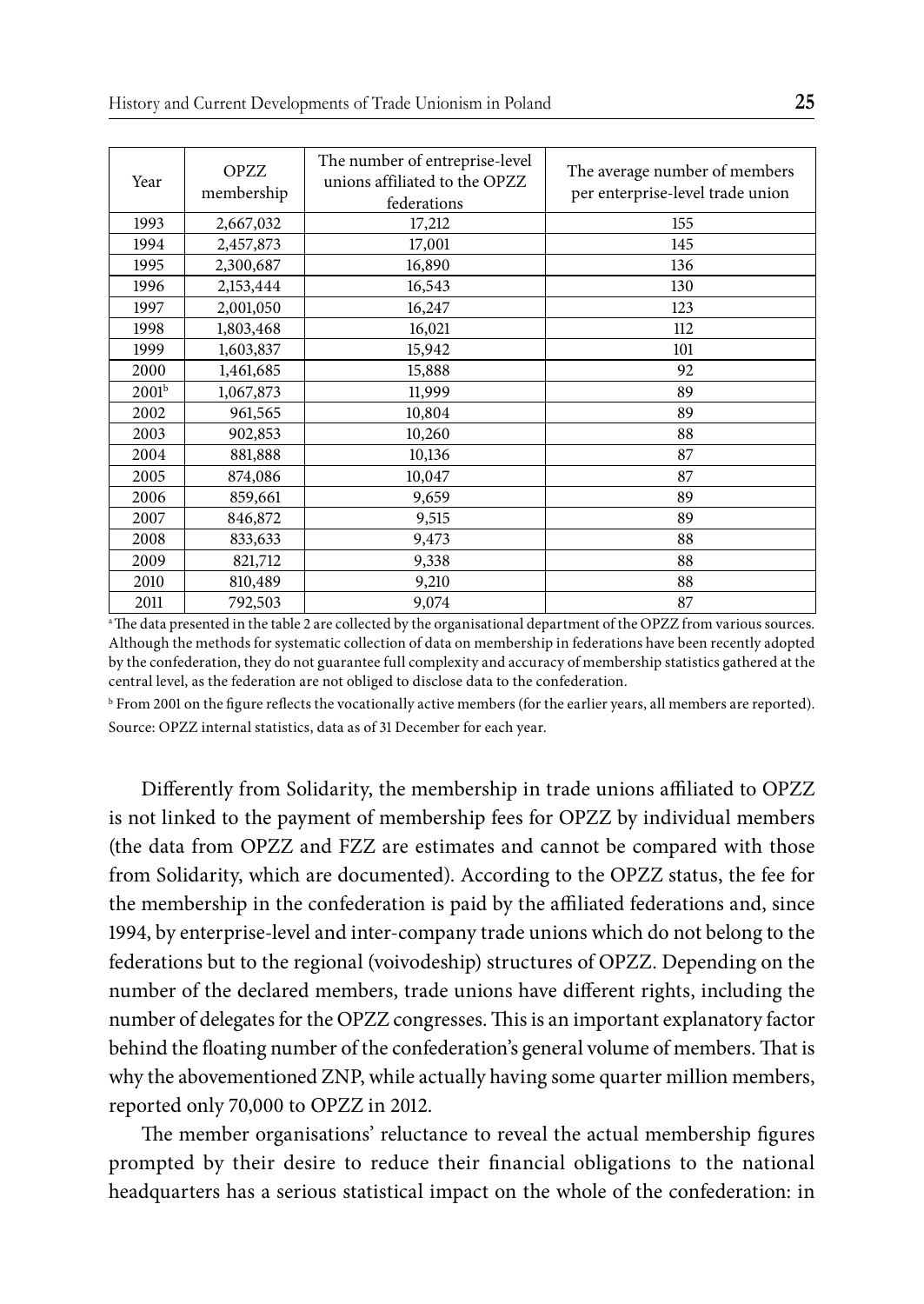2012 total membership figures reported by unions associated with OPZZ amounted to approximately 340,000, however, according to the internal estimates made by OPZZ itself, the true figure would be around 790,000. Furthermore, not all national-level OPZZ member organisations duly pay their contributions calculated for the 'official' (that is, lower than actual) number of members.

Until 2003 OPZZ maintained the level of membership dues for their affiliates at a very low level. In 2004, the level was set at PLN 0.20 per member, and in 2008 it was further raised up to PLN 0.30. At the time OPZZ introduced a rule, according to which the level of membership dues would be adjusted automatically in line with the wage indexation. As a result, in 2012 the fee amounted to PLN 0.35.

Nowadays, OPZZ is an all-grades multi-sector union confederation. According to its current statute, its members can be national-level trade unions, union federations, inter-company unions and company unions. Table 3 presents the membership in the branch structures of OPZZ at the individual and federations' levels.

| <b>Branches</b>                          | Number of nation-wide<br>member organisations | Number of<br>members |
|------------------------------------------|-----------------------------------------------|----------------------|
| 1. Mining, chemicals and energy          | 16                                            | 126,122              |
| 2. Metal industry                        | 3                                             | 71,501               |
| 3. Education and science                 |                                               | 265,573              |
| 4. Public services                       | 11                                            | 74,137               |
| 5. Food, agriculture and tourism         |                                               | 21,626               |
| 6. Construction, road mending and timber | 3                                             | 22,149               |
| 7. Textiles, apparel and leather         |                                               | 9,363                |
| 8. Transport                             | 20                                            | 68,663               |
| 9. Commerce, services, culture and art   | 17                                            | 97,962               |

Table 3. The Branch structure of OPZZ in 2011

Note: members of company and inter-company unions remaining outside of the national-level unions and federations are not included.

Source: Internal statistics of OPZZ, data as of December 2011.

The branch structures of OPZZ are represented by the Branch Councils. They represent nine branches: (1) mining, chemicals and energy, (2) the metal industry, (3) education and science, (4) public services, (5) food, agriculture and tourism, (6) construction, road mending and timber, (7) textiles, apparel and leather, (8) transport and (9) commerce, services, culture and art. However, inter-union coordination within branches is still rather limited. Internal reforms in 2000–2004, which were aimed at merging trade union federations within branches into a limited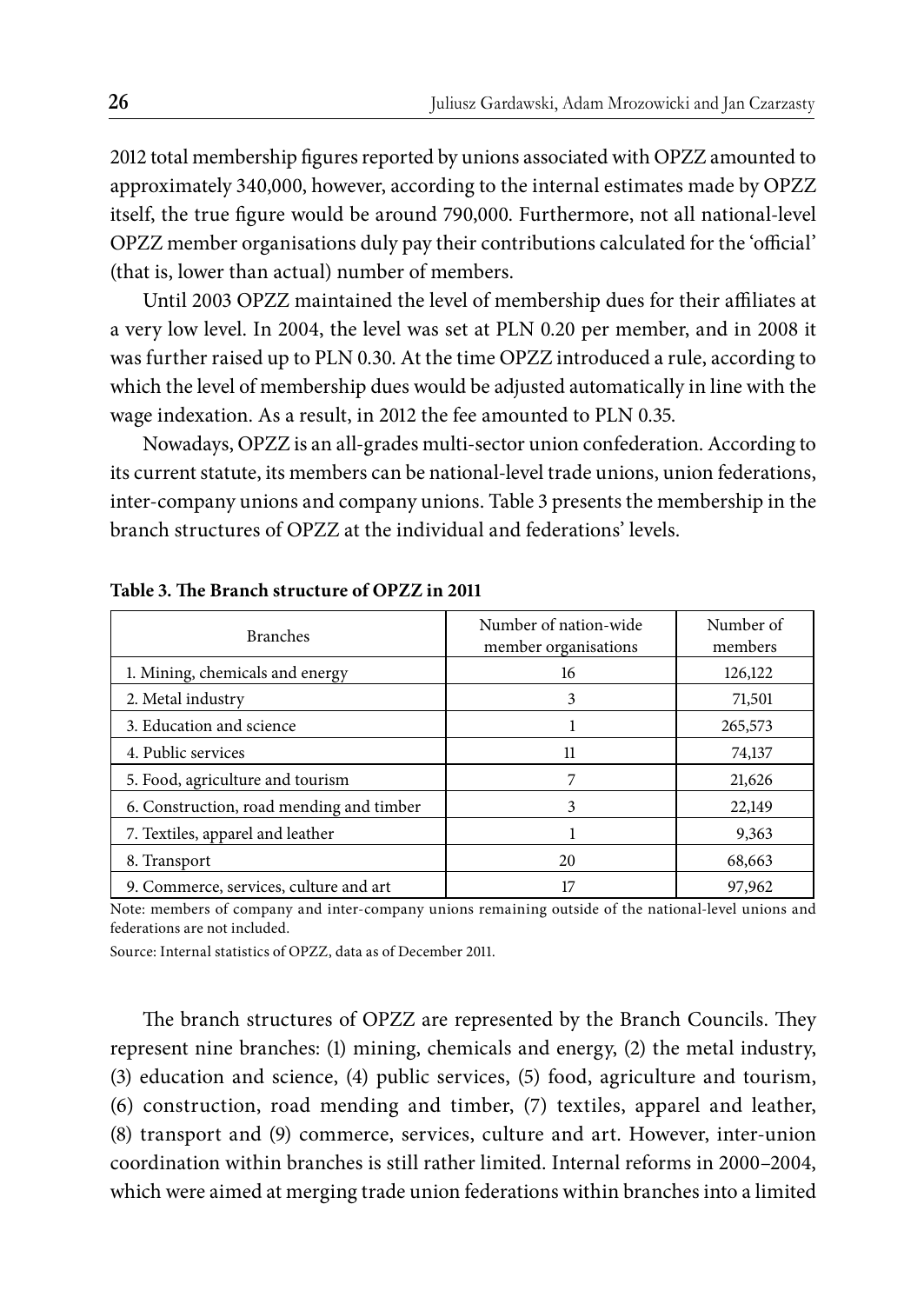number of unitary trade unions, failed due to strong internal opposition (Gardawski 2009a: 506–509). Special 'thematic commissions' play an advisory role on young people, women and public sector employees, and on specific areas of industrial relations (labour protection, international affairs, economic policy and social policy).

The affiliates of OPZZ encompass all-grade single-sector trade unions, whitecollar single sector occupational unions, trade unions with the properties of professional associations, large all-grade inter-company unions in (formerly) stateowned nationwide enterprises and all-grade multi-sector unions. Although it is difficult to precisely evaluate the relative importance of various types of unions belonging to the confederation, one particular union dominates all other members in numerical terms. Związek Nauczycielstwa Polskiego (ZNP, Polish Teachers' Union) has more than 250,000 members.

### **The Independent Self-governing Trade Union Solidarity (NSZZ 'Solidarność')**

The structure of Solidarity also reflects its historical development. Solidarity was historically based on a territorial structure, which distinguished it from ZZZ and OPZZ. The territorial structure made it possible not only to retain a vital link with local communities during the strike action in 1980, but also to avoid internal union conflicts along sectoral lines (Keenoy 1986: 154). The internal rules of Solidarity in 1980 initially privileged larger enterprises. Workers in enterprises which employed more than 500 employees could establish a union branch; workers in smaller enterprises were expected to form an inter-company union (Keenoy 1986: 150), an organisation which is active in two or more companies. Company and inter-company union branches elected regional delegates, which subsequently elected delegates to the National Congress.

Today, the principal organisation of the union is based on the hierarchy of company-level union organisations, inter-company union organisations and regional branches. In addition, there are 'departmental union organisations' (organizacje oddziałowe) which can be created on the basis of company-level union organisations. Some departmental union organisations lost their independent status as the result of organisational changes in the structure of an enterprise, for instance in the wake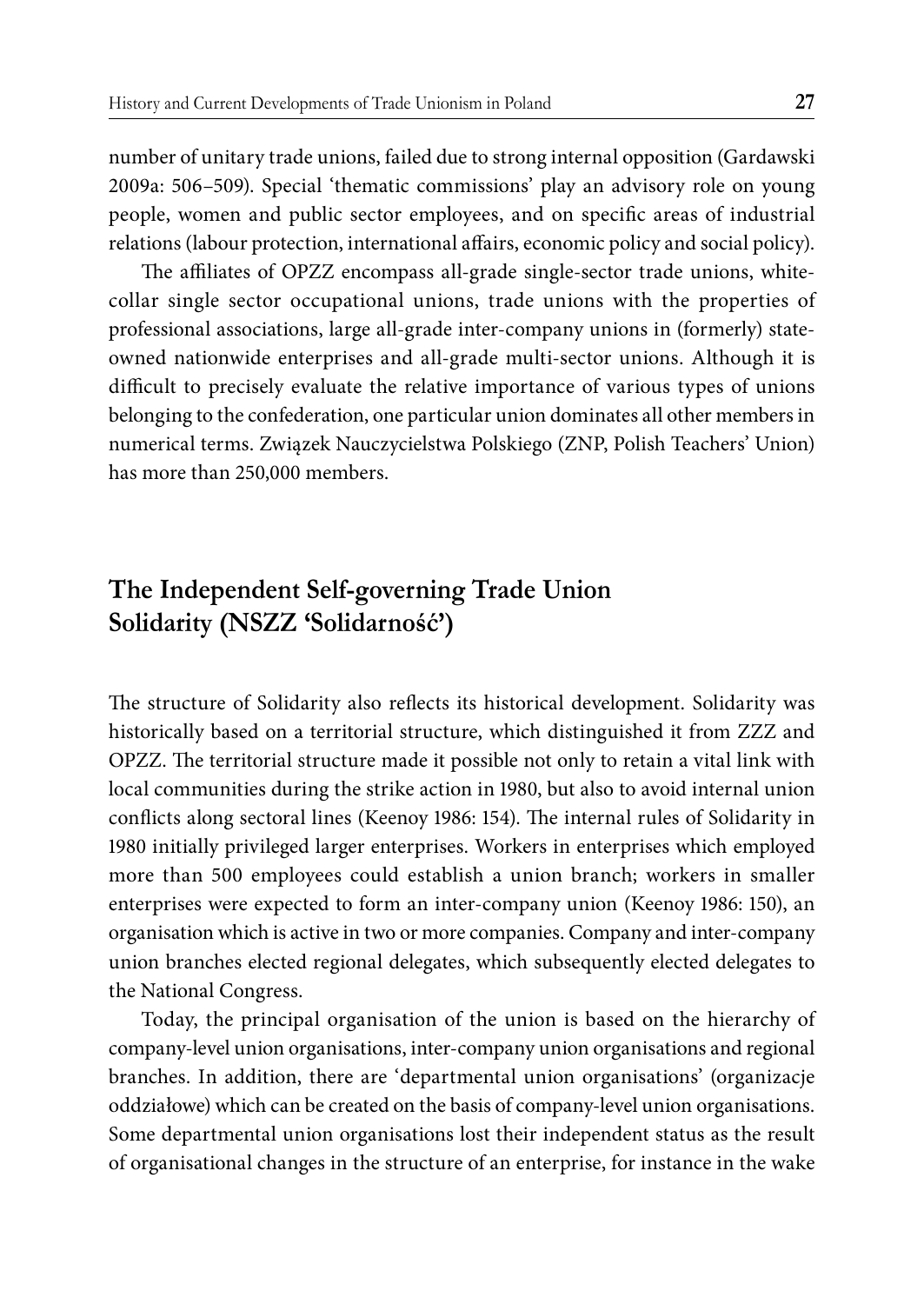of the mergers of several companies into a new enterprise<sup>7</sup>. However, there are instances of the creation of departmental union organisations in large multinational enterprises, as in hypermarkets for instance. In December 2008, for which the last full data is available, Solidarity consisted of 8,646 basic union organisations, including 6,544 company-level organisations, 1,527 inter-company union organisations and 575 departmental union organisations. The number of union organisations has declined since 1992 (see table 4). The years 2006-2008 brought some signs of a reversal of this negative trend. However, as the most recent data shows, this tendency has not been stable. In 2009–2011, most likely as the result of company closures in the course of a global recession, a new decline in the number of union organisations in Solidarity was observed. It needs to be added that due to its internal structure NSZZ Solidarność is the only (large) trade union which has precise membership statistics.

In 2011, for the first time since 1989 the number of Solidarity members grew. All in all, between 1991 and 2011 the number of the Solidarity members declined 3.4 times, from 2,246,119 to 667,500; this was much lesser than in the case of OPZZ which membership in the same time declined 4.5 times. It should also be noted that the average membership per Solidarity has also been much lower than in the case of OPZZ and its decline was also less visible.

| Year | Number of members | Number<br>of organisations | Member average<br>per organisation |
|------|-------------------|----------------------------|------------------------------------|
| 1991 | 2,246,119         |                            |                                    |
| 1992 | 1,660,761         | 16,992                     | 98                                 |
| 1993 | 1,507,084         | 15,367                     | 98                                 |
| 1994 | 1,422,764         | 14,302                     | 99                                 |
| 1995 | 1,312,050         | 12,437                     | 105                                |
| 1996 | 1,233,209         | 13,691                     | 90                                 |
| 1997 | 1,118,229         | 13,271                     | 84                                 |
| 1998 | 1,113,440         | 12,822                     | 87                                 |
| 1999 | 1,075,045         | 12,668                     | 85                                 |
| 2000 | 1,018,439         | 12,240                     | 83                                 |
| 2001 | 910,398           | 11,570                     | 79                                 |
| 2002 | 800,906           | 10,522                     | 76                                 |
| 2003 | 759,336           | 9,950                      | 76                                 |

**Table 4. Organisational development of Solidarity (1991–2011)**

<sup>7</sup> By virtue of an amendment to the union statute passed in 2004, a local union organisation (*terenowa organizacja związku*) could be established and acquired the status of intercompany union organisation. The latter modification made it possible to unionise workers in small enterprises, in which the creation of company-level union organisations was constrained due to problems achieving the legally required membership threshold of 10 people required to establish a trade union of.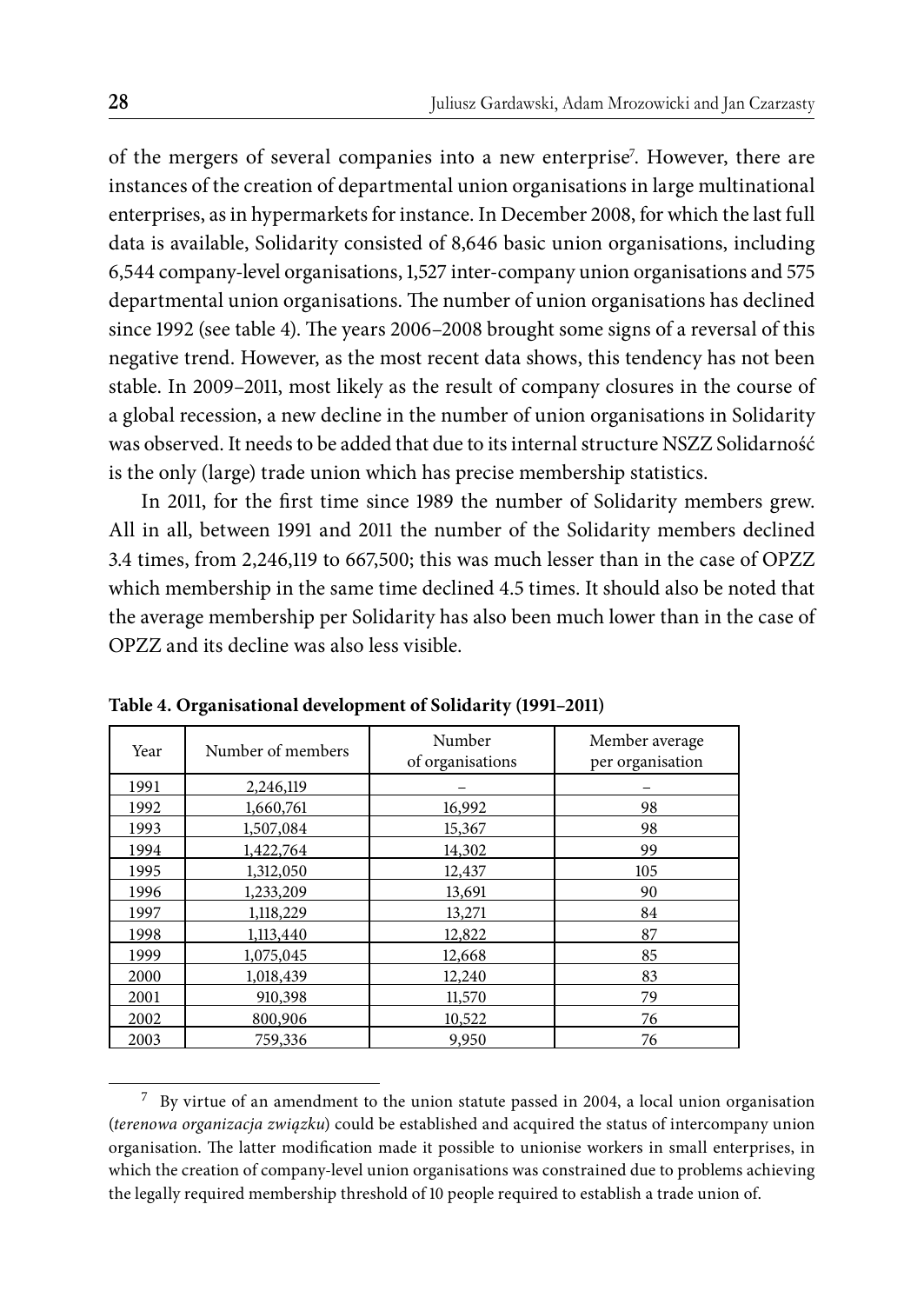| Year | Number of members | Number<br>of organisations | Member average<br>per organisation |
|------|-------------------|----------------------------|------------------------------------|
| 2004 | 730,919           | 9,392                      | 78                                 |
| 2005 | 721,356           | 9,114                      | 79                                 |
| 2006 | 690,042           | 8,106                      | 85                                 |
| 2007 | 685,329           | 8,637                      | 79                                 |
| 2008 | 679,975           | 8,648                      | 79                                 |
| 2009 | 667,572           | 8,445                      | 79                                 |
| 2010 | 648,868           | 8,292                      | 78                                 |
| 2011 | 667,500           | 8,035                      | 83                                 |

Source: Internal statistics of Solidarity, data as of December for each year except June 2010.

At the outset, Solidarity consisted of 38 regions. Its territorial structure did not parallel the administrative division of the country, but the importance of regions as centres of collective mobilisation in 1980. This historical structure, including both very large and very small 'regions', was largely preserved after 1989. In the 1990s, one new region was created and five merged with other regions. While part of the regional and national leadership acknowledges the need for organisational changes, internal reforms are difficult due to the resistance of the leaders of small regions, whose votes cannot be ignored by any candidate to national-level executive structures of the union (Gardawski 2009a: 504). In terms of numbers of delegates to national conventions, the most influential regions were and remain Dabrowskie Basin and Upper Silesia (Śląsko-Dąbrowski), Małopolska (Cracow), Mazowsze (Warsaw), Lower Silesia (Wrocław), Wielkopolska (Poznań) and Gdańsk. Their relevance reflects high union membership, which can be explained by their geographical scope and, in some cases (such as Śląsko-Dąbrowski), high concentration of traditional heavy industry, such as mining and steelworking, in their areas of operation.

Similar to OPZZ, Solidarity is an all-grade multi-sector trade union confederation associating all kinds of occupations. However, it does not encompass other union federations, but only company-level union organisations federated into a unitary union organisation at the regional level, branch level and national level. Local unions have the same name, symbols and statutes as the central board. There are currently 15 branch secretariats of the union, which are in turn divided into 86 national branch sections (sekcje krajowe). Some national branch sections existed already in the 1980s. However, it was not until the beginning of the 1990s that they were unified into national branch secretariats following the resolution of the National Convention of Delegates in May 1991, which granted them separate legal status. The need to create these formalised structures followed from the fact that the territorial structure of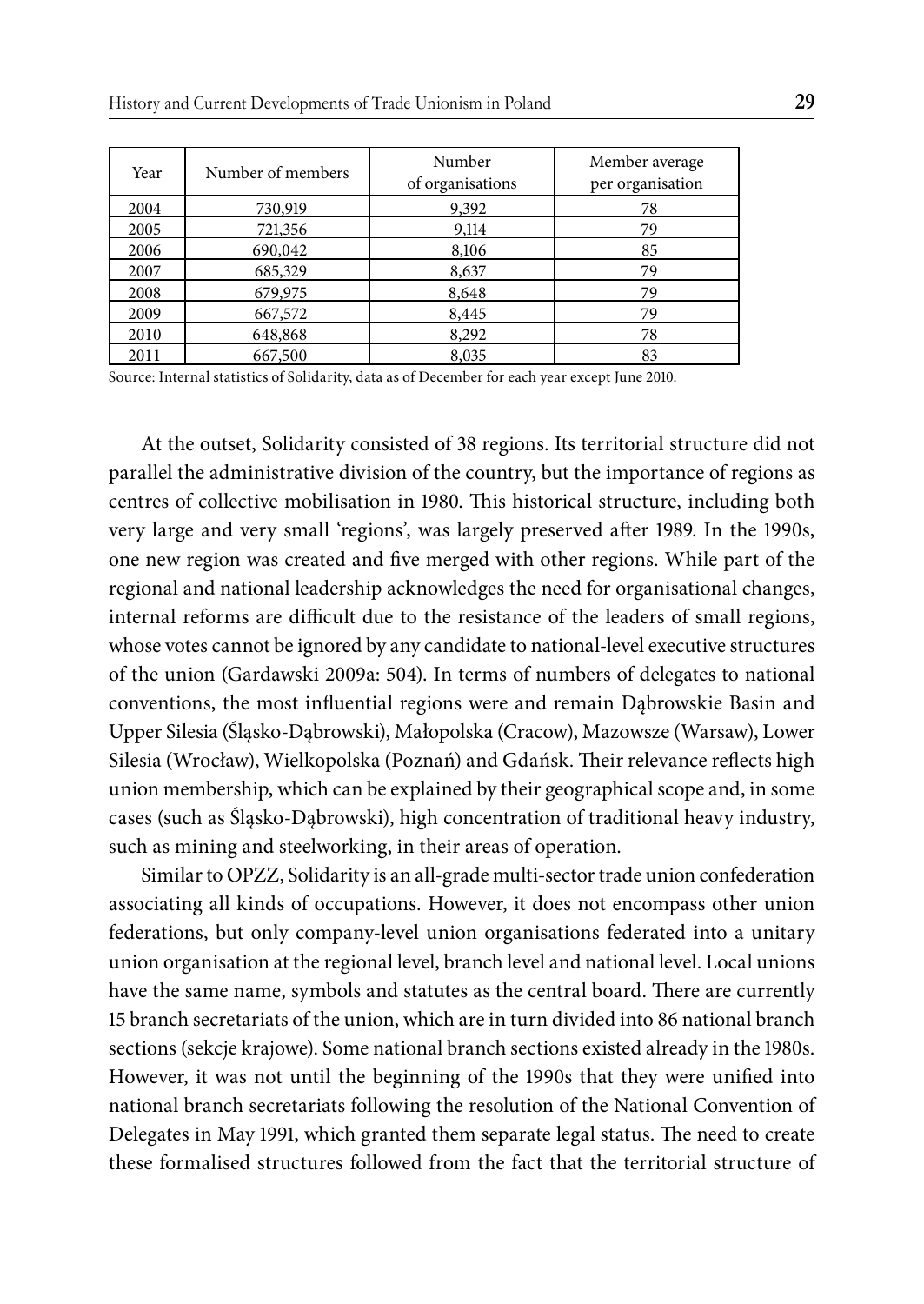Solidarity was inappropriate to deal with the capitalist restructuring of particular industries (Pollert 1999: 159).

| Name                                                                                                                                                     | Membership<br>2006 | Membership 2011<br>(end of the year)      |
|----------------------------------------------------------------------------------------------------------------------------------------------------------|--------------------|-------------------------------------------|
| Sekretariat Banków, Handlu i Ubezpieczeń (Secretariat<br>of Banks, Commerce and Insurance of Solidarity)                                                 | 16,421             | 20,077                                    |
| Sekretariat Budownictwa i Przemysłu Drzewnego<br>(Construction and Wood Workers' Secretariat)                                                            | 10,868             | 8,220                                     |
| Sekretariat Górnictwa i Energetyki<br>(National Secretariat of Mine and Energy Workers Union)                                                            | 87,119             | 83,961                                    |
| Sekretariat Kultury i Środków Przekazu<br>(Media and Entertainment Workers' Secretariat)                                                                 | 5,378              | 4,419                                     |
| Sekretariat Łączności<br>(Postal and Telecommunication Workers' Secretariat)                                                                             | 21,813             | 17,462                                    |
| Sekretariat Metalowców (Metalworkers' Secretariat)                                                                                                       | 64,177             | 50,227                                    |
| Sekretariat Nauki i Oświaty (Science and Education Secretariat)                                                                                          | 79,053             | 67,962                                    |
| Sekretariat Ochrony Zdrowia (Health Care Secretariat)                                                                                                    | 43,689             | 40,876                                    |
| Sekretariat Przemysłu Chemicznego<br>(Chemical Workers' Secretariat)                                                                                     | 29,966             | 27,870                                    |
| Sekretariat Przemysłu Lekkiego (Textile Workers' Secretariat)                                                                                            | 2,234              | Liquidated<br>as Secretariat <sup>a</sup> |
| Sekretariat Przemysłu Spożywczego (Food Workers' Secretariat)                                                                                            | 19,884             | 15,082                                    |
| Sekretariat Rolnictwa (Rural Workers' Secretariat)                                                                                                       | 4,269              | 2,998                                     |
| Sekretariat Służb Publicznych<br>(Public Service Workers' Secretariat)                                                                                   | 29,787             | 29,934                                    |
| Sekretariat Zasobów Naturalnych, Ochrony Środowiska<br>i Leśnictwa (National Secretariat of Natural Resources,<br>Environmental Protection and Forestry) | 4,650              | 4,365                                     |
| SekretariatTransportowców (Transport Workers' Secretariat)                                                                                               | 52,509             | 46,342                                    |

**Table 5. Branch secretariats of Solidarity and their membership in 2006 and 2011**

a In 2010 the Textile Workers' Secretariat was transformed into a Section and integrated within the Chemical Industry Secretariat.

Note: Alphabetical order.

Branch structures are both financially and organisationally disadvantaged as compared to territorial structures. Regarding membership contributions, 60 per cent remains at plant-level trade union organisations, 25 per cent is allocated to regional structures and 10 per cent goes to the national central structure, of which only 2 per cent is given to branch trade union structures. Additionally, while membership of regional structures is obligatory for company-level unions, their participation in the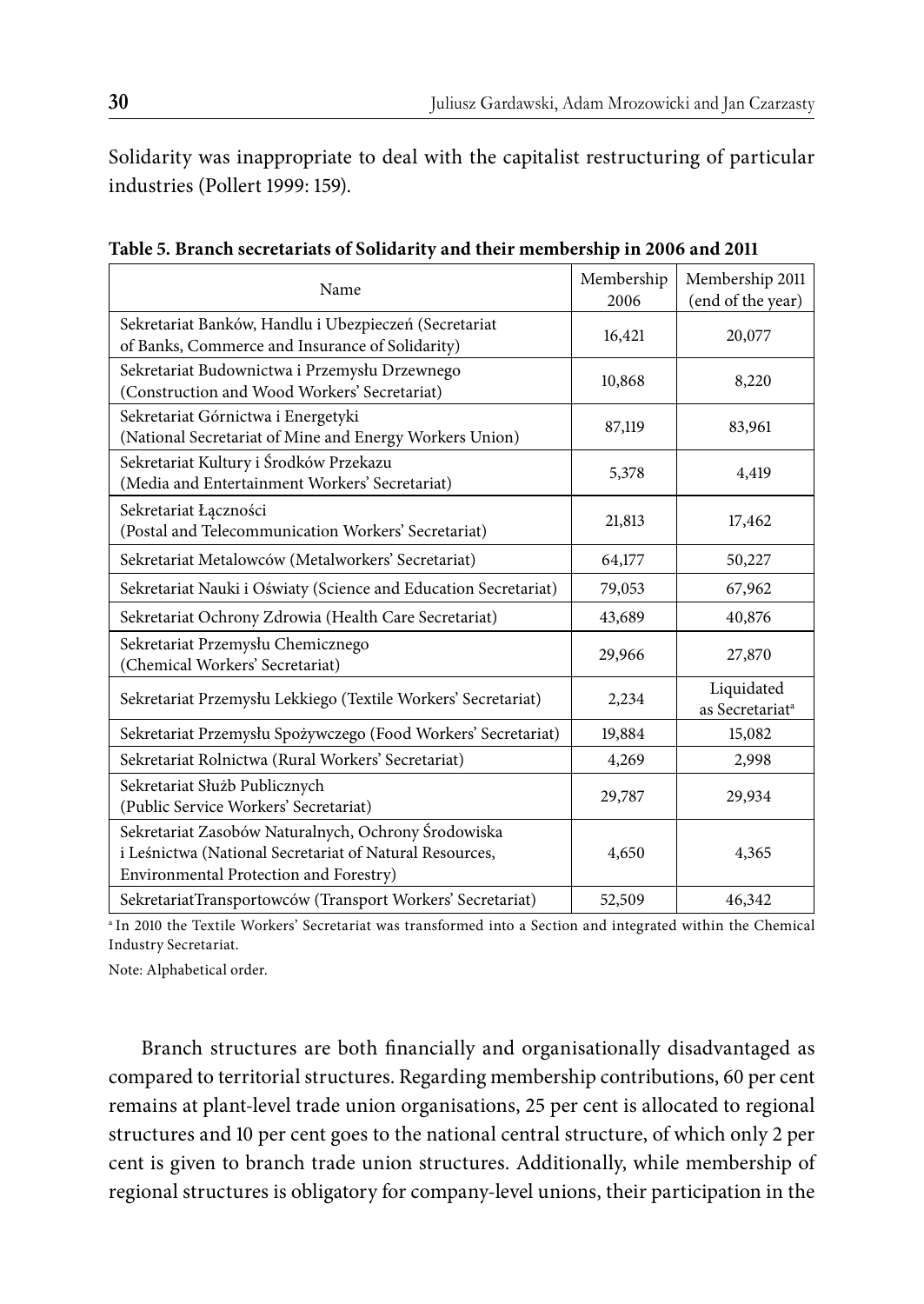branch structures is not. As a result, in 2011 the membership in branch secretariats (419,795 members) amounted to 62 per cent of the total membership of Solidarity. There are 15 branch secretariats, a separate national secretariat of pensioners and four 'sections' outside the secretariats $^{\rm 8}$ . It is worth noting that the only secretariat, in which membership increase was observed in 2006–2011, was the Secretariat of Banks, Commerce and Insurance of Solidarity. This might be considered a positive sign reflecting the effectiveness of trade union organising campaign undertaken in the commerce sector by the Union Development Office of Solidarity since the late 1990s (Czarzasty 2010). The most numerous branches in Solidarity include heavy industry (20 per cent of the total membership in branch secretariats), education (16 per cent), metal industry (12 per cent) and transport industry (11 per cent).

The highest decision-making body of Solidarity is Krajowy Zjazd Delegatów (KZD, National Congress of Delegates), elected by delegates to the regional assemblies. Decision-making bodies at the territorial level are the general assemblies of regional delegates elected at company and intercompany levels, and at the branch level, the congresses of secretariats. The executive units are the councils at the company level (komisja zakładowa, company committee), regional level (Zarząd Regionu, Regional Board), branch level (rada sekretariatu, Secretariat Council) and national level (Komisja Krajowa, the National Commission), all elected for four-year terms. The highest executive unit, Komisja Krajowa, is constituted by the regional leaders, leaders of branch secretariats and members elected by the National Assembly of Delegates. The control units (audit committees) have a comparable branchterritorial structure, too. There were 115 employees at the head office of Solidarity in 2006 (Czarzasty 2006).

The fragmentation of OPZZ meant that some union federations disaffiliated from the confederation or began to create smaller trade unions on an occupational basis. In the case of a unitary union such as Solidarity, fragmentation was synonymous with establishing breakaway unions on the basis of factions, which had its roots in the movement of the 1980s. In 1991, Solidarity '80 was established by Solidarity activists who did not accept the agreements reached by the Round Table. In 1993, two other trade unions broke away from Solidarity '80, Chrześcijański Związek Zawodowy im. Ks. J. Popiełuszki (ChZZ, Popiełuszko Christian Trade Union Solidarity) and Wolny Związek Zawodowy 'Sierpień '80' (WZZ Sierpień '80, Free Trade Union August' 80),

<sup>&</sup>lt;sup>8</sup> The four 'sections' outside secretariats include: the National Section of Invalids, the National Section of Blind People, the National Section of the Civilian Workers of the Ministry of Defence, and the National Section of Women.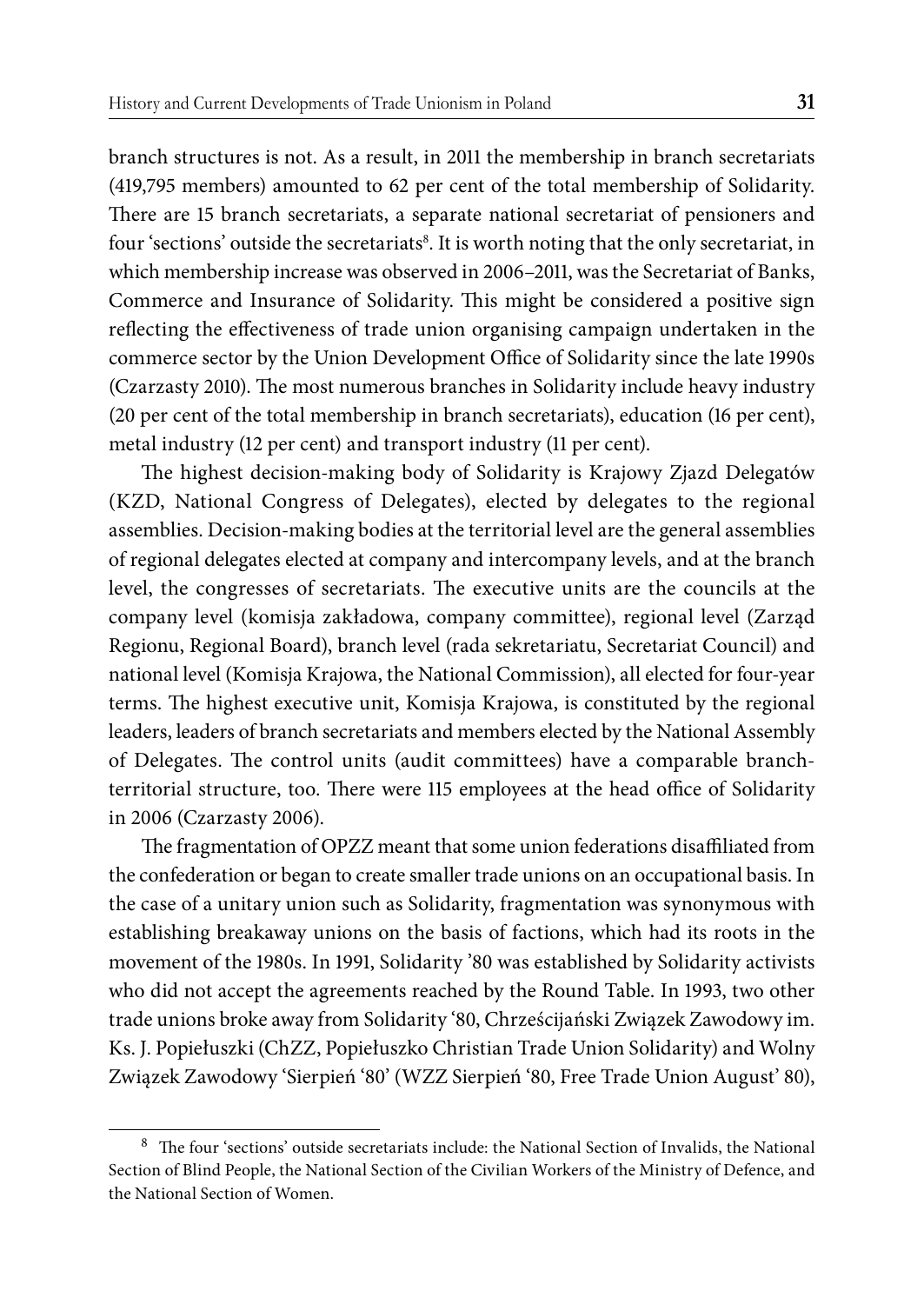both initially connected with right-wing nationalist parties. While ChZZ nearly disappeared from the trade union scene, WZZ Sierpień '80 gradually changed its political orientation to one of radical left-wing social movement unionism. The spin-offs from Solidarity remain all-grade multi-sector trade unions, whose internal structures mainly resembled Solidarity.

Another source of the fragmentation of the union movement was the foundation of new trade unions, not historically connected with OPZZ and Solidarity. Most of these remained company-level and inter-company unions, while others established new national-level federations. Larger national-level federations, which were not affiliated to the two main trade unions in the 1990s and which membership exceeded 10,000 by the late 1990s (Kozek 2003: 19) included (1) multi-sector occupational unions; (2) white-collar unions; (3) single sector occupational unions and staff associations; and (4) professional associations with the functions of trade unions.

#### **The Trade Unions Forum (FZZ)**

Consolidation attempts undertaken by some independent trade unions led to the establishment of the third trade union, Forum Związków Zawodowych (FZZ, Trade Unions Forum), in 2002. The idea of establishing FZZ crystallised during the 1990s, when social democratic intellectuals, together with the leaders of some independent trade unions and trade unions which had broken away from OPZZ and Solidarity, launched Trade Union Forum of Labour (Związkowe Forum Pracy). The Forum was founded under the auspices of Labour Union (UP, Unia Pracy), a social democratic party organised by former left-wing activists of Solidarity and reformers from the former communist party. Initially, it was thought to be an advisory body for trade unions. From within the UP the idea of forming a new trade union confederation emerged (Gardawski 2009a: 491–492). In particular, there were two main incentives to form such a new union structure out of the rather informal Forum: (1) the exclusion of unions which acted outside Solidarity and OPZZ from their share of the property of former official confederation ZZZ, and (2) the Act on Tripartite Commission of 2001, which established criteria for national-level representativeness at 300,000 members, a threshold which smaller unions could attain only through consolidation (Gardawski 2009a: 493).

The largest of the 17 founding members of FZZ included: Ogólnopolski Związek Pielęgniarek i Położnych (OZZPiP, National Trade Union of Nurses and Midwives),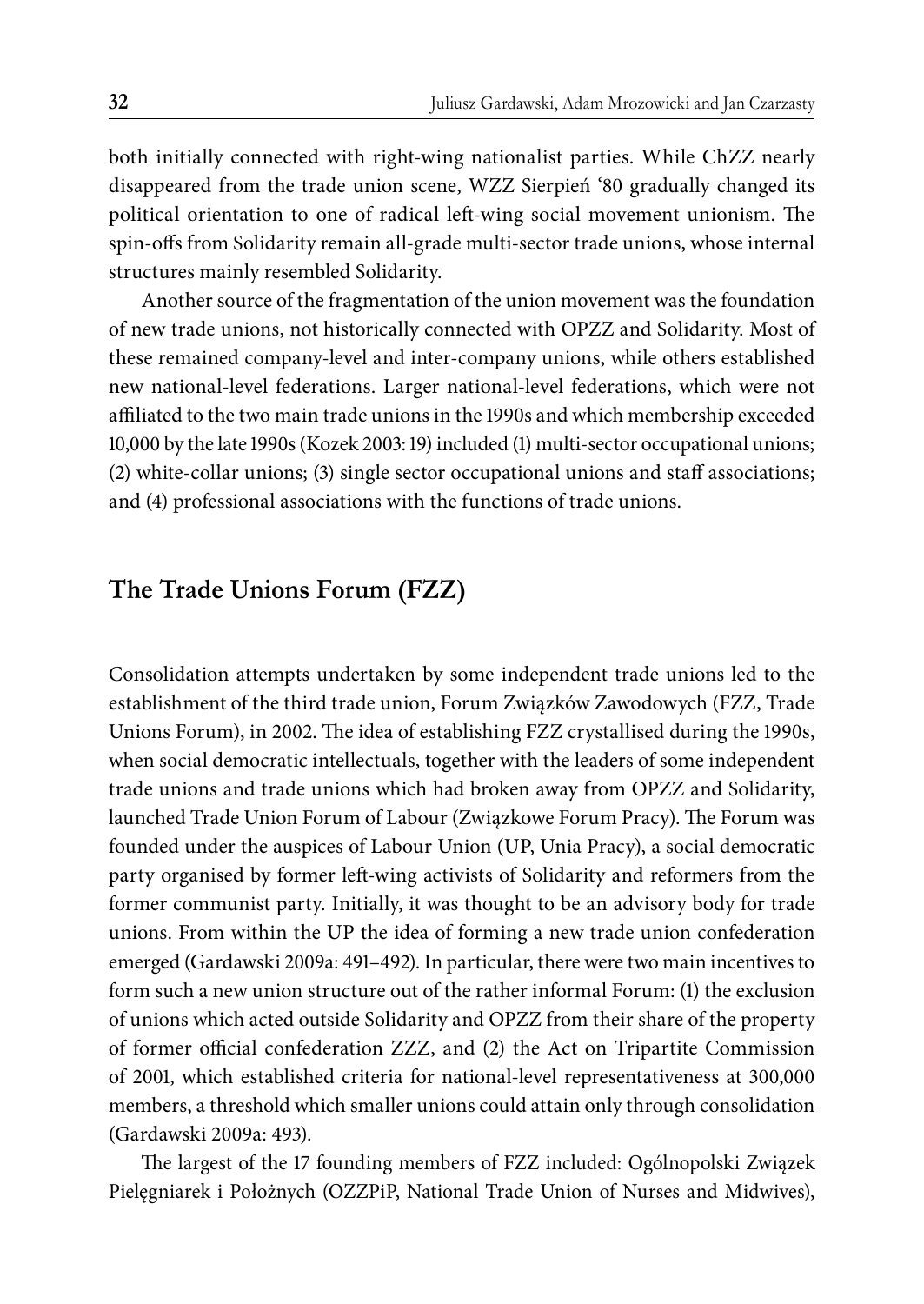NSZZ Policjantów (Independent Selfgoverning Union of Police Officers), Federacja Związków Zawodowych Pracowników PKP (FZZP PKP, Federation of Trade Unions of Polish State Railways), Związek Zawodowy Inżynierów i Techników (ZZIiT, Trade Union of Engineers and Technicians), Porozumienie Związków Zawodowych 'Kadra' (PZZ 'Kadra', Trade Unions Alliance 'Kadra'), Krajowy Związek Zawodowy Ciepłowników (KZZC, Trade Union of Heating Technicians) and Solidarity '80.

Similar to OPZZ and Solidarity, FZZ is an all-grade multi-sector trade union confederation. FZZ affiliates include national-level union federations, intercompany union organisations and single-company trade unions. The national-level trade unions in FZZ are single-sector and multi-sector trade unions, white-collar occupational unions and craft unions (railway engine drivers). There are trade unions of workers in transport (bus drivers, truck drivers, employees of Polish State Railways, officers and marines in the navy, fishermen), state security (border guards, police officers, fire-fighters), health care (nurses and midwives, health care administration, physiotherapists), telecommunications, education, social security, state administration, aviation, communal services and public libraries. The members of FZZ also include all-grade national union federations (such as Solidarity '80), intercompany trade unions and company-level unions in large Polish and multinational enterprises. The number of FZZ member organisations has grown in recent years, from 17 in 2002 to 78 in 2012. FZZ is predominantly the confederation of trade unions active in the public services, with the most numerous representation in health care (27 per cent of the total membership), manufacturing and construction (22 per cent), transportation (21 per cent).

According to the confederation, as of 2011 it included (via their member organisations at central and enterprise levels) roughly 409,000 memebers. The high level of autonomy of the FZZ affiliates makes it difficult to collect data on continuous basis. It is one of the reasons why the FZZ representatives supplied us with approximate data only (table 6).

The survey data of the Public Opinion Research Centre suggest that FZZ membership is stable. One possible explanation of this is the fact that the union represents public sector employees whose trade union activism was reinvigorated by austerity measures and restructuring in the second decade of systemic transformation (Hardy 2009; Kozek 2011).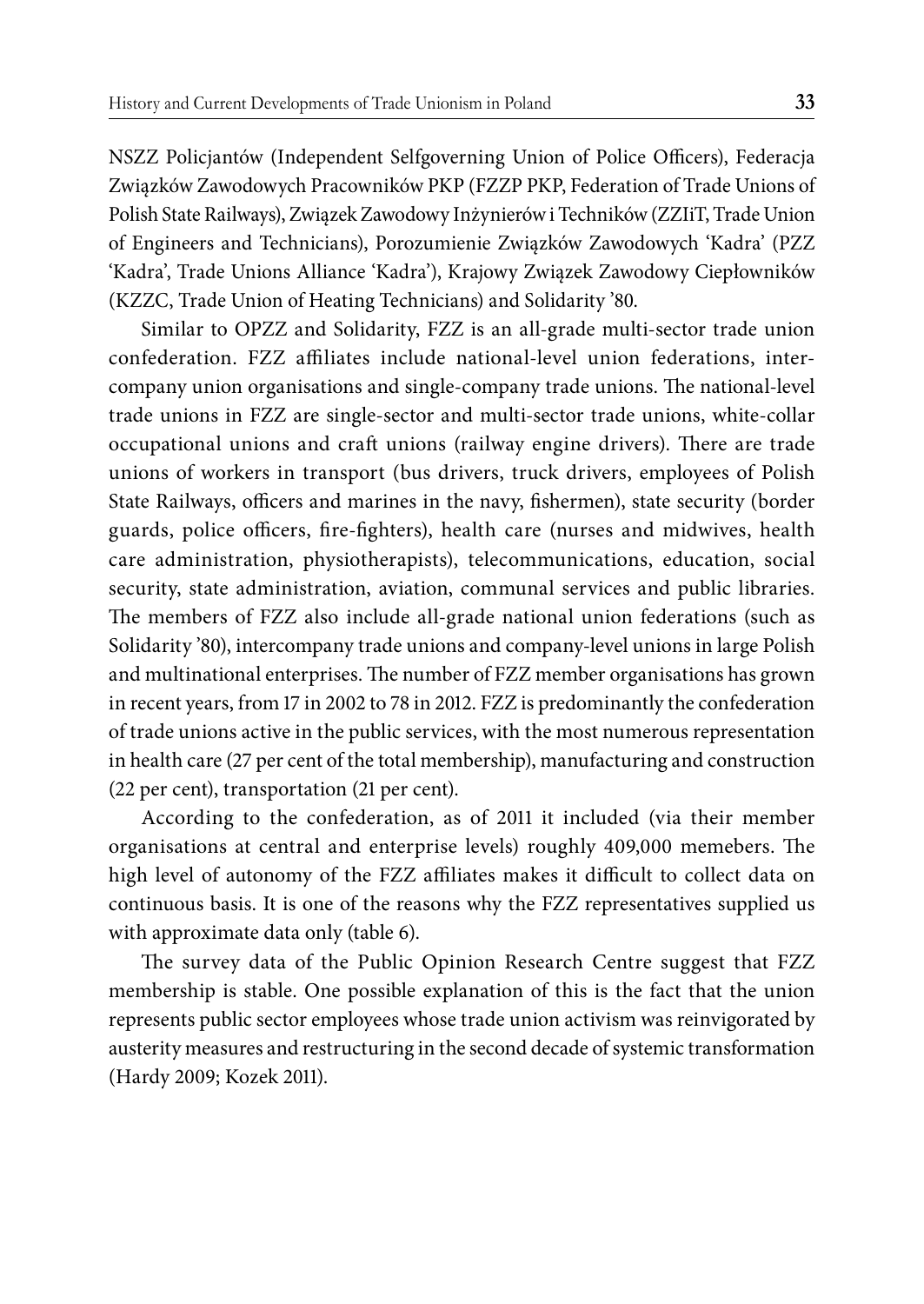| <b>Branches</b>                                     | 2002           |          | 2006          |                | 2010     |         |                | $2012*$        |         |                |                |         |
|-----------------------------------------------------|----------------|----------|---------------|----------------|----------|---------|----------------|----------------|---------|----------------|----------------|---------|
|                                                     | A              | B        | $\mathcal{C}$ | A              | B        | C       | A              | B              | C       | A              | b              | C       |
| Railways, road,<br>sea, air                         | 8              | 3        | 86,372        | 9              | 6        | 9,2513  | 12             | 10             | 84,833  | 12             | 11             | 84,901  |
| Public services                                     | 1              | $\Omega$ | 50,896        | $\overline{4}$ | $\Omega$ | 72,999  | $\overline{4}$ | $\Omega$       | 70,775  | $\overline{4}$ | $\theta$       | 70,775  |
| Heath-care                                          | 3              | $\Omega$ | 88,885        | 6              | 7        | 96,106  | 6              | 12             | 109,106 | 6              | 13             | 109,158 |
| Science, education<br>and culture                   | 1              | $\Omega$ | 1,042         | $\overline{2}$ | 1        | 2,096   | $\overline{4}$ | 1              | 4,773   | $\overline{4}$ | 1              | 4,773   |
| Financial services<br>and insurance                 | 1              | $\Omega$ | 1,027         | 1              | 1        | 1,533   | 1              | $\overline{c}$ | 2,849   | 1              | $\overline{c}$ | 2,849   |
| Telecommunications<br>and postal services           | 3              | $\Omega$ | 7,326         | $\overline{2}$ | 1        | 6,492   | 3              | 1              | 9,921   | 3              | 1              | 9,921   |
| Industry                                            | 6              | $\Omega$ | 9,7137        | 6              | 8        | 96,955  | 6              | 12             | 89,477  | 6              | 13             | 89,597  |
| Civil services                                      | $\overline{4}$ | $\Omega$ | 36,266        | 6              | $\Omega$ | 32,608  | 6              | $\overline{c}$ | 29,524  | 6              | $\overline{2}$ | 29,524  |
| Agriculture, fishing,<br>enviromental<br>protection | 1              | $\Omega$ | 2,082         | 1              | $\Omega$ | 1,572   | $\overline{2}$ | 3              | 6,533   | $\overline{2}$ | $\overline{4}$ | 6,597   |
| Total                                               | 28             | 3        | 371,033       | 37             | 24       | 40,2874 | 44             | 43             | 407,791 | 44             | 47             | 408,095 |

**Table 6. Membership in FZZ organisation by branches of the economy**

Note: A – Nation-wide union organisations; B – Company and inter-company union organisations; C – Number of members.

Source: Statistics prepared and disclosed to the authors by the FZZ headquarters; data as of 30 June 2012.

The internal structure of FZZ is decentralised and - due to the relatively recent establishment of the confederation itself - still under construction. The highest statutory body of the confederation is the National Congress, which elects the main union board (Zarząd Główny), the presidium of the union (led by the president and vice-presidents), and the national audit committee (Krajowa Komisja Rewizyjna) for the four-year term. Congress delegates are elected by member organisations, which have the right to send three delegates plus one more delegate for every 10,000 members. All member organisations also have the right to one seat in the Union Board; its five additional members are elected by the National Congress. Out of three main trade unions, FZZ has the lowest number of full-time employees at its the headquarters: there were only eight in 2006 (Czarzasty 2006). FZZ is organised on the basis of regional structures, which overlap with voivodeships (16 regions). It also used to have six branch structures: (1) communication, (2) education, science and culture, (3) health care, (4) manufacturing and environmental protection, (5) public services and (6) transportation, as well as a specialist committee dealing with labour protection. Since 2009, however, branch structures have ceased to exist due to insufficient resources or a lack of will to develop them further. Regional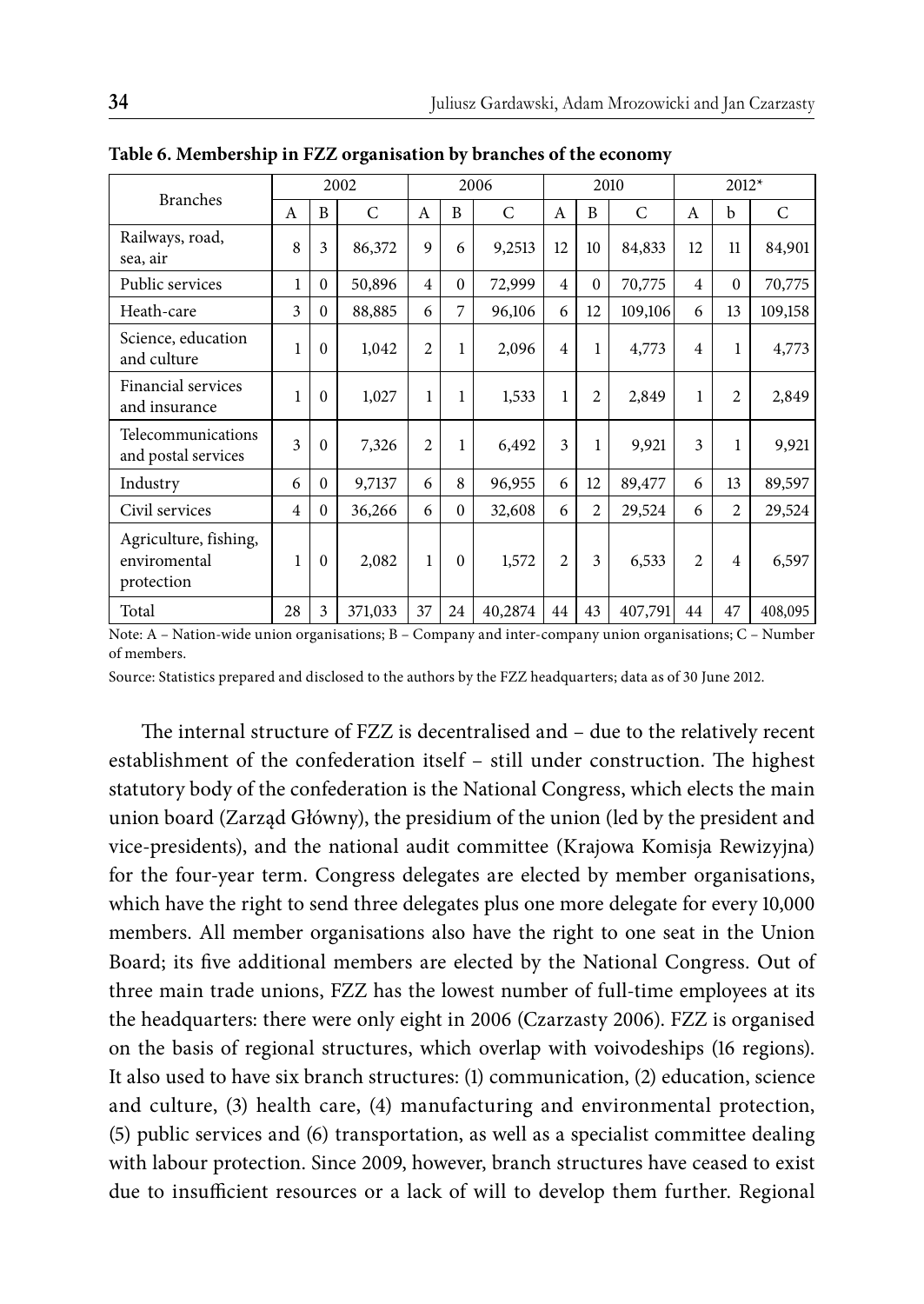structures are led by locally elected regional boards and regional presidia; the number of candidates to regional boards nominated by member organisations reflects the number of members they have in the region. In practice, neither branch structures nor regional structures have full-time union officials. The reason is constant budget constraints, which reflects the extremely low contributions of affiliates to the confederation.

## **Union Membership and Union Density**

Political change in Poland altered the nature of trade union membership. Although instances of being forced to join an 'official' trade union were exceptional under state socialism, membership was expected, in particular in large state-owned companies. The end of state socialism made trade unions entirely voluntary organisations. With regard to 'general rights and interests', trade unions are obliged to represent all employees, regardless of their union membership; as far as 'individual labour relations' are concerned, they represent the interests of their members (Article 7 of the Trade Unions Act).

In line with other state socialist countries, high union density in the People's Republic of Poland until the 1980s reflected both the extensive functions of trade unions in distributing welfare and benefits within companies and unwritten rules that made union membership in the public sector semi-automatic for the vast majority of employees. According to data quoted by the International Directory of the Trade Union Movement, ZZZ, the only trade union confederation that was allowed to exist between 1949 and 1980, had 12,334,300 members in 1975 (Coldrick and Jones 1979). Taking into account the number of employees at this time (16,800,000), this would indicate a union density of 73 per cent of the working population. However, the estimate – based on official data – should be approached cautiously. First, the number of employees included in official statistics, on the basis of which trade union density is calculated, included also individual farmers, who were not eligible to become trade union members. If we take into account paid employees in the dominant statecontrolled sector only, the level of participation in trade unions could have been as high as 90 per cent. Second, self-reported membership figures collected at the time are certainly distorted. ZZZ and the affiliated trade union federations were interested in documenting higher membership than they actually had.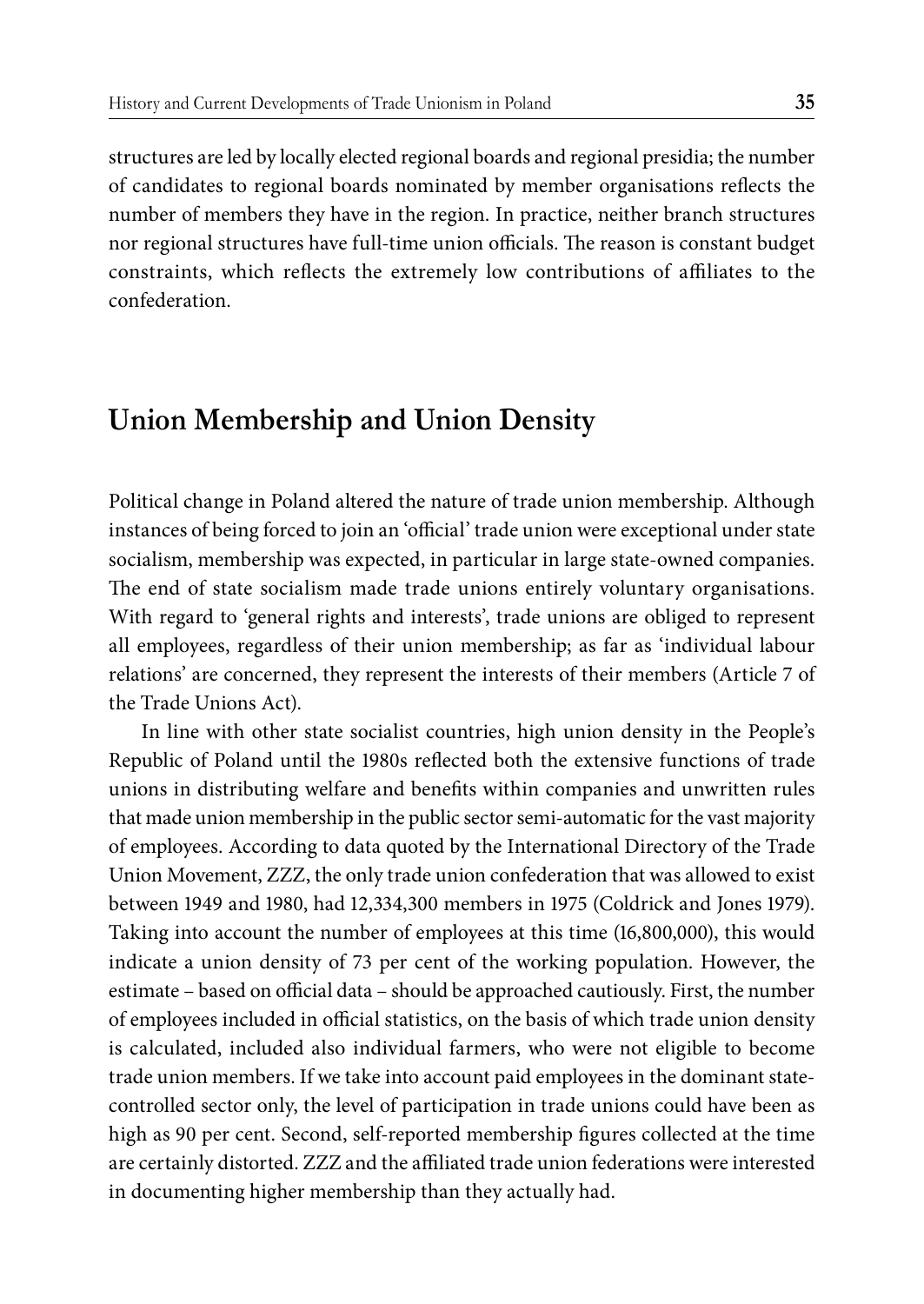According to data announced at its first National Congress (in October 1981), Solidarity had over 9,000,000 members [Kurczewski 2006 (1981): 113], but 'membership figures were also [instruments to be wielded] in the inter-regional political competition within Solidarity itself', which means they were likely to be overestimated. According to the above mentioned more precise data provided by Upham (1992: 375), Solidarity had 9,500,000 members, Rural Solidarity had) 2,350,000 members and official and autonomous trade unions 3,000,000 members (in 1981).

Although some historical records exist in regards to the membership in NSZZ Solidarność over time, estimating union membership in other trade unions in Poland is a difficult task, since no official statistics are collected by state institutions and a considerable number of trade unions do not have systematic membership records. Thus, we can only rely on the scattered and incomplete self-reported data of unions and the existing survey data. The most comprehensive and credible comparative survey data on the subject is provided by the Centrum Badania Opinii Społecznej (CBOS, Public Opinion Research Centre). Although CBOS surveys are not available for 1981, a retrospective question asked in 1984 revealed that 28 per cent of adults declared that they belonged to NSZZ Solidarity in 1980-1981, 22 per cent to official unions (former ZZZ) and 3 per cent to autonomous unions (other than NSZZ Solidarity). As estimated by Wenzel (2009: 534–535), these figures translate into between 6,600,000 and 8,000,000 members of NSZZ Solidarity and approximately 5,700,000 members of branch unions that remained after the dissolution of ZZZ. The membership of official unions was probably overestimated since some members of 'autonomous' unions might not have been aware that their unions had broken away from ZZZ in 1980. Overall union density among the employed amounted to about 65 per cent.

CBOS data from 1984–1989 indicates that the share of adults who were trade union members increased from 20 per cent to 24 per cent by 1987 and then began to fall (to 22 per cent in 1989)<sup>9</sup>. The average union density for these years was 38 per cent of the employed – that is, about 6,000,000. However, actual trade union density mighthave been higher. It is difficult to estimate the share of interviewees who belonged to Solidarity, but did not answer positively a general question about trade union membership. In 1985, 14 per cent of interviewees replied positively to the question about membership of 'new unions' (OPZZ), which would indicate that there

<sup>9</sup> CBOS surveys were based on a national representative sample of the adult (18+) population and not on a sample of employees. As these are the only comparable data available for the analysis of historical developments, we are forced to refer to the population of 'adults' as well, which is unusual in industrial relations research.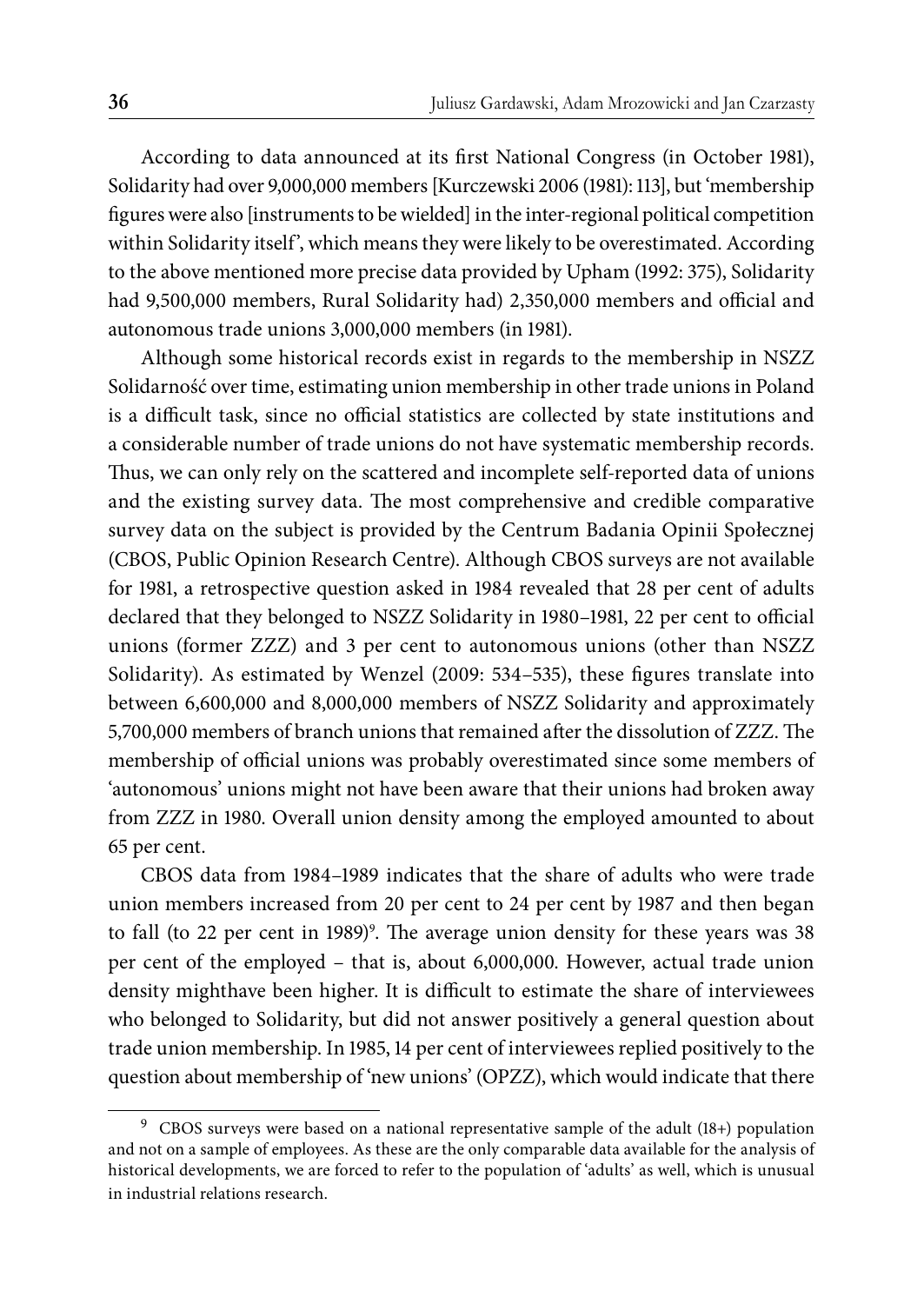#### **Table 7. Declared union membership as percentage of adult population (+18), union density as percentage of dependent labour force, CBOS survey data estimation, 1990–2012 (measurement error** *+/– 3 per cent***)**

| Year |                                     | Total                       | Solidarity                           | <b>OPZZ</b>                          | Trade<br>Unions<br>Forum                      | Other<br>unions                        | Trade union<br>density <sup>a</sup><br>per cent |
|------|-------------------------------------|-----------------------------|--------------------------------------|--------------------------------------|-----------------------------------------------|----------------------------------------|-------------------------------------------------|
| 1990 | per cent<br>N (about)               | 22<br>5,946,000             | 15<br>4,054,000                      | 6<br>1,622,000                       | $\qquad \qquad -$                             | 1<br>270,000                           | 36                                              |
| 1991 | per cent<br>N (about)               | 19<br>5,136,000             | 10<br>2,703,000                      | 6<br>1,622,000                       | $\overline{\phantom{0}}$                      | 3<br>811,000                           | 33                                              |
| 1992 | per cent<br>N (about)               | 16<br>4,359,000             | 6<br>1,635,000                       | 6<br>1,635,000                       | $\overline{a}$<br>$\overline{\phantom{0}}$    | 4<br>1,090,000                         | 30                                              |
| 1993 | per cent<br>$\overline{N}$ (about)  | 10<br>2,747,000             | 5<br>1,374,000                       | 3<br>824,000                         | -                                             | 2<br>549,000                           | 19                                              |
| 1994 | per cent<br>N (about.)              | 14<br>3,881,000             | 5<br>1,386,000                       | 5<br>1,386,000                       | $\overline{\phantom{0}}$                      | 4<br>1,109,000                         | 27                                              |
| 1995 | per cent<br>N (about)               | 11<br>3,010,000             | 6<br>1,642,000                       | 3<br>821,000                         | $\qquad \qquad -$<br>$\qquad \qquad -$        | 547,000                                | 20                                              |
| 1996 | per cent<br>$\overline{N}$ (about)  | 11<br>3,104,000             | 5<br>1,411,000                       | 3<br>847,000                         | $\equiv$<br>$\overline{\phantom{0}}$          | 3<br>847,000                           | 21                                              |
| 1999 | per cent<br>N (about)               | 11<br>3,194,000             | 5<br>1,452,000                       | 3<br>871,000                         | L.                                            | 3<br>871,000                           | 21                                              |
| 2000 | per cent<br>N (about.)              | 9<br>2,603,000              | 4<br>1,157,000                       | 3<br>868,000                         | $\qquad \qquad -$<br>$\qquad \qquad -$        | 2<br>578,000                           | 17                                              |
| 2001 | per cent<br>N (about)               | 8<br>2,356,000              | 3<br>884,000                         | $\mathfrak{D}$<br>589,000            | $\overline{\phantom{0}}$<br>$\qquad \qquad -$ | 3<br>884,000                           | 16                                              |
| 2002 | per cent<br>N (about)               | 6<br>1,765,000              | 2<br>588,000                         | $\mathfrak{D}$<br>588,000            | L,                                            | $\mathcal{D}_{\mathcal{A}}$<br>588,000 | 14                                              |
| 2003 | per cent<br>N (about)               | 8<br>2,375,000              | 3<br>891,000                         | 2<br>594,000                         | 1<br>297,000                                  | 2<br>594,000                           | 19                                              |
| 2004 | per cent<br>N (about.)              | 8<br>2,397,000              | 3<br>899,000                         | $\overline{c}$<br>599,000            | 1<br>300,000                                  | 2<br>599,000                           | 19                                              |
| 2005 | per cent<br>N (about)               | 9<br>2,726,000              | 3<br>909,000                         | $\mathfrak{D}$<br>606,000            | 1<br>303,000                                  | 3<br>909,000                           | 21                                              |
| 2006 | per cent                            | 7<br>2,133,000              | 3<br>914,000                         | 1<br>305,000                         | 1<br>305,000                                  | 2<br>609,000                           | 17                                              |
| 2007 | N (about)<br>per cent<br>N (about.) | 6<br>1,838,000              | $\mathfrak{D}$<br>613,000            | $\mathfrak{D}$<br>613,000            | 1<br>306,000                                  | $\mathfrak{D}$<br>613,000              | 16                                              |
| 2008 | per cent                            | 6                           | $\mathfrak{D}$                       | 1<br>308,000                         | 1<br>308,000                                  | $\mathfrak{D}$                         | 15                                              |
| 2010 | N (about)<br>per cent               | 1,849,000<br>7              | 616,000<br>$\overline{3}$            | 1                                    | 1                                             | 616,000<br>2                           | 20                                              |
| 2012 | N (about)<br>per cent<br>N (about)  | 2,174,000<br>6<br>1,864,000 | 932,000<br>$\overline{2}$<br>621,000 | 311,000<br>$\overline{2}$<br>621,000 | 311,000<br>1<br>311,000                       | 621,000<br>1<br>311,000                | 17                                              |

<sup>a</sup> Note: no data for 1997 and 1998 (the surveys were not conducted). The decline in the share of 'Other union members' in 2012 can be explained by the fact that 2012 the respondents who declared membership in 'other unions' were asked for the first time to give the number of their unions. It appeared that some of trade unions mentioned by them were in fact the OPZZ or FZZ affiliates. Statistical error for the Public Opinion Research Centre Surveys is 3%. Recalculated by the authors. Adequate calculation for 2012 is not yet possible due to the lack of demographic and labour market data for the whole year. For 2012, we took into account the approximate number of 31,000,000 adults in calculating union membership.

Source: Public Opinion Research Centre report BS/109/2010, BS/52/2012 and Wenzel (2009: 539) and Główny Urząd Statystyczny (GUS Central Statistical Office, www.stat.gov.pl) for the size of the adult population and the labour force (average for the reference years).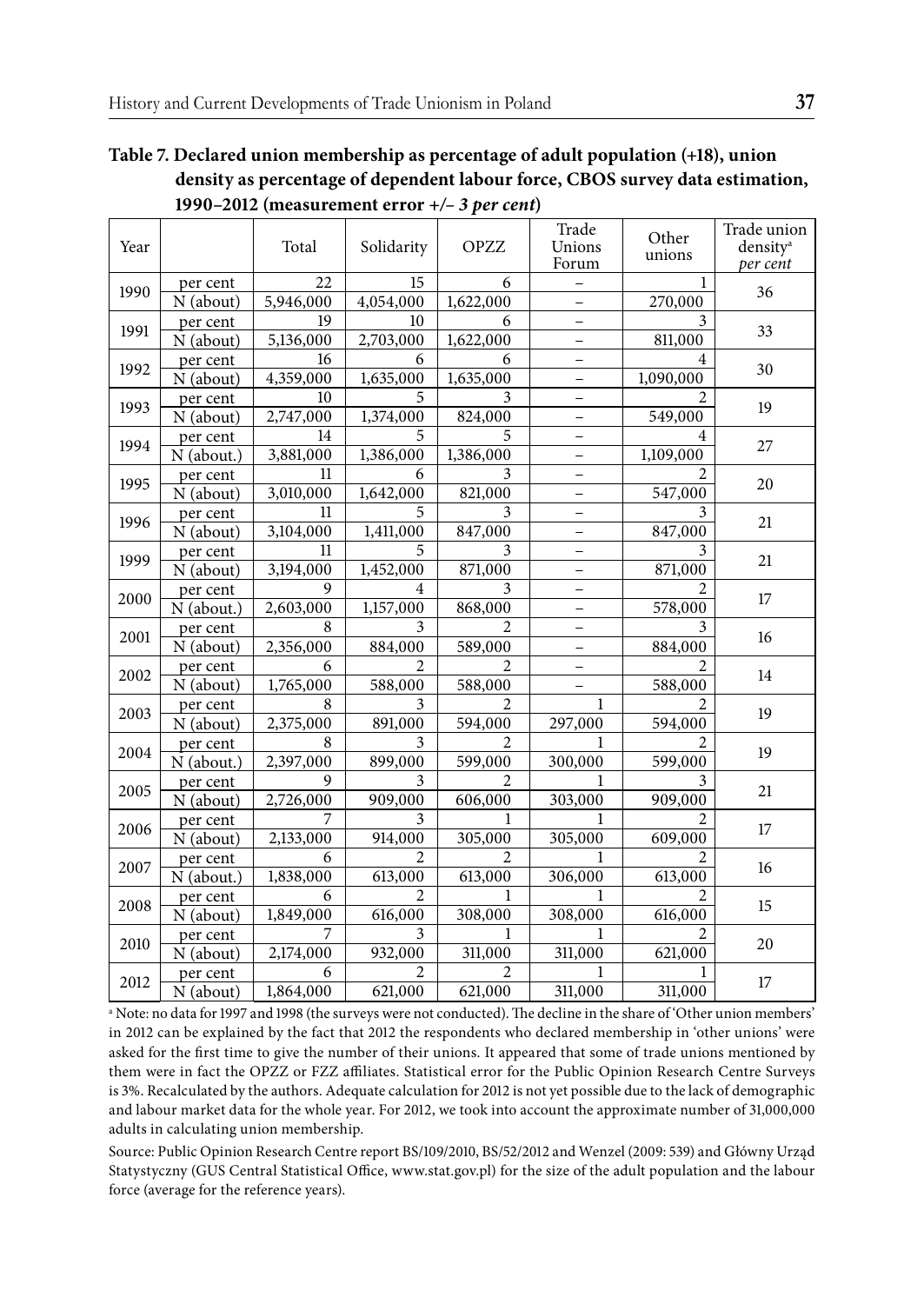were about 4,000,000 members of this confederation at this time. For obvious reasons, have been higher. It is difficult to estimate the share of interviewees who belonged to Solidarity, but did not answer positively a general question about trade union membership. In 1985, 14 per cent of interviewees replied positively to the question about membership in 'new unions' (OPZZ), what would indicate that there were about 4,000,000 members of this confederation at this time. For obvious reasons, no question about membership of the illegal Solidarity was asked. It can be assumed that the underground Solidarity might have accounted for about 6–7 per cent of adults – in other words, up to 2,000,000 people – at this time (Wenzel 2009: 536). The decrease in union density in the 1980s can be explained by the general withdrawal from public activities under the martial law (1981–1983), the ongoing ban on Solidarity and the distrust to OPZZ, which was identified by some workers as the confederation that remained largely subordinated to the Communist Party (PZPR). It should be noted that almost half of those who declared membership in OPZZ at this time were also PZPR members.

The CBOS data quoted in table 7 needs to be read jointly with the data presented in tables  $2, 4, 5$  and 6. Let us assume that the CBOS measurements reflected in table 7 concern 100 per cent of union membership. The comparison of tables 2, 4, 5 and 6 reveals some peculiarities. From 1985 till 1989 (table 2) OPZZ declared that it had slightly more members that it followed from the CBOS data (between 130 per cent and 145 per cent). However, in autumn 1989 the differences between self-declared membership and the CBOS data increased up to 287 per cent and remained at the level of 152–235 per cent in the years 1990–2010. In the case of the FZZ (table 6) the differences were about 140 per cent. In the case of NSZZ Solidarity, the situation was generally different (table 5). The CBOS data was very close to the trade union's statistics. If any divergences appeared, the survey data (CBOS) revealed higher membership that the one declared by NSZZ Solidarity. On these grounds we assumed that in the case of OPZZ and FZZ much more credible are the CBOS data than membership statistics collected by these confederations. We asked experts from the OPZZ office to comment on data when we were preparing the final version of the article. We received the following answer: 'We are aware in OPZZ that we are neck and neck with Solidarity. It is true that when trade union fee was very low, when it was PLN 0,02, federations overstated their membership to get more places in the presidium and it pushed them up. It is the reason why we had so much fluctuation in our statistics: when we approached congress, membership numbers grew and declined afterwards'.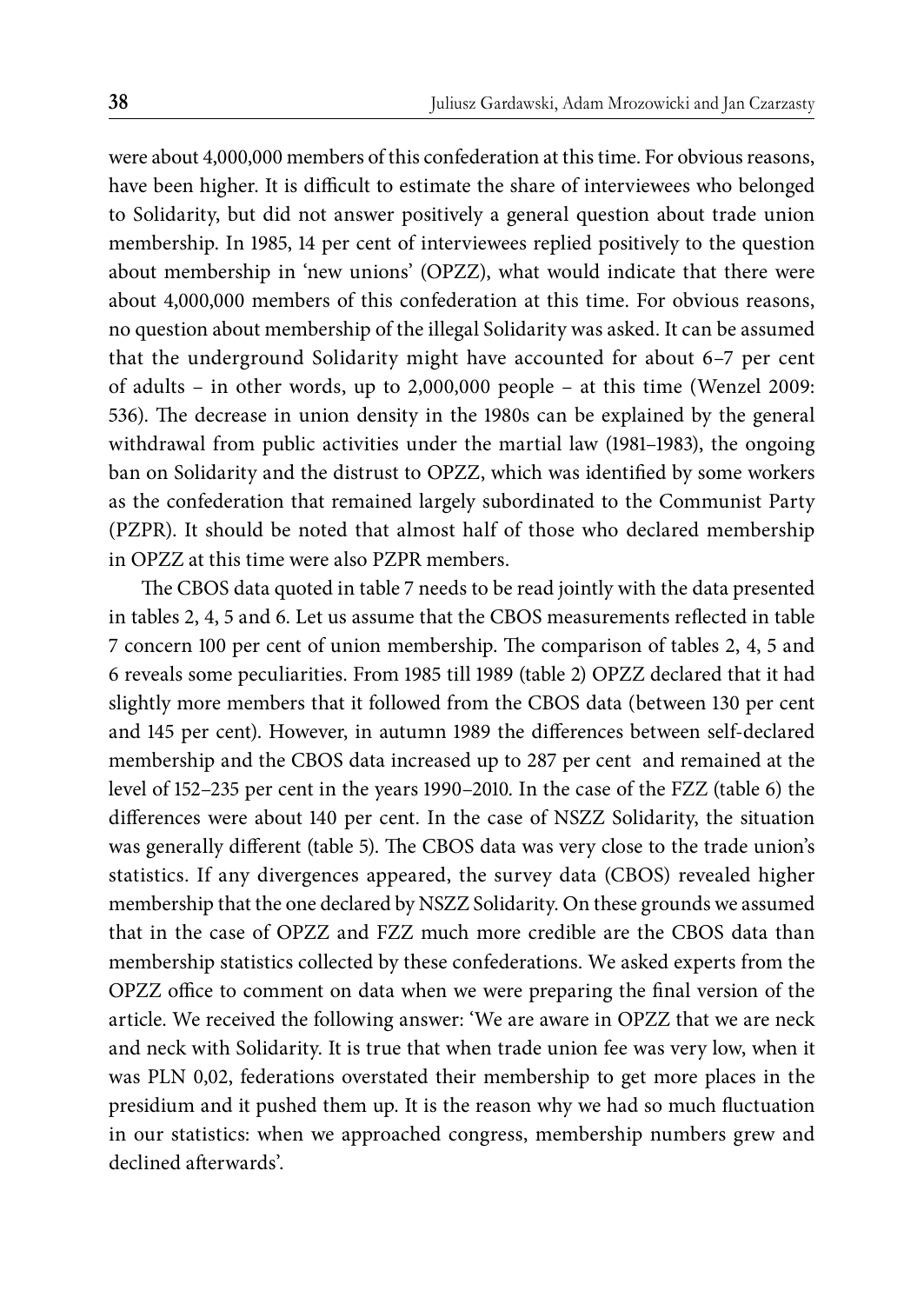The Polish trade union movement experienced a dramatic decline in membership after the systemic change. The re-registration of Solidarity in 1989 initially meant a sharp increase in the number of union members, however. According to CBOS data, the coverage of Solidarity affiliates grew from 7 per cent of adults (in May 1989) to 15 per cent (in November 1989 and February 1990), while membership in OPZZ decreased sharply from 15 per cent to 9 per cent of adults between May and November 1989, falling further to 6 per cent in February 1990 (Wenzel 2009: 537–540). It should be noted, however, that a declaration of Solidarity membership at this time did not necessarily mean trade union participation, but could also indicate involvement in the political activities of Solidarity-supported Civic Committees. Furthermore, the parallel increase in declared Solidarity membership and the shrinking of OPZZ should not necessarily be interpreted as a shift between the two unions. At the time, Solidarity was attracting many new followers driven by political motives, who did not particularly care for the trade union aspect of the movement, while many members fled OPZZ in an attempt to distance themselves from the former official unions (commonly associated with the *ancien regime*) or were simply not particularly interested in belonging to any trade union.

Between 1990 and 2010, estimated union density in Poland fell from 36 per cent to 20 per cent of employees (see table 7). The deunionisation process proceeded at an uneven pace: there were periods marked by sharp decreases in union membership, followed by relatively quiet periods during which the unionisation level remained relatively steady. The initial phase of rapid membership decline took place between 1990 and 1993. The sudden shrinking of the membership base is often interpreted as a result of the working class becoming disillusioned with the reluctance of trade unions to actively articulate and represent labour's collective interests (Wenzel 2009), symbolised by the 'umbrella' held over economic reforms by Solidarity. Nevertheless, there is another explanation, according to which the fall in union membership in the 1990s was due mainly to privatisation (Gardawski et al. 1999). In the years that followed, however, deunionisation slowed down. In the late 1990s, declared membership remained at 20 per cent. The second wave of accelerating deunionisation began in 2000. As highlighted above, the return of Solidarity to parliamentary politics and its rise to power (1997) are usually identified as the probable cause of accelerating deunionisation (Gardawski et al. 1999).

Taking into account the total size of the labour force and the declared trade union membership in the adult population, it is possible to estimate trade union density for 1980–2010 (table 8). However, when assessing the quality of such data, one must bear in mind the limitations of the CBOS survey methodology (statistical sampling error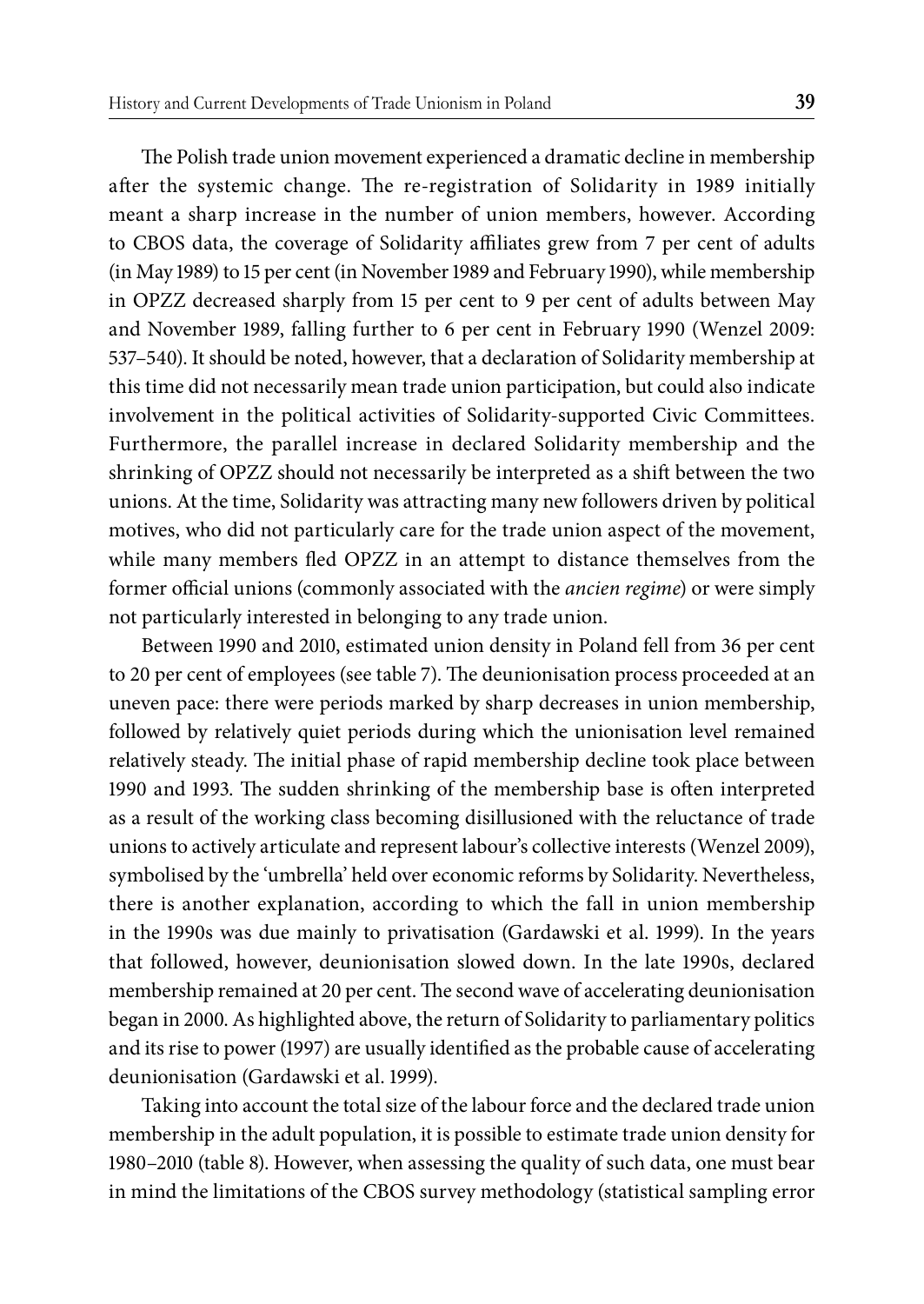of +/− 3 per cent) and the Labour Force Surveys used in Poland. Our calculations suggest that after the significant drop in union presence among employees on the eve of the new century, union density continued to fall much slower and recently stabilised at 15–20 per cent, taking into account the possible error in this kind of estimations. In practice, it is safe to say that there were between 1,500,000 and 2,400,000 trade union members in Poland in 2010. In fact, the higher level estimation is more reliable taking into account that the sum of the declared membership in three largest nationwide trade unions (NSZZ Solidarnosc, OPZZ and FZZ, see tables 2, 4 and 6) is 1,870,000 members. Only this figure would give around 15 per cent trade union density in 2011 (the number of employees in the fourth quarter of 2011 equalled 12,568,000). If we add to this approximately 300,000–600,000 of 'other' trade union members (1–2 per cent of the adult population according to the CBOS surveys), trade union density in Poland can be safely estimated at the level of 17-20 per cent, which confirms our calculations in table 7. The comparison of the CBOS surveys estimates and declared membership in the main trade unions is presented in table 8.

In addition, it seems worthwhile to mention that representative social partners organisations at the central level had to undergo a representativity screening procedure before the court of law in the first half of 2012. As far as trade unions are concerned, minimum 300,000 members have to be reported, so the organisation can preserve the status of a representative social partners organisation, and, as a consequence, retain a seat in the Tripartite Commission. All three nation-wide trade unions passed the procedure successfully: Forum ZZ reported 300,452 members, OPZZ – 536,231, and Solidarity – 667,572, respectively. According to our knowledge, the unions focused on collecting membership data from their major member organisations or regional units.

| Trade union  | Declared membership<br>(internal statistics) (year) | Membership among<br>adults (%) in 2012 | Estimated membership<br>(CBOS surveys) in 2012 |
|--------------|-----------------------------------------------------|----------------------------------------|------------------------------------------------|
| Solidarity   | 667,500 (2011)                                      |                                        | 621,000                                        |
| OPZZ         | 792,503 (2011)                                      |                                        | 621,000                                        |
| FZZ.         | 408,095 (2012)                                      |                                        | 311,000                                        |
| Other unions | No data                                             |                                        | 311,000                                        |
| Total        | Minimum 1,868,098                                   |                                        | 1,864,000                                      |

**Table 8. Trade union membership: internal statistics and the CBOS survey estimations (measurement error +/–3** *per cent***)**

Source: Public Opinion Research Centre report BS/52/2012, authors' calculations and internal union statistics.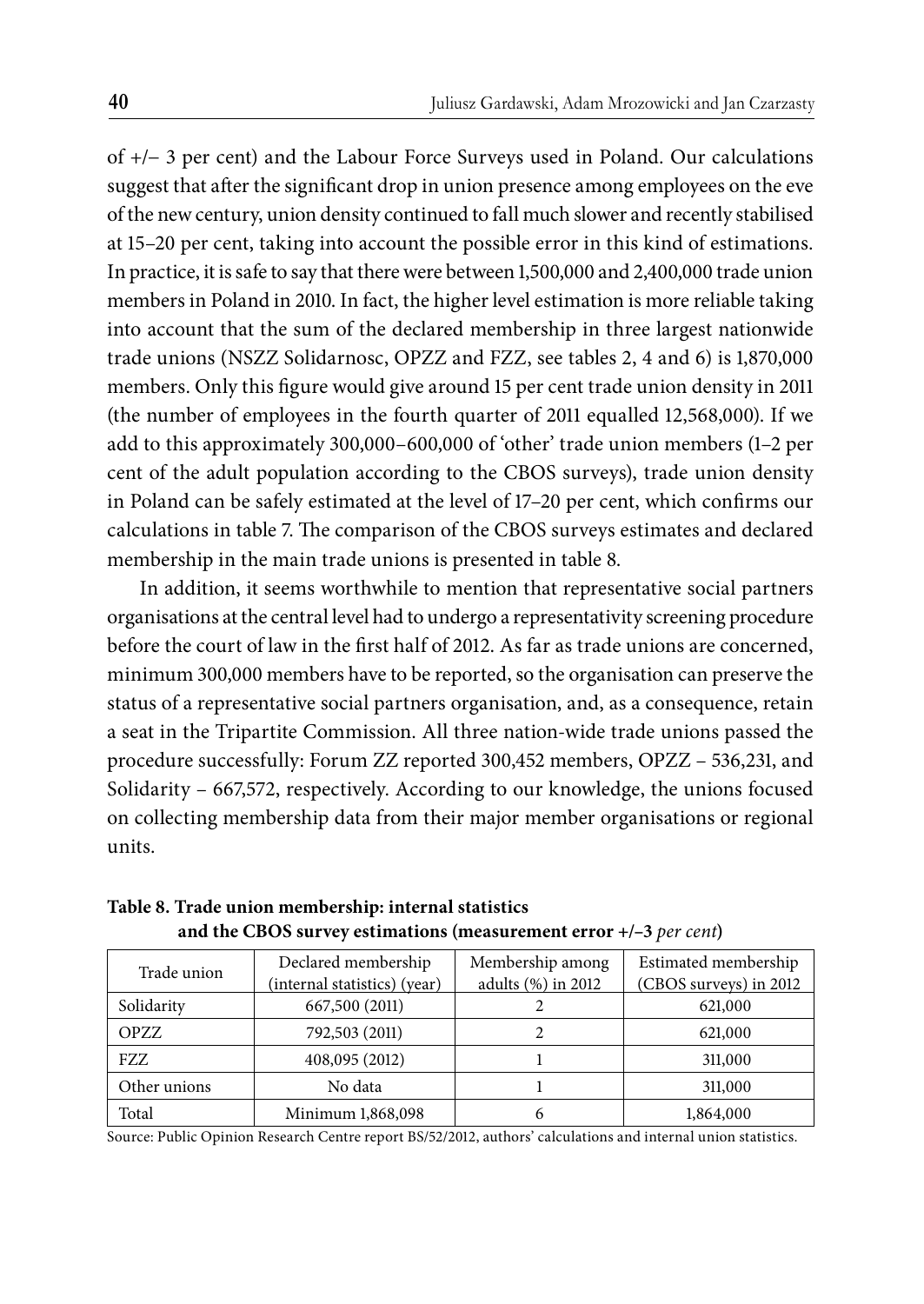There are both structural and cultural-institutional reasons for the deunionisation trend. On the one hand, Polish unions suffered from the rapid expansion of economic sectors and work organisations were specifically hostile to organised labour. The Polish development of 'disorganised' capitalism was additionally buttressed by statutory support for flexible labour<sup>10</sup>, very high unemployment (until 2005) and the importance of the grey economy, which attracted 9.4 per cent of all employed persons, according to data from 2004 [GUS (Central Statistical Office) 2005]. On the other hand, the public sector remained a 'union-friendly' territory to a certain degree. Private domestic enterprises still appeared reluctant to grant organised employee representation, but private enterprises with foreign capital displayed a more encouraging attitude towards trade unions (Gardawski 2009b). Unions were reportedly present in 61 per cent of public companies, 8 per cent of private domestic enterprises and 33 per cent of private enterprises with foreign capital. The unionisation levels were 62 per cent, 8 per cent and 37 per cent, respectively (Gardawski 2009b).

In addition to structural and cultural-institutional reasons the decline in union membership was also an outcome of union strategies (Crowley and Ost 2001; Ost 2005). In the 1990s, these strategies combined inaction, cooperative support for workplace restructuring with occasional discontent and contestation (Gardawski 2001: 297). In the case of OPZZ, the end of merely nominal membership after 1989 and the confederation's wait-and-see attitude in the 1990s seemed to be two major factors that contributed to membership losses. In the case of Solidarity, decreasing membership had more to do with involvement in market reforms, which brought about painful consequences for Solidarity (cf. Ost 2005). Solidarity membership decreased sharply in the first years of transformation and in 1999–2001, when trade unions assumed co-responsibility for four large political reforms<sup>11</sup>. After the beginning of 2000, however, membership of all three trade unions has stabilised. As documented by qualitative research (Gardawski 2001; Meardi 2007; Mrozowicki et al. 2010), this stabilisation might be a result of new trade union organising strategies which had their first success in terms of membership growth in some sectors (large

 $10$  Poland is in the top of the EU rankings in terms of the share of employees with fixed-term contracts out of total employees (27.3 per cent in 2010, Eurostat data). Fixed-term employees have proved to be very difficult to unionise. An even more difficult task is to organise workers employed under the provisions of specific-task agreements and fee-for-task agreements. As they are not considered 'employees' under Polish labour law, they cannot be trade union members.

 $11$  Reform of public administration, education, health care and pensions, aimed, among other things, at improving the quality of public services by partial marketisation and commercialisation.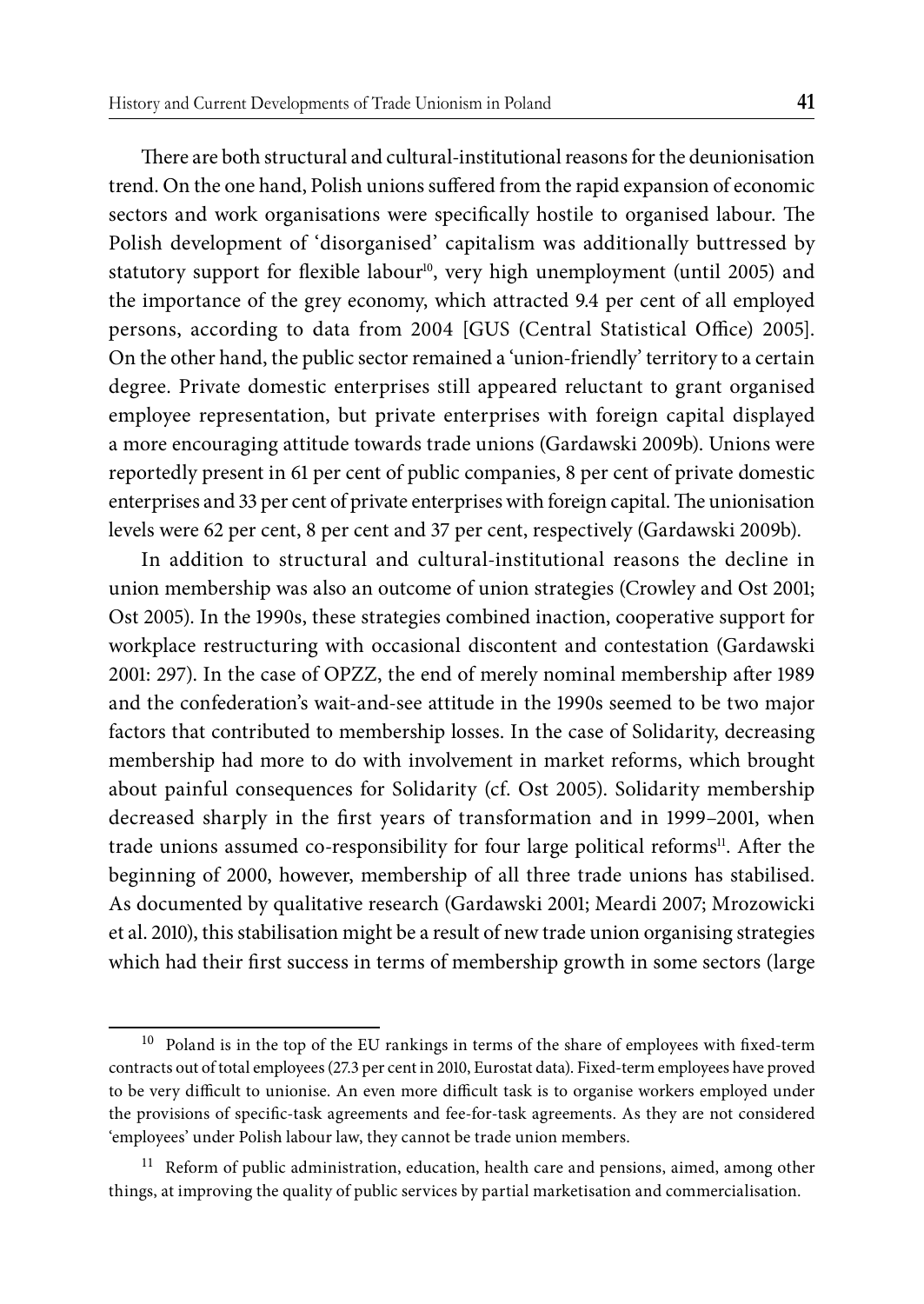retail stores, security services and the automotive sector). However, due to the novelty of these strategies, their precise effects are still difficult to evaluate.

Given the incompleteness of self-reported data from the unions, it is also extremely difficult to be precise about changes in the membership of union federations associated with OPZZ and FZZ and the development of the membership of nonaffiliated unions. Nevertheless, one tendency is particularly notable. In terms of membership growth, we can observe relative success on the part of some trade union federations and supra-company unitary unions based on the representation of narrow, occupational interests. The emergence of these organisations in the 1990s reflected a growing disappointment with large, politically embedded Union of Trade Unions, in which the interests of narrower occupational groups could not be adequately heard. Good examples are PZZ Kadra, which associates supervisory workers in heavy industry (mainly in mining) and the National Union of Nurses and Midwives (OZZPiP). Established in 1996; its' membership increased in the wake of militant protest actions against the low pay and deteriorating working conditions of nurses and midwives. Another example of a successful trade union focus on single occupations (although extending its potential membership to others) is the largest affiliate of OPZZ, the Polish Teachers' Union, ZNP about 250,000 memebers. In general, new and reformed trade unions representing narrow occupational interests have managed much better in terms of membership in the public sector than in the private sector. However, it should be remembered that many of them were created by breaking away from existing larger union federations and confederations. As a result, overall union density did not increase.

As far as the socio-demographic characteristics of Polish unionists are concerned, representative sociological research and survey data allow us to note some changes in the composition of the union movement in terms of gender, age, education and occupation (Gardawski et. al 1999; Wenzel 2009). Until the late 1990s, the share of men in the trade union movement was much higher than that of women. However, the deteriorating position of women after 1989, their growing aspirations and the outflow of male craft smen from unions opened the way for the emergence of a new wave of women unionists (Hardy et al. 2008; Stenning and Hardy 2005). In the CBOS survey conducted in 1991, 23 per cent of male employees and 15 per cent of female employees declared that they were trade union members. In contrast, in 2012 the share of men and women in trade unions was much more even: 13 per cent of the male employees and 11 per cent of female employees belonged to trade unions.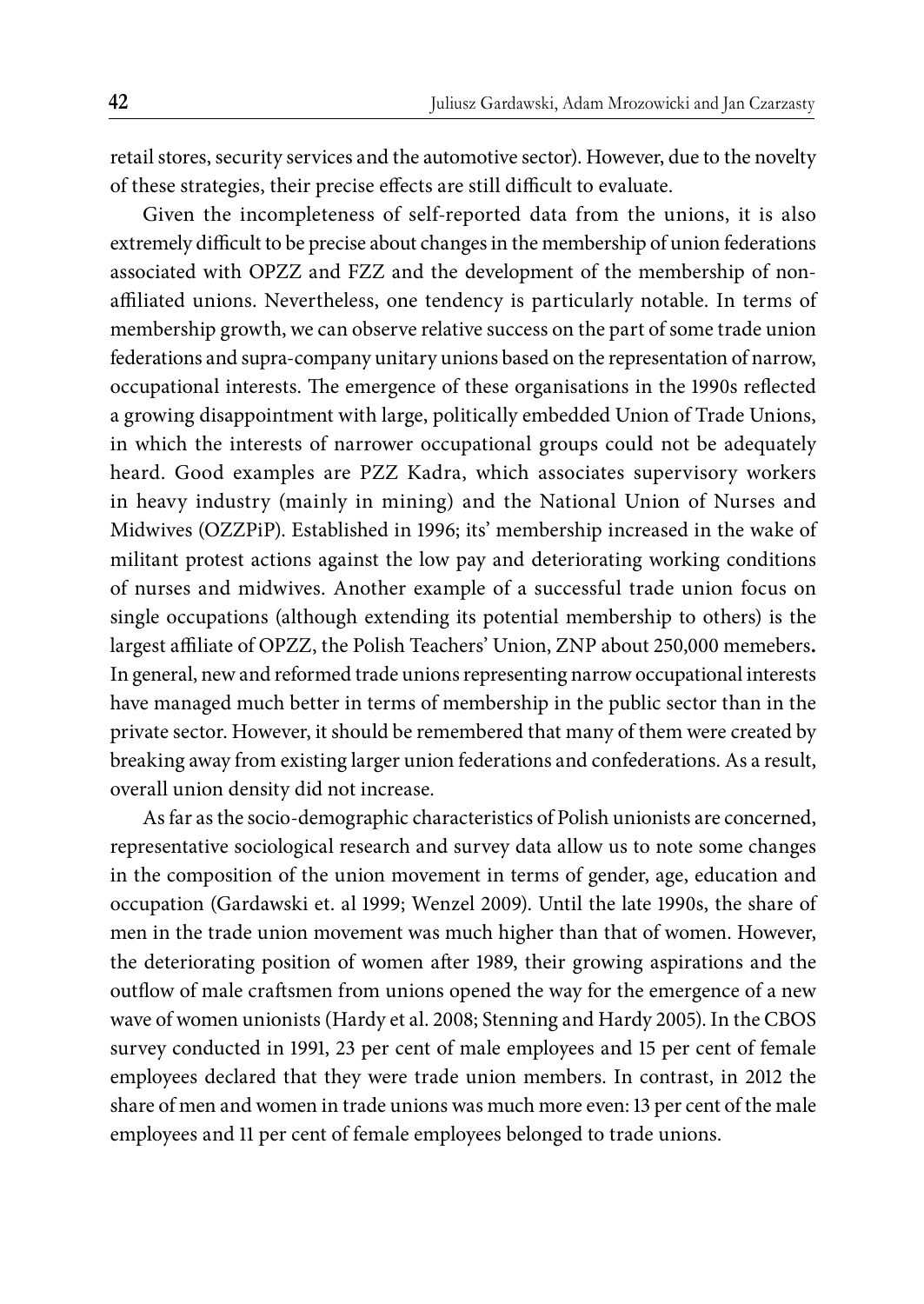Despite women's grassroots union activism (Stenning and Hardy 2005; Mrozowicki and Trawinska 2012), the leadership of the main trade unions is still predominantly male. In Solidarity, there are six women among 99 members of the National Committee and one woman in the six-person Presidium of the National Committee (as of 2010). OPZZ and FZZ are slightly more 'feminised'. One reason for this is the presence of two large trade unions with high female membership: Ogólnopolski Związek Zawodowy Pielęgniarek i Położnych (OZZPiP, the National Union of Nurses and Midwives, affiliated to FZZ) and Związek Nauczycielstwa Polskiego (ZNP, Polish Teachers' Union). In OPZZ, there are 22 women among the 95 members of the OPZZ Council, three women among 29 members of OPZZ Presidium and a female deputy president. In FZZ, there are two women in the 12-person union Presidium, 13 women in the 70-person Union Council and a woman deputy president.

During the initial period of 1980–1981, Solidarity recruited much younger workers than the 'official' trade unions (former ZZZ), which in turn had twice as many pensioners. Although the generational division between Solidarity and OPZZ persisted into the 1990s (Gardawski et al., 1999; Wenzel 2009), it is less visible today. CBOS survey data suggest that Polish trade unions are best represented among middle-aged employees. Young people very rarely join trade unions. In 1991, 5 per cent of adults aged 18–24 and 19 per cent aged 25–34 declared that they were trade union members. In 2007, the share of unionists among interviewees aged 25–34 dropped to 11 per cent, and in the same edition of the survey no single younger interviewee stated that he or she belonged to a union (Wenzel 2007). In 2007, the average union member was 43 years old (Gardawski 2009b). Out of the three main national trade unions, OPZZ emerged as the 'oldest' (average member aged 49), FZZ was shown to recruit relatively younger employees (the age of average member amounted to 40), while Solidarity ranked in between, with an average age of 43. However, a survey carried out two years later (2009) on a large sample of nearly 30,000 produced slightly different results in terms of the age of union members: OPZZ was still the 'oldest' confederation (average age of 46), followed by Solidarity (45 years), while 'other' unions averaged 47 years of age (FZZ was not mentioned) (Kucharski 2009). The share of pensioners who declared their membership of trade unions declined from 10 per cent in 1987 to 2 per cent in 2007 (CBOS data; Wenzel 2007, 2009). Since all large trade unions allow pensioners to keep their membership after retirement, this drop should be accounted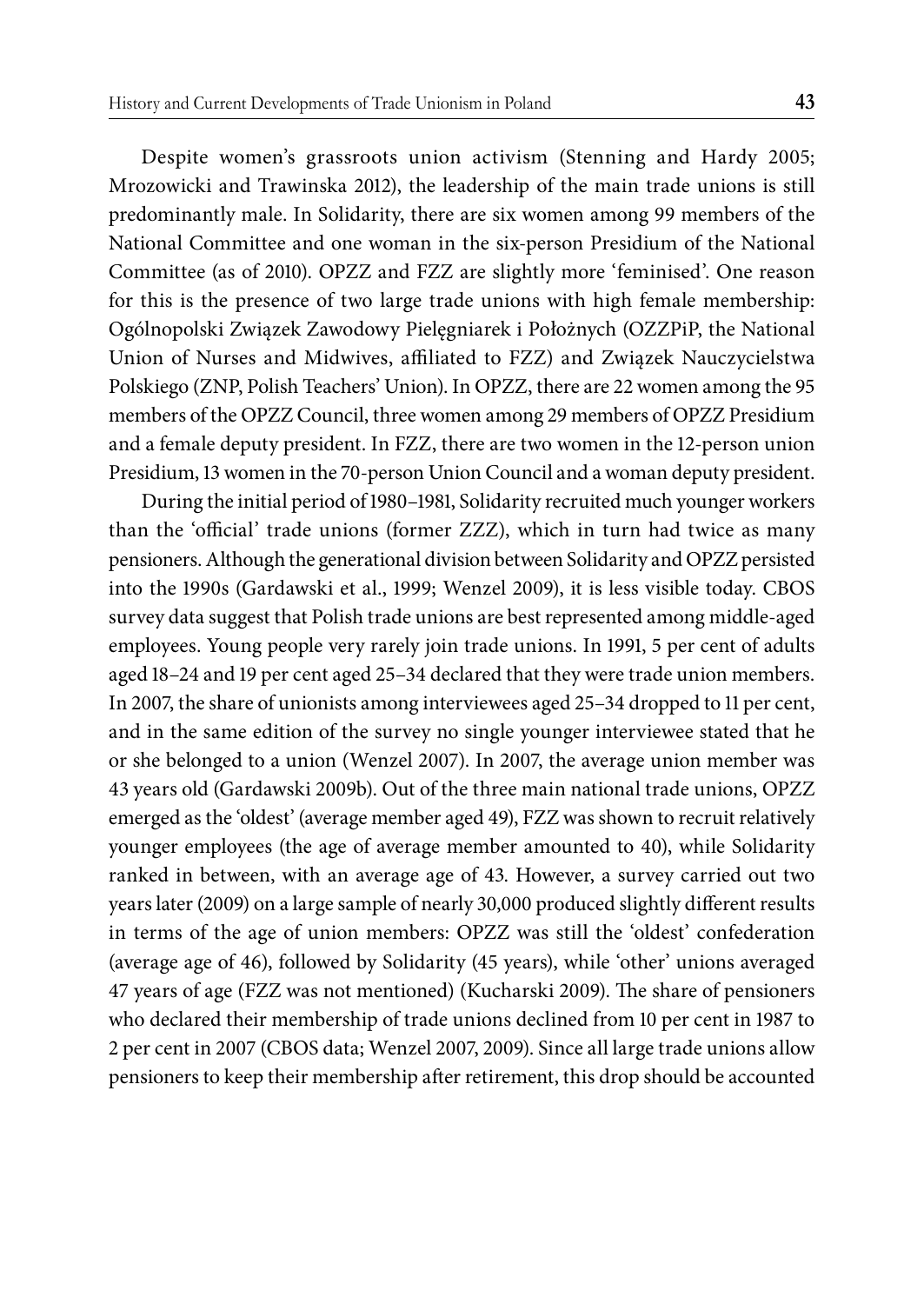for voluntary withdrawal<sup>12</sup>. The unemployed are very rarely trade union members in Poland: the trade union leaders interviewed for this study claimed that the latter represent only a tiny fraction of union members. As most trade union activities are focused on the workplace level, the unemployed have little incentive to become or to remain union members.

During the past two decades, changes in the occupational profile of unionised employees have also been observed. In the mid-1980s, according to the CBOS survey of 1987, the most unionised categories were mid-ranking white-collar workers (46 per cent) and blue-collar workers (40 per cent). Lower unionisation was noted among semi-skilled workers in services (33 per cent) and engineers and managers (29 per cent). Blue-collar workers were twice as likely to join Solidarity as 'official' trade unions (according to a retrospective question asked in the CBOS survey in 1984). According to the CBOS data of 1991 (Wenzel 2009), Solidarity had almost three times more members among skilled blue-collar workers and more members among semi-skilled workers in services than OPZZ. OPZZ, in turn, had more members than Solidarity among mid-ranking managers and professionals. This general difference between Solidarity and OPZZ still persists (Gardawski 2009b; Wenzel 2007). Solidarity is generally stronger among blue-collar workers; it also has more members than OPZZ among those with a basic vocational education. The new confederation, FZZ, resembles OPZZ in terms of its membership base. It is best represented among professionals and low-ranking managers employed in health care and administration.

The population of union members in Poland in 2007 was dominated by lowranking specialists and managers (28 per cent) and professionals with university degrees, such as teachers and engineers (22 per cent) (Gardawski 2009b). Only about 20 per cent of union members were skilled blue-collar workers and foremen, and even fewer (11 per cent) were unskilled workers. Present-day Polish trade unions cannot be categorised merely as a bastion of the traditional working class. The most unionised sector in Poland is education, in which trade unions exist in more than 90 per cent of workplaces. Unsurprisingly, the second place is occupied by mining (75 per cent of workplaces unionised). The least unionised sectors are commerce and retail, financial services, hotels and construction, as well as small craft companies, in which trade unions exist in fewer than 15 per cent of firms. In some parts of the Polish economy,

 $^{12}\,$  Discovering the specific reasons for pensioners' withdrawal would require another empirical study; trade unions' lack of financial resources and thus their shrinking services for pensioners have certainly played a part.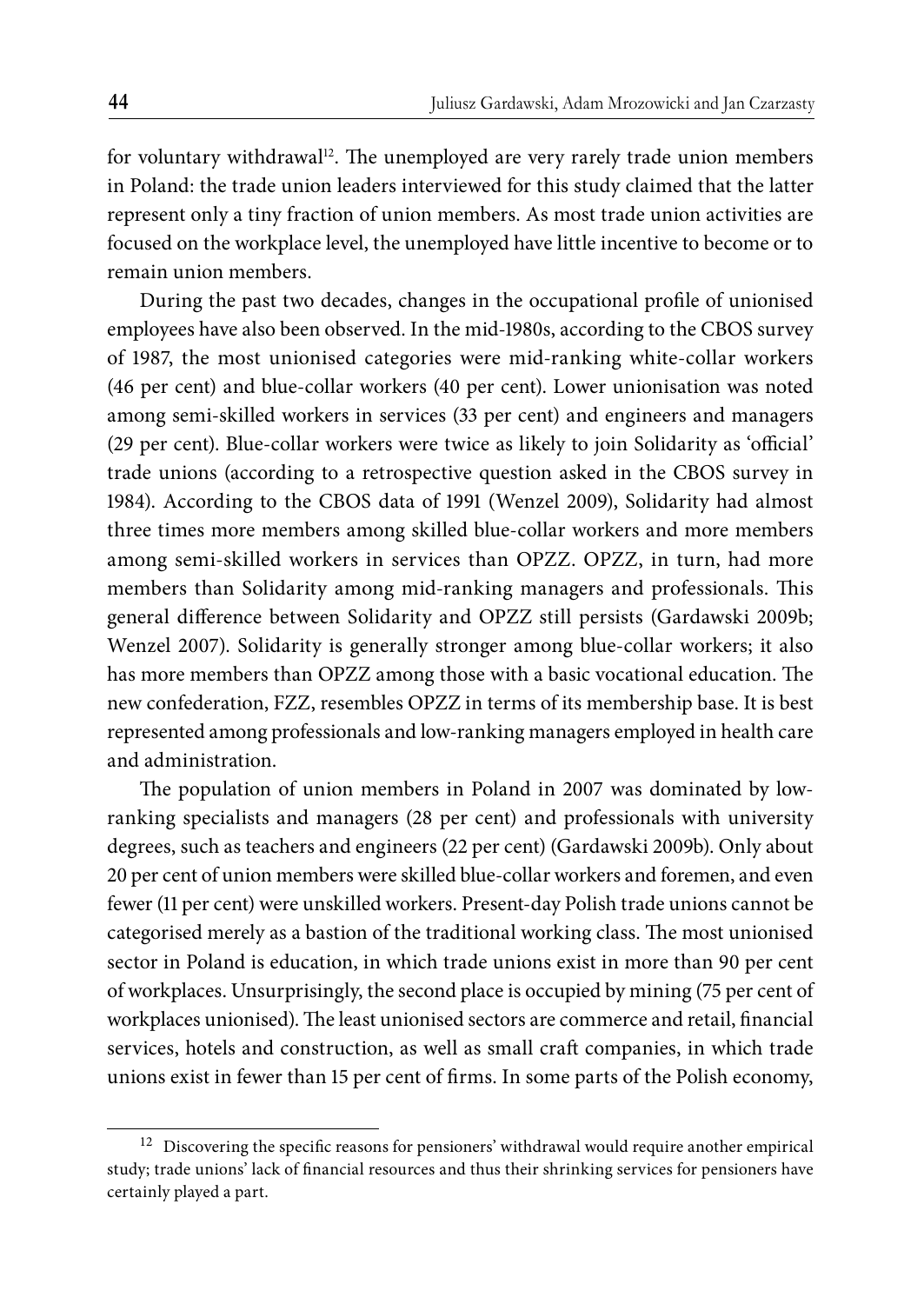in particular, services, trade unions are either not present or they are so weak that 20–30 per cent of employees are not even sure whether unions exist or not in their companies (Gardawski 2009b: 553).

At the beginning of the new millennium, the dramatic loss of members and very weak unionisation in the private sector convinced the majority of Polish trade unions that increasing membership should become one of their core priorities13. By the end of the 1990s, Solidarity, supported by American unionists from the American Federation of Labor and Congress of Industrial Organizations (ALF-CIO) and the Service Employees International Union (SEIU) established the Dział Rozwoju Związku (DRZ, Union Development Office), while OPZZ founded Konfederacja Pracy (KP, Confederation of Labour), with the explicit aim of organising non-unionised workers (Gardawski 2001; Mrozowicki et al. 2010). Both initiatives initially encountered strong internal opposition. Konfederacja Pracy was even forced to accept the status of one of 79 union federations within OPZZ instead of being recognised as an internal inter-branch structure of the confederation (as in the case of DRZ in Solidarity). Even though the first outcomes of the new trade union strategies are already visible, their implementation is complex and demanding, not only because employers have to agree, but also because of the attitudes of employees, who frequently prove difficult to get on board (Czarzasty 2010; Ostrowski 2009).

# **Conclusion**

Polish trade unions have long been the largest voluntary interest associations in the country. Their positive role in Poland's democratic changes is indisputable. In the 1990s, the unions committed themselves to bloodless political transformation and to secure trade union influence over economic restructuring. In the 2000s, their support for economic and industrial democracy was further confirmed by their promotion of social dialogue. However, the major Polish trade unions – Solidarity and OPZZ – have paid a high price for their involvement in party politics (particularly Solidarity). The post-1989 transformation awoke the 'old spectres' of the Polish labour movement, including its fragmentation, limited sectoral integration, trade union

<sup>&</sup>lt;sup>13</sup> Low membership was especially visible in 'genuine' private enterprises, unlike privatised former state-owned companies, where unions managed to maintain a more solid presence.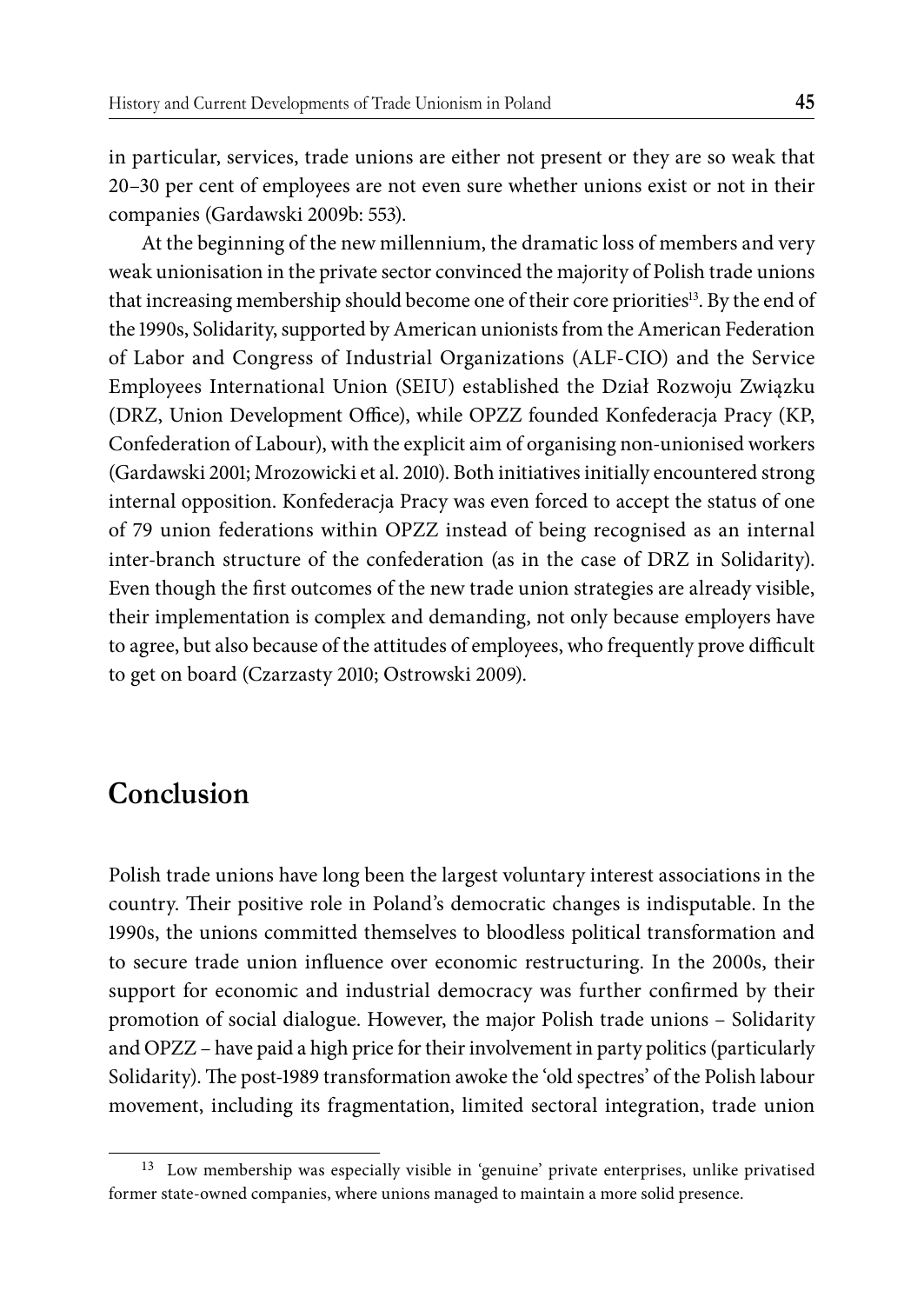rivalry. Similarly they have paid a high price for their inability to deal with the diverse interests and life strategies of the various sections of the Polish working class. Trade unions are overrepresented in traditional economic sectors and in the public sector and underrepresented in the private service sector. Substantial sections of the labour force remain employed in very small companies and in employment relations (fixedterm and specific-task contracts) that make trade union access very difficult.

In order to affect new groups of workers and to revive workers' trust in trade unions, the latter have to secure their role in economic policy-and law-making. However, it should be emphasised that trade unions have been lacking a clear political visions of their roles in co-shaping labour market and industrial policies in the new Poland. They were not able to develop a good economic programme. This issue is connected, *inter alia*, with the deficit of trade union experts. Even though some good trade union specialist emerged thanks to the transfer of funds for the research on social dialogue, there are no research institutes and think tanks working for trade unions except for some sector-related institutions, such as Higher Teatcher Education School of the Polish Theacher's Union in Warsaw (Wyższa Szkoła Pedagogiczna ZNP). There were attempts to create a trade union university by OPZZ and a trade union institute by Solidarity in the past. However, these projects were not accomplished.

Recent instances of interunion cooperation between FZZ, OPZZ and Solidarity, trade union organising campaigns and increasing links between the Polish trade unions and the European labour movement are just a few examples indicating that the trade unions are not prisoners of the past. Nevertheless, Polish trade unions face many challenges which they must address if they are to represent employees effectively. In order to survive, they need to reverse or at least halt membership decline. Despite some successes in the retail sector, the data collected for the purpose of this study shows that the investments made in trade union organising in multinational companies, undertaken by, among others, Solidarity, might be insufficient to attain this goal. They can do so only by retaining and expanding their capacity to collectively mobilise workers, by overcoming the historical legacy of fragmentation and by reinventing themselves as political, civil society and economic actors all at the same time (Hyman, 2001). In this respect, it remains to be seen to what extent the most recent instances of interunion cooperation – during the economic crisis – are harbingers of a new 'posttransitional' era of Polish unionism.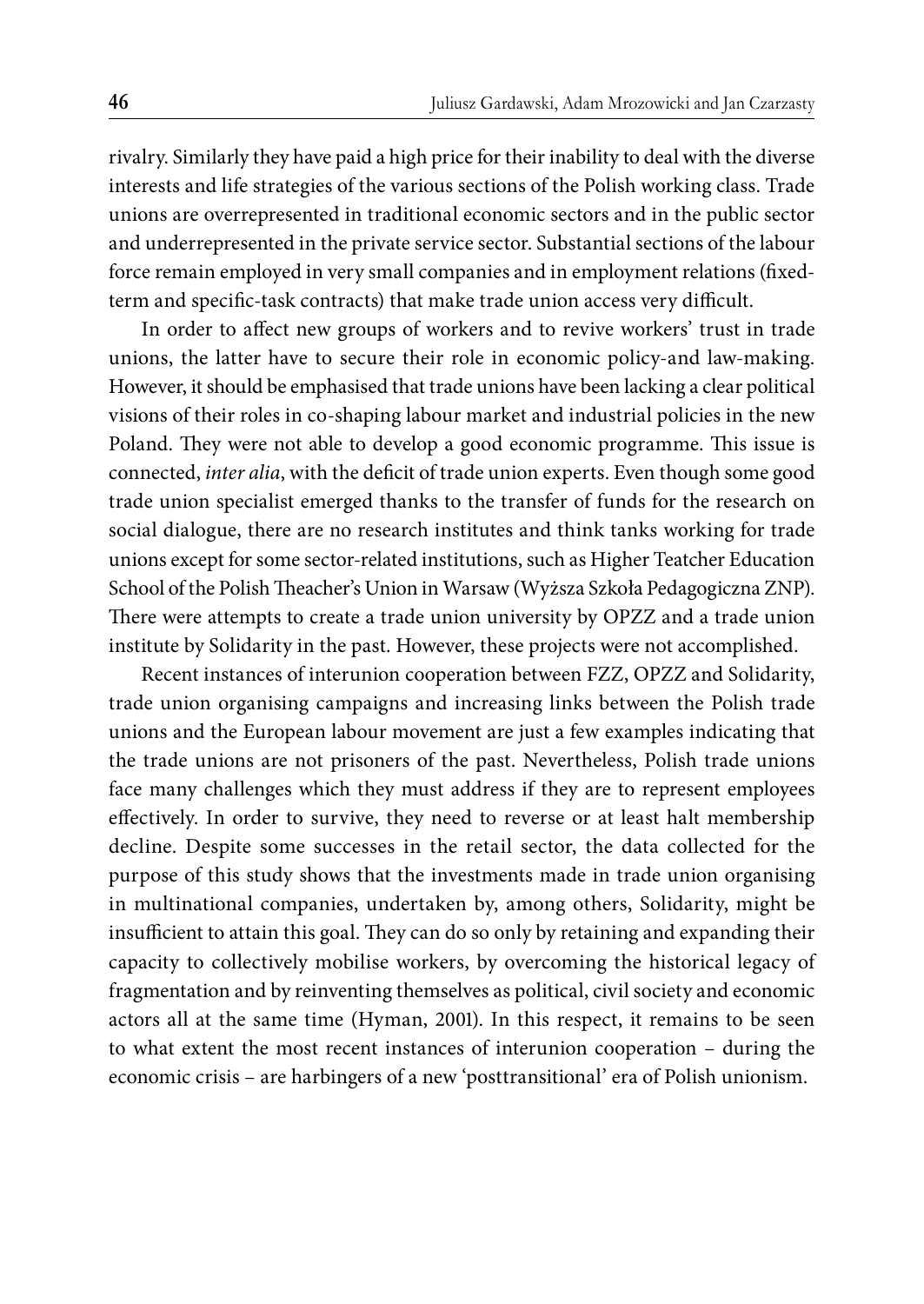# **References**

- Coldrick, A.P. and Jones P. (1979), 'Poland', in: A.P. Coldrick and P. Jones (eds.), *The international directory of the trade union movement*, London: Macmillan: 951–960.
- Crowley, S., and Ost D. (2001), 'Conclusion. Making sense of labor weakness in postcommunism', in: S. Crowley and D. Ost (eds.), *Workers after workers' states. Labor* and politics in Postcommunist Eastern Europe, Lanham: Rowman & Littlefield: 219–233.
- Czarzasty, J. (2006), *Capacity building for social dialogue in Poland, European Foundation for the Improvement of Living and Working Conditions*. Available at: http://www.eurofound. europa.eu/pubdocs/2006/518/en/1/ef06518en.pdf (accessed May 8, 2010).
- Czarzasty, J. (2010), *Stosunki pracy w handlu wielkopowierzchniowym w Polsce* [*Labour*  relations in retail chains in Poland], Warszawa: Oficyna Wydawnicza SGH.
- Czarzasty, J. (2011),' Eventful year for major trade unions', *European Industrial Relations Observatory Online*, 17 February. Available at: http://www.eurofound.europa.eu/ eiro/2011/01/articles/pl1101019i.htm (accessed October 20, 2011).
- Czarzasty, J. and Towalski R. (2008), 'Poland: industrial relations development in Europe 2007', *European Industrial Relations Observatory Online*, 30 September. Available at: http://www.eurofound.europa.eu/eiro/studies/tn0803029s/pl0803029q.htm (accessed 8 May 2010).
- Czarzasty, J., Gajewska, K. Mrozowicki, A. (2012), 'Institutions and strategies: trends and obstacles to recruiting workers into trade unions in Poland', *British Journal of Industrial Relations,* published online before printing on October 8, 2012, available at: http:// onlinelibrary.wiley.com/doi/10.1111/j.1467-8543.2012.00919.x/abstract.
- Gąciarz, B. (1999), 'Dynamika zbiorowych stosunków pracy w wybranych działach przemysłu i sekcjach usług publicznych' ['Dynamics of collective labour relations in selected branches of industry and sections of public services'], in: J. Gardawski, B. Gąciarz, J. Mokrzyszewski and W. Panków (eds.), *Rozpad bastionu? Związki zawodowe w gospodarce prywatyzowanej* [*The collapse of a bastion? Trade unions in a privatised economy*], Warszawa: Wydawnictwo ISP PAN.
- Gardawski, J. (2001), *Związki zawodowe na rozdrożu* [*Trade unions at the crossroads*], Warszawa: Instytut Spraw Publicznych.
- Gardawski, J. (2002), 'New nationwide trade union centre established', *European Industrial Relations Observatory Online*. 19 February. Available at: http://www.eurofound.europa. eu/eiro/2002/12/feature/pl0212109f.htm (accessed on May 8, 2010).
- Gardawski, J. (2003), *Konfl iktowy pluralizm polskich związków zawodowych* [*Competitive pluralism of Polish trade unions*], Warszawa: Friedrich Ebert Foundation.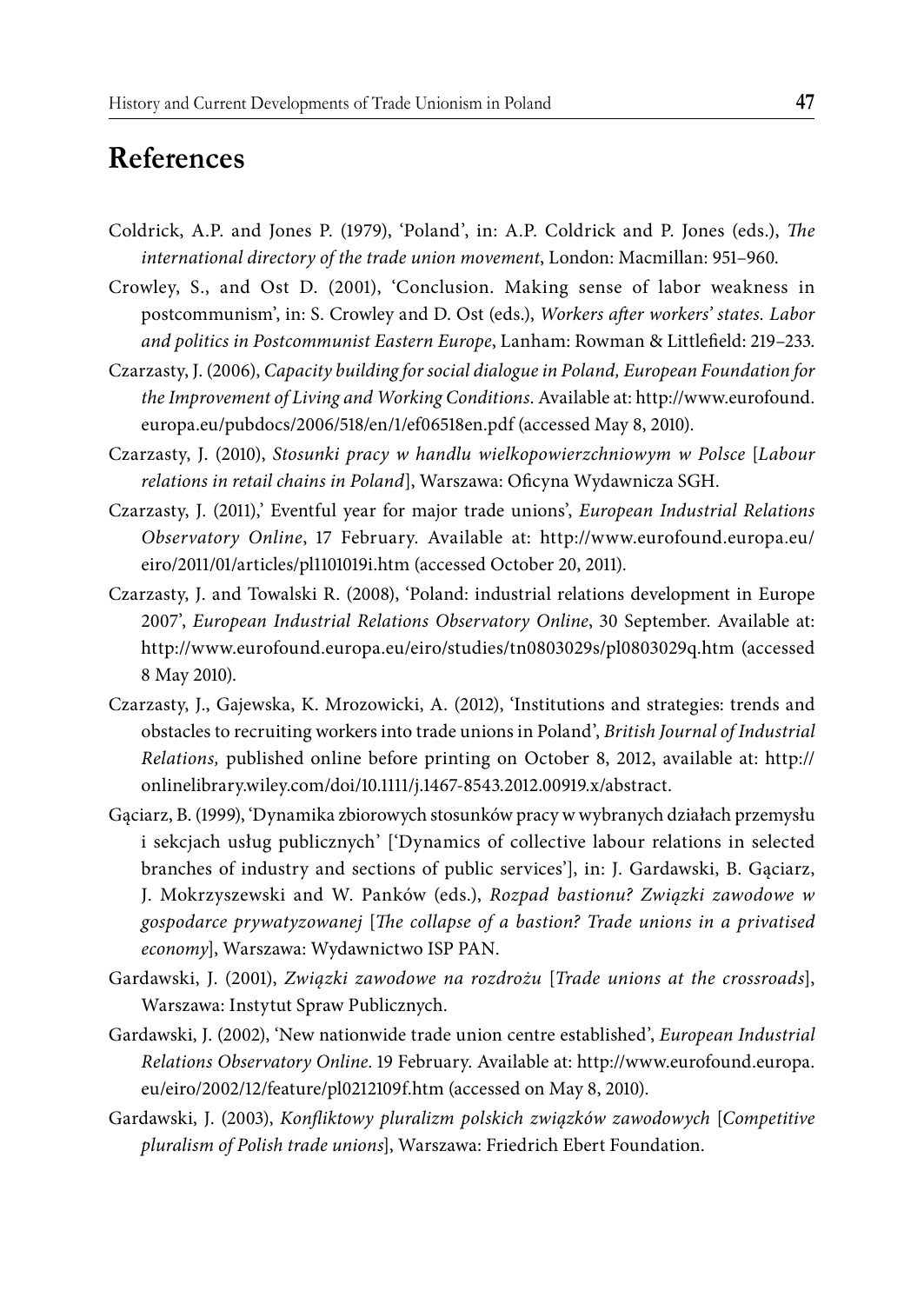- Gardawski, J. (2009a), 'Ewolucja polskich związków zawodowych' [Evolution of Polish trade unions], in: J. Gardawski (ed.), *Polacy pracujący a kryzys fordyzmu* [*Working Poles and the crisis of Fordism*], Warszawa: Wydawnictwo Naukowe Scholar: 459–532.
- Gardawski, J. (2009b), 'Związki zawodowe w badaniach z 2007 roku' ['Trade unions in research in 2007'], in: J. Gardawski (ed.), *Polacy pracujący a kryzys fordyzmu* [*Working Poles and the crisis of Fordism*], Warszawa: Wydawnictwo Naukowe Scholar: 551–571.
- Gardawski, J., Gąciarz, B., Mokrzyszewski, J. and Panków, W. (1999), *Rozpad bastionu?*  Związki zawodowe w gospodarce prywatyzowanej [The collapse of a bastion? Trade unions *in a privatised economy*], Warszawa: Wydawnictwo ISP PAN.
- GUS (2005), *Praca nierejestrowana w Polsce w 2004 r.* [*Unregistered work in Poland in 2004*], Warszawa: Główny Urząd Statystyczny.
- GUS (2009), *Mały rocznik statystyczny* [*Concise statistical yearbook of Poland*], Warszawa: Główny Urząd Statystyczny.
- Hardy, J. (2009), *Poland's new capitalism*, London: Pluto Press.
- Hyman, R. (2001), *Understanding European trade unionism. Between market, class and society*, London: Sage.
- Iankova, E.A. (2002), *Eastern European capitalism in the making*, New York: Cambridge.
- Keenoy, T. (1986), 'Solidarity: the anti-trade union', in: A. Pravda and B.A. Ruble (eds.), *Trade unions in communist states*, Boston: Allen & Unwin: 149–172.
- Kozek, W. (2003), 'Czy wyłania się model? Problem instytucjonalizacji zbiorowego przetargu w stosunkach pracy' [Is there any model emerging? The problem of collective bargaining institutionalisation in labour relations], in: W. Kozek (ed.), *Instytucjonalizacja stosunków pracy w Polsce* [*Institutionalisation of labour relations in Poland*], Warszawa: Wydawnictwo Naukowe Scholar: 16–40.
- Kozek, W. (2003), 'Styl przywództwa związkowego w Polsce" [Trade unions mode of leardership in Poland]*,* in: J. Gardawski*,* J. Polakowska-Kujawa (eds.)*, Globalizacja. Gospodarka. Praca. Kultura. W 70. rocznicę urodzin Prof. zw. dr hab. Leszka Gilejko* [*Globalistion. Economy. Culture. Politics. In honour of Professor Leszek Gilejko on his 70th* birthday], Warszawa: Oficyna Wydawnicza SGH: 383-397.
- Kozek, W. (2011), *Gra o jutro usług publicznych w Polsce* [*The game for the future of public services in Poland*], Warszawa: Wydawnictwo Uniwersytetu Warszawskiego.
- Kucharski, D. (2009), *Warunki życia społeczeństwa polskiego. Analiza z uwzględnieniem przynależności do związków zawodowych* [*Living conditions of Polish society. Analysis with an emphasis on trade union membership*], Łódź: Ośrodek Prac Społeczno-Zawodowych NSZZ 'Solidarność'.
- Kurczewski, J. (2006), 'The social functions of Solidarity', *Polish Sociological Review* 153(1): 111–127.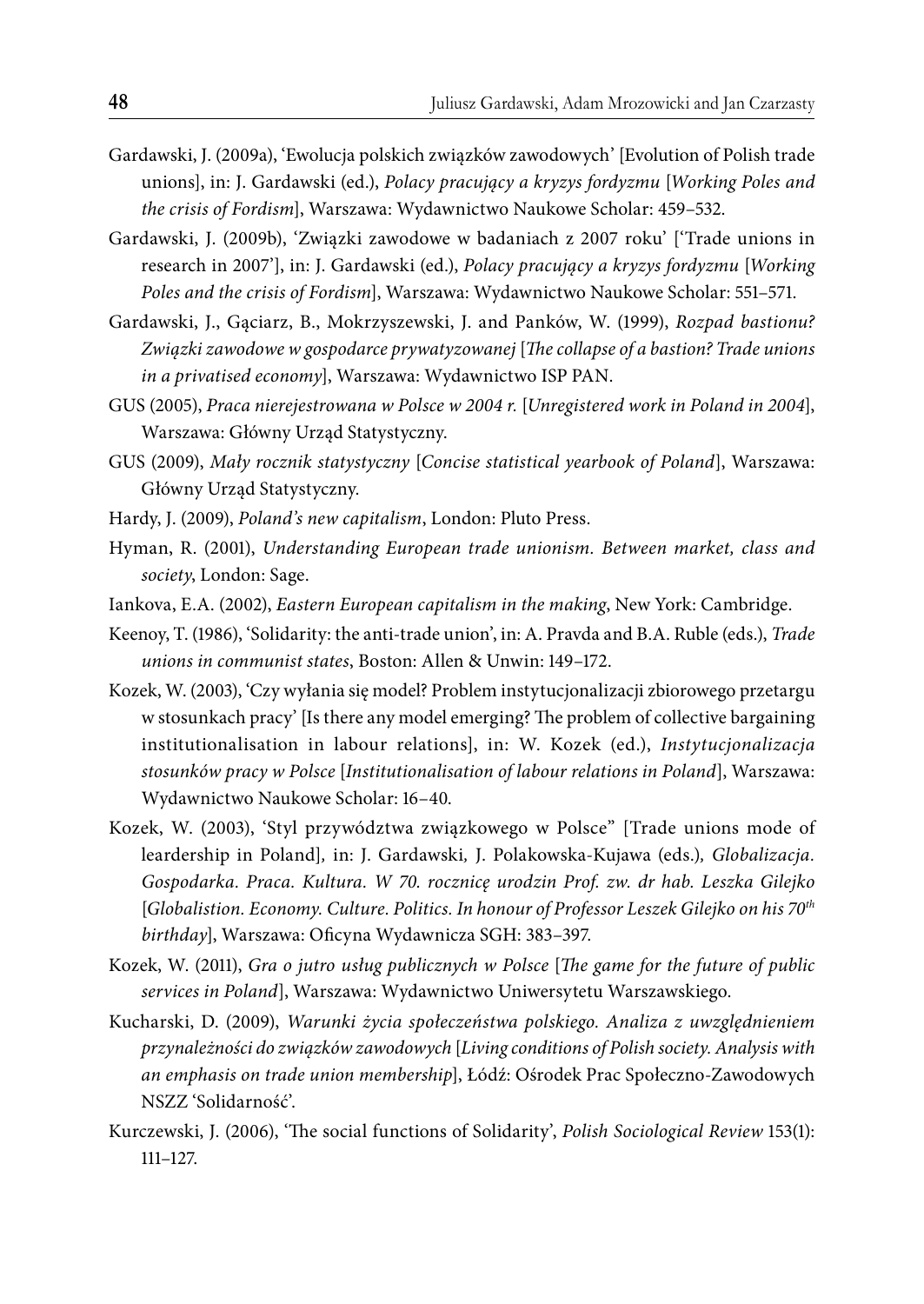- Meardi, G. (2007), 'More voice after more exit? Unstable industrial relations in Central and Eastern Europe', *Industrial Relations Journal* 38(6): 503–523.
- Morawski, W. (1995), 'Korporatyzm: wyłanianie się nowych stosunków pracy w Polsce' [Corporatism: the emergence of new labour relations in Poland], in: T. Kowalik (ed.), *Negocjacje. Droga do paktu społecznego* [*Negotiations. The way to the social pact*], Warszawa: Instytut Pracy i Spraw Socjalnych.
- Morawski, W. (1997), 'Stosunki pracy w Polsce a wzory zewnętrzne' [Labour relations in Poland and external models], in: W. Kozek (ed.), *Zbiorowe stosunki pracy w Polsce w perspektywie integracji europejskiej* [*Collective labour relations in Poland from the perspective of European integration*], Warszawa: Wydawnictwo Naukowe 'Scholar'.
- Mrozowicki, A., Pulignano, V. and Van Hootegem, G. (2010), 'Worker agency and trade union renewal: the case of Poland', *Work, Employment and Society* 24 (2): 221–240.
- Mrozowicki, A., Trawinska, M. (2012), *Women's union activism and trade union revitalisation: the Polish experiences, Economic and Industrial Democracy*, Published online before print April 4, available at: http://eid.sagepub.com/content/early/2012/04/04/ 0143831X12442578. abstract
- Ost, D. (2005), *The defeat of Solidarity. Anger and politics in postcommunist Europe*, Ithaca & London: Cornell University Press.
- Ostrowski, P. (2009), *Powstawanie związków zawodowych w sektorze prywatnym w Polsce* [*Development of trade unions in the private sector in Poland*], Warszawa: C.H. Beck.
- Pollert, A. (1999), *Transformation at work in the new market economies of Central Eastern Europe*, London: Sage.
- Pravda, A. (1986), 'Poland in the 1970s: dual functioning trade unionism under pressure', in: A. Pravda and B.A. Ruble (eds.), *Trade unions in communist states*, Boston: Allen & Unwin: 125–147.
- *Report on the Condition of Small and Medium-sized Enterprise Sector in Poland in the Years 2008–2009* (2010), Warszawa: PARP, available at: http://en.parp.gov.pl/fi les/214/10216.pdf
- Ruszkowski P. (1986), *Społeczne uwarunkowania dynamiki działań samorządu załogi* (manuscript), Warszawa.
- Sroka, J. (2000), *Europejskie stosunki przemysłowe w perspektywie porównawczej* [*European industrial relations from a comparative perspective*], Wrocław: Wydawnictwo Uniwersytetu Wrocławskiego.
- Stenning, A. and Hardy J. (2005), 'Public sector reform and women's work in Poland: "Working for juice, coffee and cheap cosmetics!"', *Gender Work and Organization* 12: 503–526.
- Touraine, A., Dubet, F. Wiewiorka M. and Strzelecki J. (1983), *Solidarity: the analysis of a social movement: Poland 1980–1981*, Cambridge: Cambridge University Press.